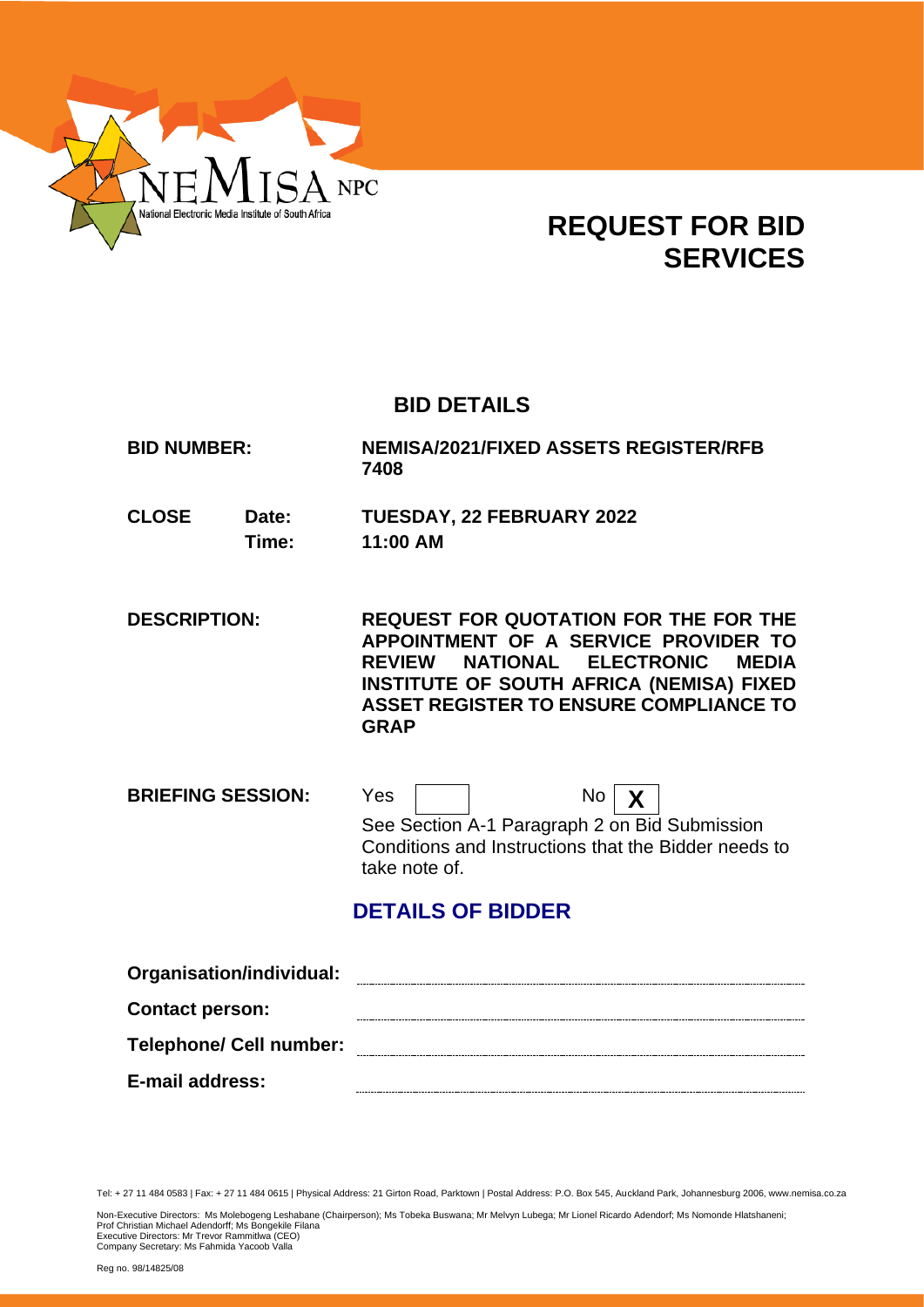# **GLOSSARY**

| Award                | Conclusion of the procurement process and final notification to the<br>effect to the successful bidder                                                                                                                         |
|----------------------|--------------------------------------------------------------------------------------------------------------------------------------------------------------------------------------------------------------------------------|
| <b>B-BBEE</b>        | Broad-based Black Economic Empowerment in terms of the<br>Broad-based Black Economic Empowerment Act, 2003 (Act No.<br>53 of 2003) and the Codes of Good Practice issued thereunder by<br>the Department of Trade and Industry |
| <b>Bid</b>           | Written offer in a prescribed or stipulated form in response to an<br>invitation by NEMISA for the provision of goods, works or services                                                                                       |
| Contractor           | Organisation with whom NEMISA will conclude a contract and<br>potential service level agreement subsequent to the final award of<br>the contract based on this Request for Bid                                                 |
| Core Team            | The core team are those members who fill the non-administrative<br>positions against which the experience will be measured.                                                                                                    |
| dti                  | Department of Trade and Industry                                                                                                                                                                                               |
| <b>EME</b>           | Exempted Micro Enterprise in terms of the Codes of Good<br>Practice                                                                                                                                                            |
| GCC                  | <b>General Conditions of Contract</b>                                                                                                                                                                                          |
| IP                   | <b>Intellectual Property</b>                                                                                                                                                                                                   |
| <b>NEMISA</b>        | National Electronic Media Institute of South Africa (SOC) Ltd                                                                                                                                                                  |
| <b>Original Bid</b>  | Original document signed in ink, or<br>Copy of original document signed in ink, or<br>Submitted Facsimile of original document signed in ink                                                                                   |
| Originally certified | To comply with the principle of originally certified, a document<br>must be both stamped and signed in original ink by a<br>commissioner of oaths.                                                                             |
| <b>SCM</b>           | Supply Chain Management                                                                                                                                                                                                        |
| <b>SLA</b>           | Service Level Agreement                                                                                                                                                                                                        |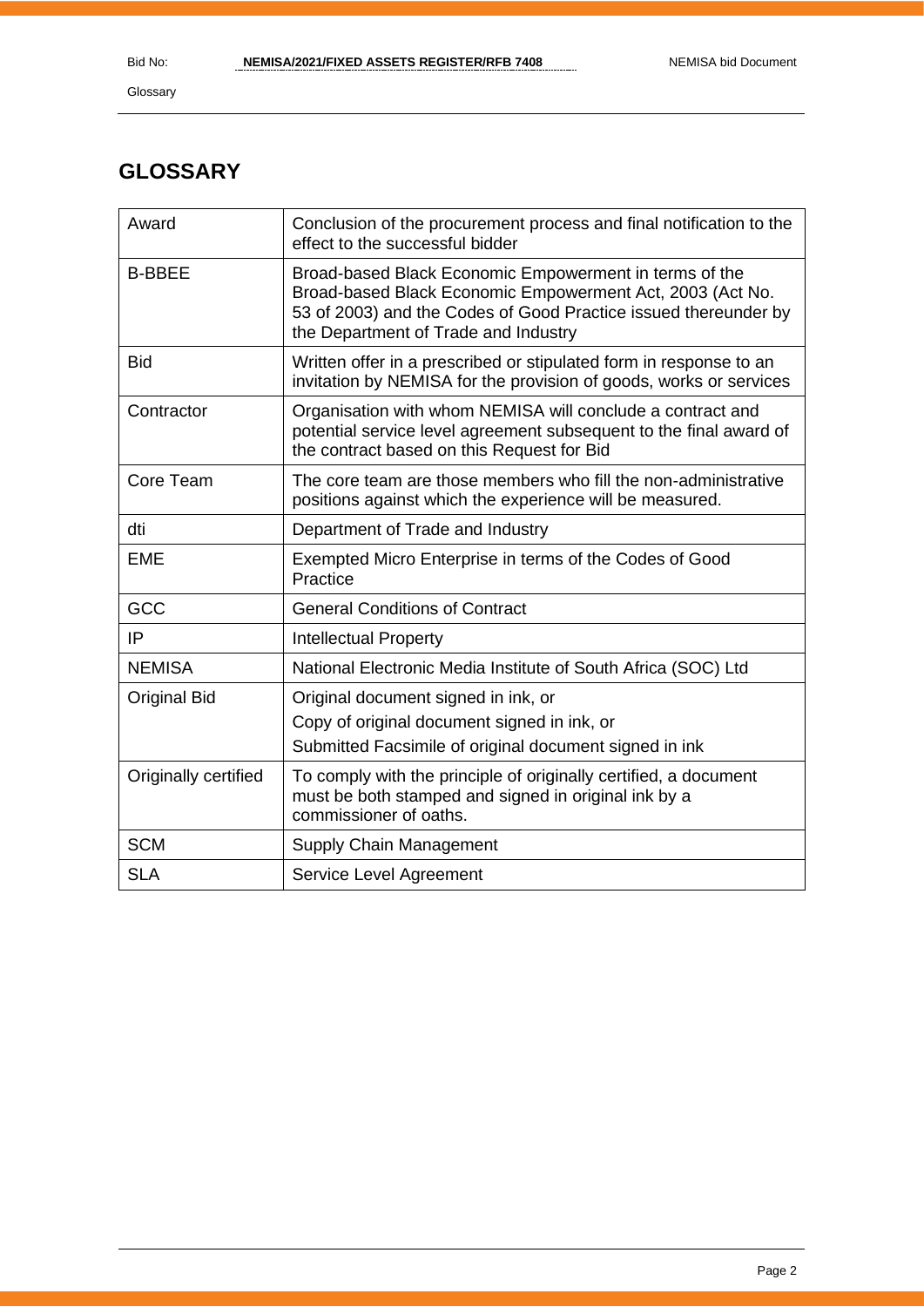Content Page

# **DOCUMENTS IN THIS BID DOCUMENT PACK**

Bidders are to ensure that they have received all pages (38)of this document, which consist of the following sections:

# **SECTION A**

**Note: Documents in this section are for information to/instruction of bidders and must not be returned with bids.**

- □ Section A 1: Bid Submission Conditions and Instructions
- Section A 2: Terms of Reference
- □ Section A 3: Evaluation Process/Criteria
- □ Section A 4: Contract Form (Rendering of Services) (Parts 1 & 2)/Letter of Acceptance/Formal Contract (The pro forma contract is only included for Bidders to take note of the contents of the contract that will be entered into with the successful contractor)

# **SECTION B**

#### **Note: Documents in this section must be completed and returned or supplied with bids.**

- $\Box$  Section B 1: Special Conditions of Bid and Contract: Special conditions that the Bidder needs to accept
- $\Box$  Section B 2: Declaration of Interest
- □ Section B 3: Declaration of Bidder's past SCM practices
- □ Section B 4: Certificate of Independent Bid Determination
- Section B 5: Preference Points Claim Form in terms of the Preferential Procurement Regulations, 2011
- □ Section B 6: Invitation to Bid
- □ Section B 7: Pricing Schedule (Professional Services)
- □ Section B 8: CV Template Guideline/Compulsory CV template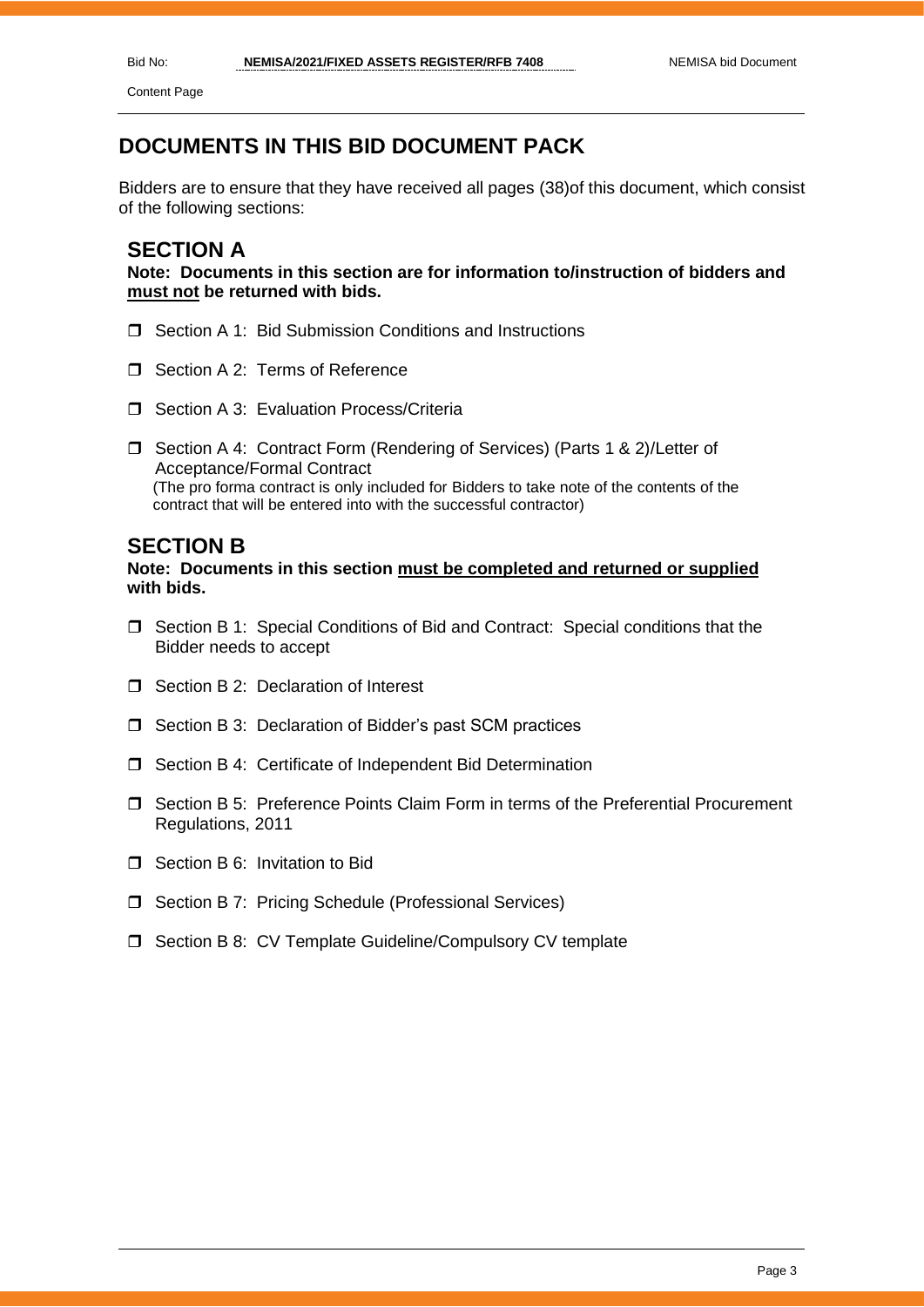Section A

# **SECTION A**

# (This section must not be returned as part of the bid document)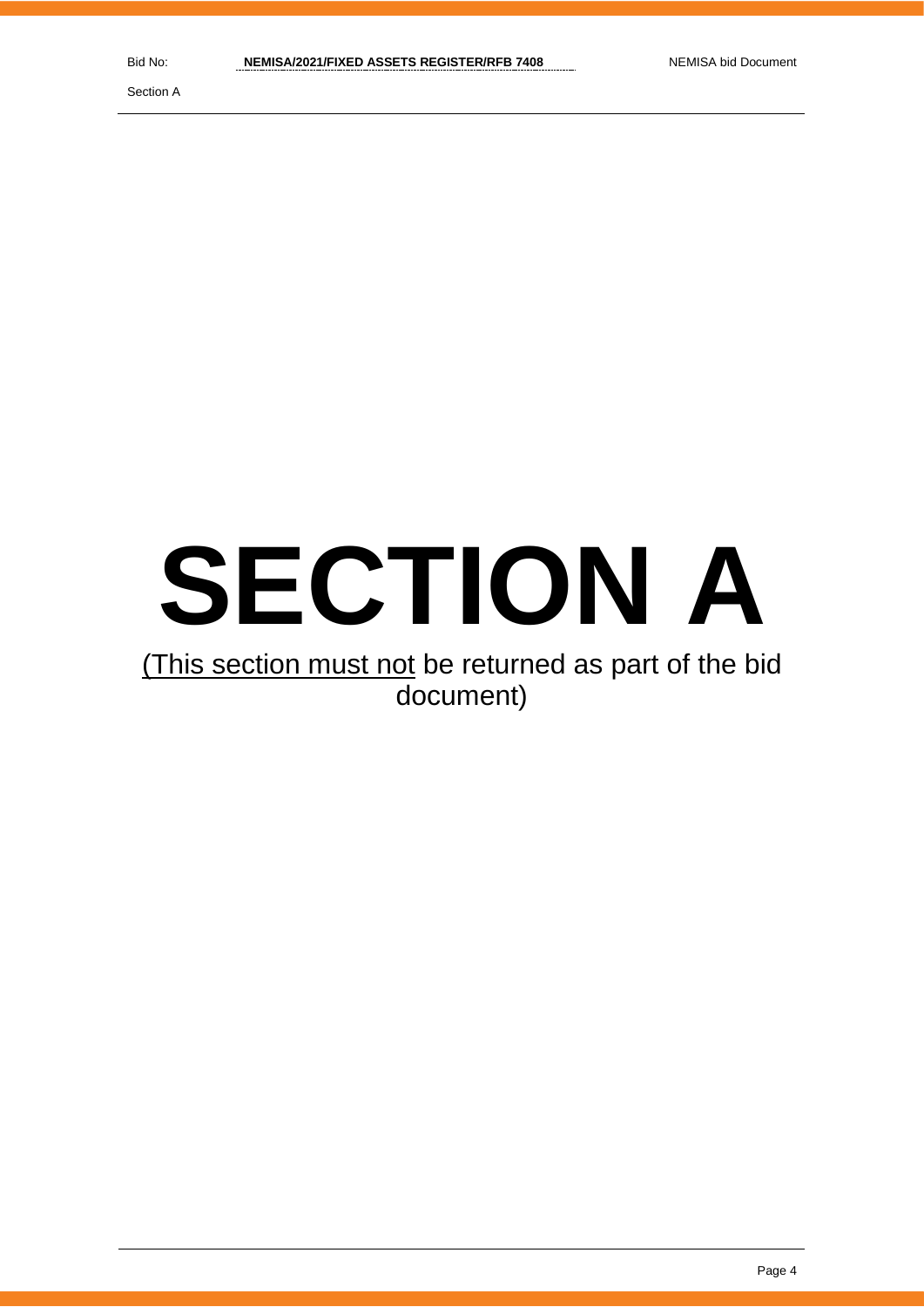Section A 1: Bid Submission Conditions and Instructions

# **BID SUBMISSION CONDITIONS AND INSTRUCTIONS**

#### **CONDITIONS AND INSTRUCTIONS THAT BIDDERS NEED TO TAKE NOTE OF**

# **1 FRAUD AND CORRUPTION**

1.1 All providers are to take note of the implications of contravening the Prevention and Combating of Corrupt Activities Act, Act No 12 of 2004 and any other Act applicable.

#### 2 **BRIEFING SESSION**

2.1 No briefing session will be held.

#### 2.2 **Compulsory Briefing Session**

#### **3 CLARIFICATIONS/ QUERIES**

3.1 Any clarification required by a bidder regarding the meaning or interpretation of the Terms of Reference, or any other aspect concerning the bid, is to be requested in writing (letter, facsimile or e-mail) from SCM Manager: Henson Magumise by not later than Friday, 18 February 2022. A reply will be forwarded within three (3) working days. Telephonic requests for clarification will not be accepted. If appropriate, the clarifying information will be made available to all Bidders by email only. The bid number should be mentioned in all correspondence.

> Contact details for SCM Manager: Henson Magumise: Henson Magumise Facsimilee: 011 484 0615 Telephone: 011 484 0583 E-Mail: [Hensonm@nemisa.co.za](mailto:Hensonm@nemisa.co.za)

# **4 SUBMITTING BIDS**

4.1 One (1) original document must be handed in/delivered to:

EMAILED TO Scm@nemisa.co.za

# **5 LATE BIDS**

5.1 Bids received late shall not be considered. A bid will be considered late if it arrived even one second after 11:00 or any time thereafter. The tender (bid) box shall be closed at exactly 11:00 and bids arriving late will not be considered under any circumstances. Bids received late shall be returned unopened to the bidder. Bidders are therefore strongly advised to ensure that bids be despatched allowing enough time for any unforeseen events that may delay the delivery of the bid.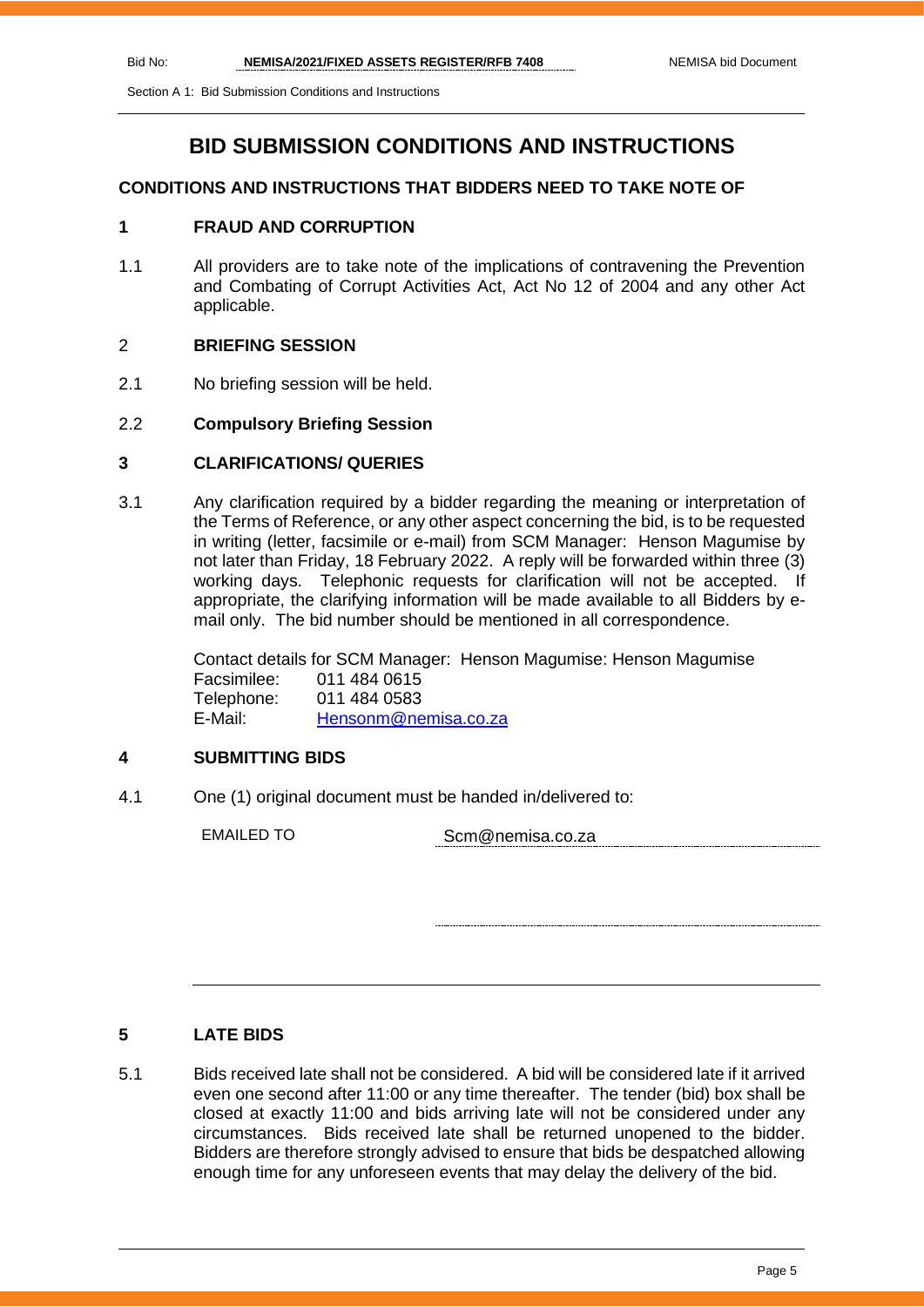Section A 1: Bid Submission Conditions and Instructions

- 5.2 The official Telkom time, which can be observed by dialling 1026 from any phone, will be used to verify the exact closing time.
- 5.3 Bids sent to the NEMISA via normal post or any other mechanism shall be deemed to be received at the date and time of arrival at the NEMISA premises (tender/bid box or reception). Bids received at the physical address after the closing date and time of the bid, shall therefore be deemed to be received late.

# **6 PAYMENTS**

- 6.1 NEMISA will pay the Contractor the fees set out in the final contract according to the table of deliverables. No additional amounts will be payable by the NEMISA to the Contractor.
- 6.1.1 The Contractor shall from time to time during the duration of the contract, invoice NEMISA for the services rendered.
- 6.1.2 The invoice must be accompanied by supporting source document(s) containing detailed information, as NEMISA may reasonably require, for the purposes of establishing the specific nature, extent and quality of the services which were undertaken by the Contractor.
- 6.1.3 No payment will be made to the Contractor unless an original tax invoice complying with section 20 of the VAT Act No 89 of 1991, as amended, has been submitted to NEMISA.
- 6.1.4 Payment shall be made by bank transfer into the Contractor's back account normally 30 days after receipt of an acceptable, original, valid tax invoice. Money will only be transferred into a South African bank account. (Banking details must be submitted as soon as the bid is awarded).
- 6.2 The Contractor shall be responsible for accounting to the appropriate authorities for its income tax, VAT or other moneys required to be paid in terms of the applicable law.

# **7 GENERAL CONDITIONS OF CONTRACT**

7.1 The General Conditions of Contract must be accepted. The GCC can be downloaded from the Treasury Website. Please refer to the link below:

> [http://www.treasury.gov.za/divisions/ocpo/sc/GeneralConditions/General%20Conditions%20of%20](http://www.treasury.gov.za/divisions/ocpo/sc/GeneralConditions/General%20Conditions%20of%20Contract.pdf) [Contract.pdf](http://www.treasury.gov.za/divisions/ocpo/sc/GeneralConditions/General%20Conditions%20of%20Contract.pdf)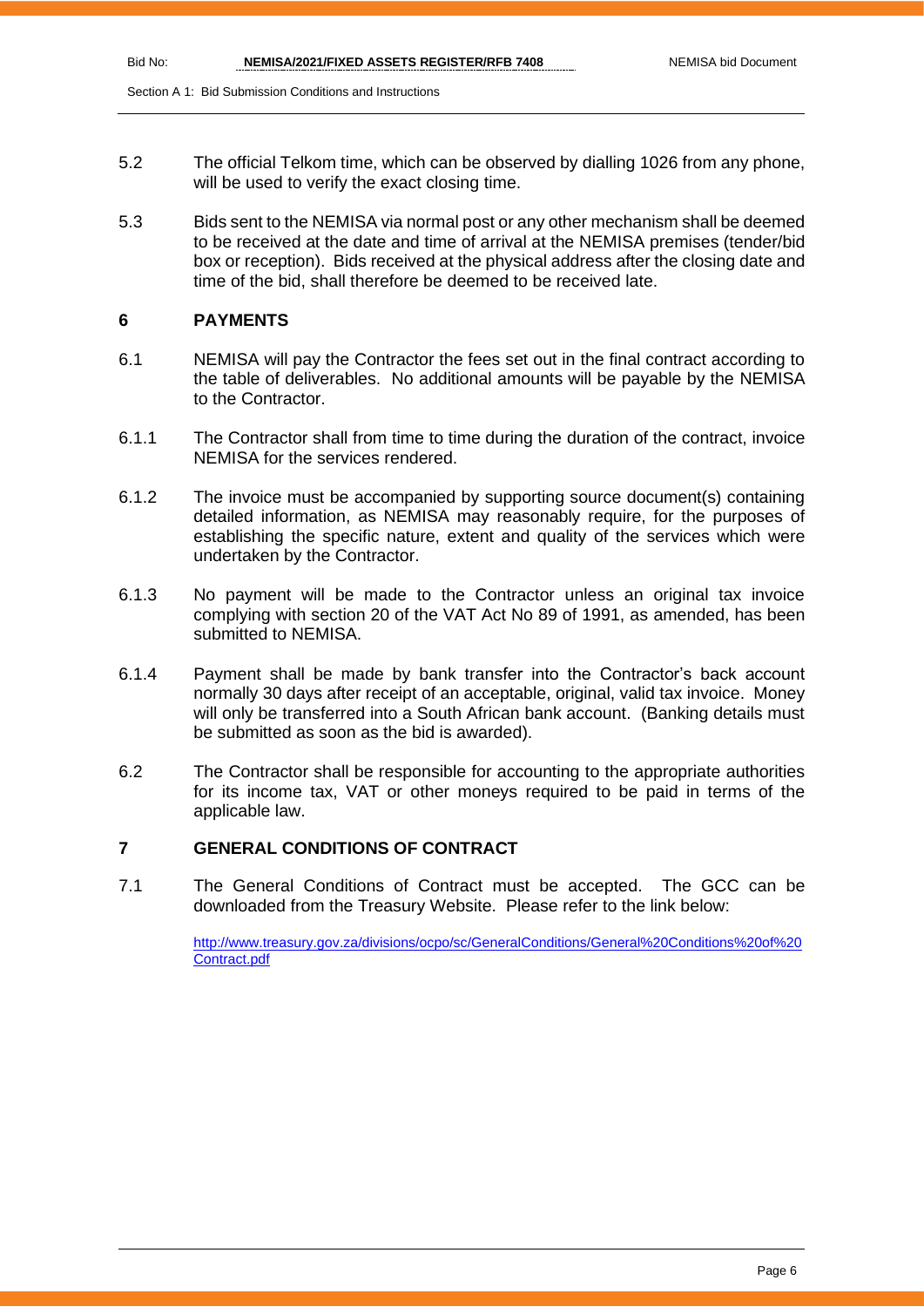Section A 2: Terms of Reference

# **TERMS OF REFERENCE (TOR)**

# **THE APPOINTMENT OF A SERVICE PROVIDER TO REVIEW NATIONAL ELECTRONIC MEDIA INSTITUTE OF SOUTH AFRICA (NEMISA) FIXED ASSET REGISTER TO ENSURE COMPLIANCE TO GRAP**

# **1. INTRODUCTION**

The National Electronic Media Institute of South Africa was established as a non-profit institute for education in terms of the Companies Act (1973) and is listed as a schedule 3A public entity in terms of the Public Finance Management Act (1999).

NEMISA derives its mandate from the Department of Communications and Digital Technology (DCDT), and DCDT's constitutional function is e-skilling the nation for equitable prosperity and global competitiveness.

# **2. PURPOSE**

To appoint a service provider with proven asset management expertise for a period of to review and compile NEMISA's Fixed Asset Register to ensure compliance to GRAP and valuation of assets as per Directive 7 issued by Accounting Standards Board (ASB).

# **3. SCOPE OF WORK**

#### 3.1 Reconciliation

Reconciliation of assets verified to Financial System assets register or Excel. Report must be submitted to the Finance Manager immediately after the Fixed Asset Register review process. When reconciling the following information on the Register must be matched to asset verified;

- a) Asset barcode of each asset
- b) Asset description
- c) Asset location
- d) Responsibility centre/cost centre

Also Based on the results of the verification, the reconciliation of the newly acquired data to the existing asset registers can take place. The supplied register will first have to be checked against the previous year's AFS and the current year additions tied up to the GL.

- Directly reconcile all verified assets against the received asset register
- Merge/reconcile physical verified asset records to the matched financial records
- Provide technical support and advice on the categorisation of assets based on current asset categories
- Deliver a comprehensive report on the findings of the initial reconciliation
- Closing of asset register gaps as identified
- Perform a fair valuation exercise on R1/R0 and other required assets
- Perform financial calculations on the register as mentioned below
- Review of classification, componentization, cost, useful lives and residual values of assets in accordance with GRAP 1, 3, 16, 17, 31 and 103.
- Review asset additions, disposals, transfers and impairment of assets.
- Where possible provide advice on the prior year assets findings 2020/2021 financial year.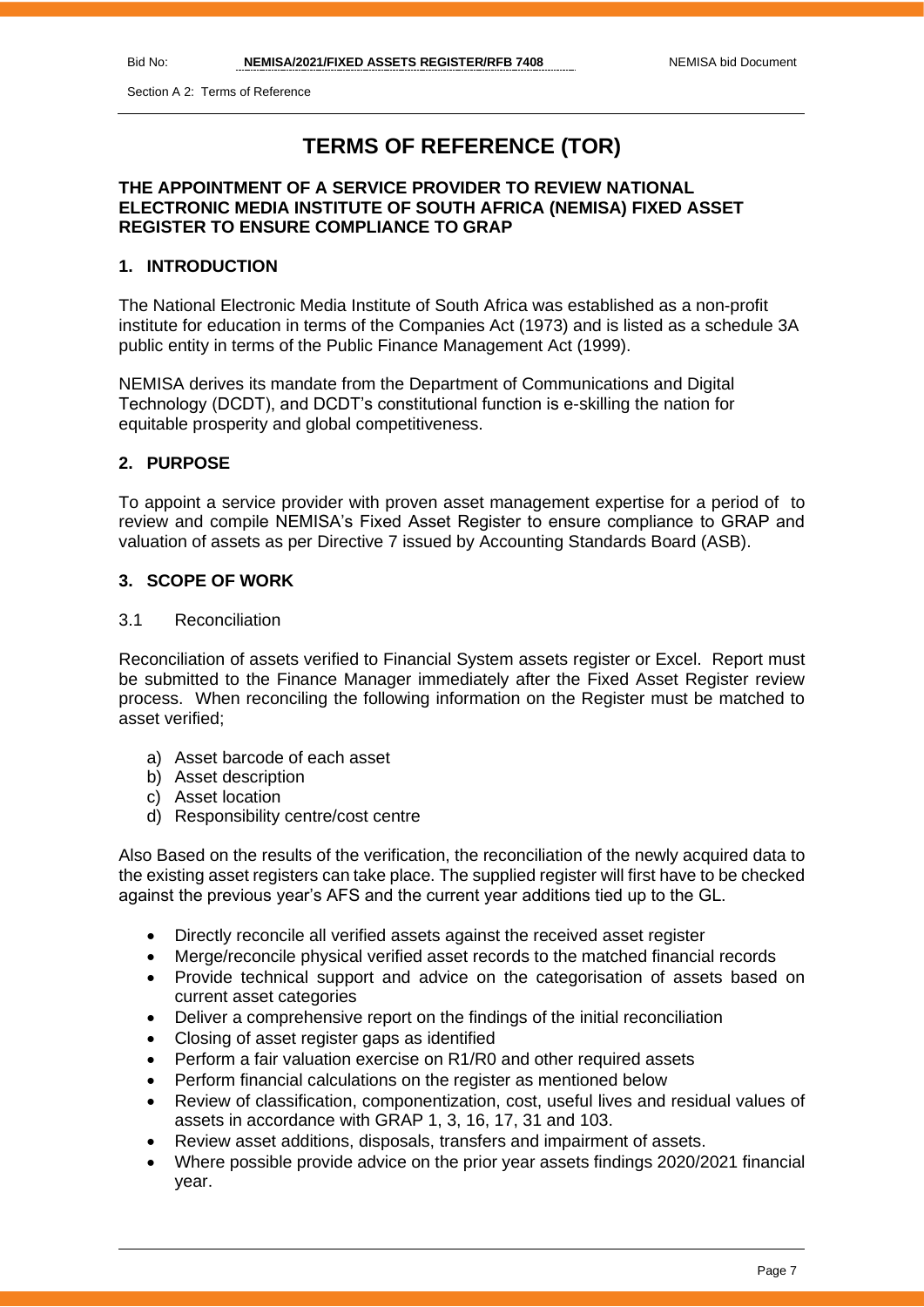- Perform a reconciliation between asset register and general ledger.
- Prepare the relevant notes to the annual financial statements.
- Produce a Final detailed methodology reports on work done.
- Transfer skills to the asset management team of the institution.
- Undertake any other additional work relating to assets management as may be identified during the appointment.

Discrepancies or differences arising from the reconciliation should be properly documented, discussed with the Organisation assets team and resolved. Adjustments required in terms of depreciation, additions and useful life of assets on the system will be a responsibility of the Organisation's Accounting officer.

- a) Fair values will need to be assigned where required, in conjunction with the asset management unit
- b) Determine and assign replacement/insurance value for all assets (over and above the historical cost)
- c) Provide detailed reports to the Finance Manager on the reconciliation outcome
- d) Perform a full reconciliation of the asset register to the General Ledger
- e) Provide the verified and updated asset register to the Organisation
- f) Create Financial Notes and Statements for Assets
- g) Provide on-site assistance with any Audit (Internal & External) queries. (Assistance with recon, etc

# **3.2 Tasks and duties**

The successful service provider will be responsible for the following:

- Review of classification, componentization, cost, useful lives and residual values of assets in accordance with GRAP 1, 3, 16, 17, 31 and 103.
- Review asset additions, disposals, transfers and impairment of assets.
- Where possible provide advice on the prior year assets findings 2020/2021 financial year.
- Perform a reconciliation between asset register and general ledger.
- Prepare the relevant notes to the annual financial statements.
- Produce a detailed report on work done.
- Transfer skills to the asset management team of the institution.
- Undertake any other additional work relating to assets management as may be identified during the appointment.

# **4. Required Qualifications**

• Honours/postgraduate in accounting, or in a related discipline

# **5. Required experience, knowledge and exposure**

# 5.1 Experience in:

- Minimum of 8 years' experience in public sector Fixed asset management accounting
- Handling of audit queries
- Excellent analytical and proven problem-solving ability, data analysis and systems analysis
- Excellent communication and interpersonal skills
- Understanding National Treasury prescripts that guide SCM.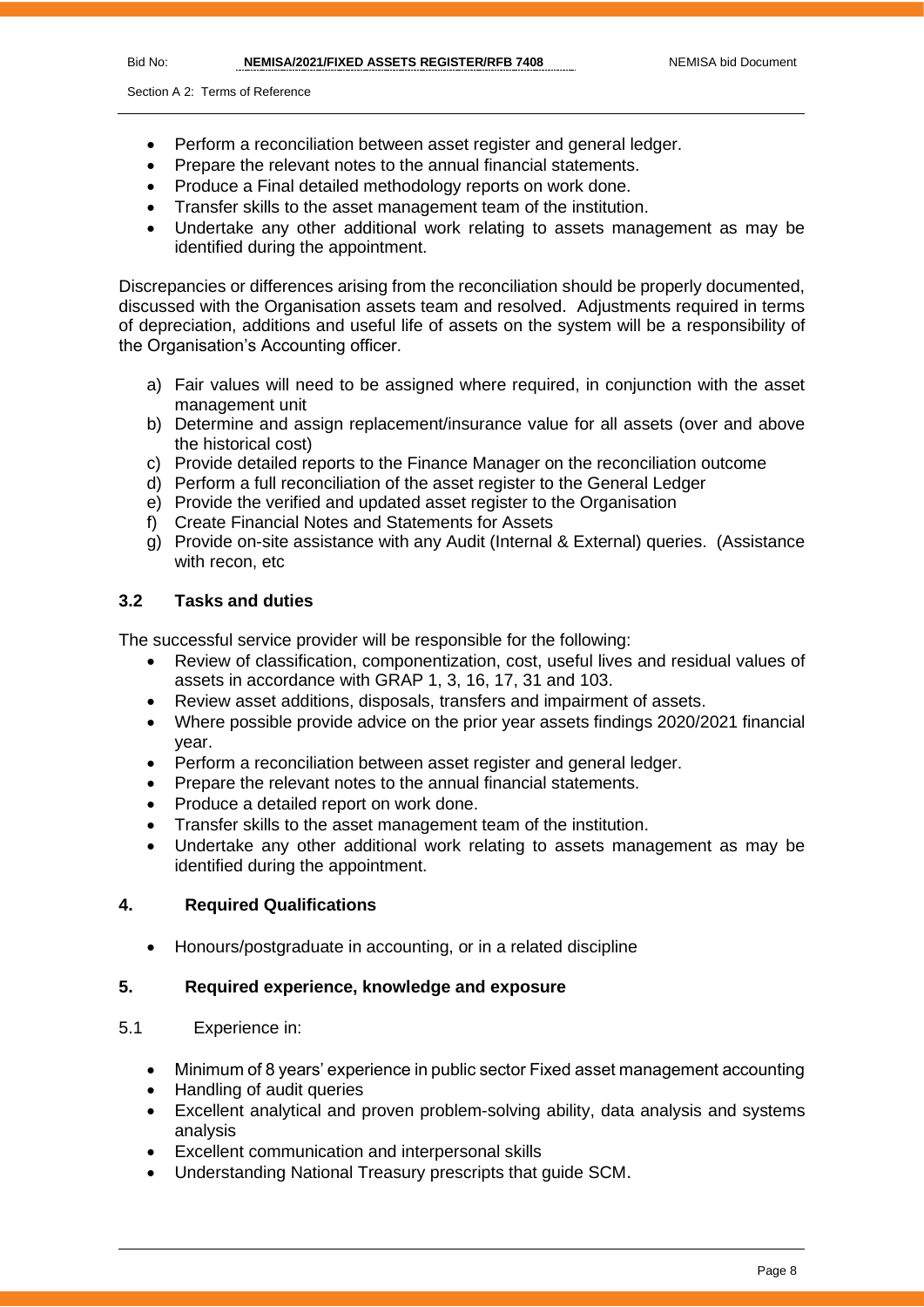Section A 2: Terms of Reference

# **Pricing (Reconciliation – Asset Register Review)**

| <b>Task</b>                                                                       | <b>Description</b>                                                                                                                                                                                                                                                                                                | <b>Cost Per Hour</b> | <b>NEMISA</b>   | <b>Total</b> |
|-----------------------------------------------------------------------------------|-------------------------------------------------------------------------------------------------------------------------------------------------------------------------------------------------------------------------------------------------------------------------------------------------------------------|----------------------|-----------------|--------------|
|                                                                                   |                                                                                                                                                                                                                                                                                                                   |                      | <b>Proposed</b> |              |
|                                                                                   |                                                                                                                                                                                                                                                                                                                   |                      | <b>Hours</b>    |              |
| <b>Balancing of</b><br>Yearly<br><b>Additions to</b><br><b>GL Accounts</b>        | Obtaining all<br>invoices for<br>current year<br>additions,<br>capturing and<br>unbundling them<br>into a proper<br>electronic format<br>in order to add<br>them to latest<br>fixed asset<br>register                                                                                                             |                      | 40              |              |
| <b>Balancing of</b><br>Yearly<br><b>Additions to</b><br><b>GL Accounts</b>        | Reconciliation<br>of specific GL<br>control<br>accounts to<br>determine<br>whether<br>transactions for<br>fixed assets<br>have taken<br>place in these<br>accounts. If<br>necessary,<br>Journal entries<br>will have to be<br>made to<br>transfer these<br>assets to the<br>correct asset<br>control<br>accounts. |                      | 24              |              |
| <b>Fair Market</b><br><b>Valuations &amp;</b><br><b>Review of R1.00</b><br>assets | Fair market<br>valuation of<br>irreconcilable<br>assets to the<br>Fixed asset<br>register based on<br>condition<br>assessment.<br>Assume 10% of<br>the number of<br>assets.                                                                                                                                       |                      | 40              |              |
| <b>Depreciation</b>                                                               | Depreciation<br>calculations                                                                                                                                                                                                                                                                                      |                      | 16              |              |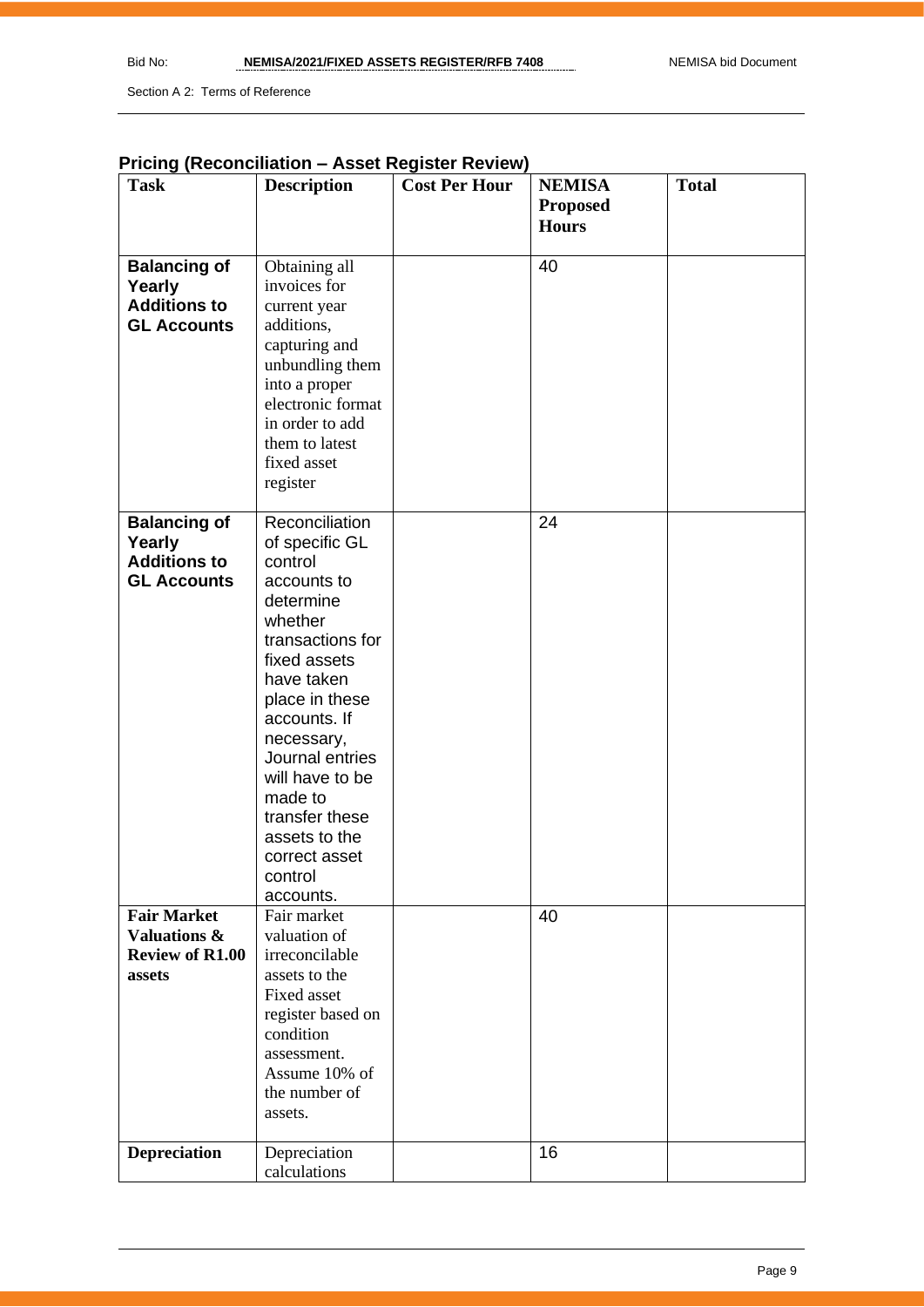Section A 2: Terms of Reference

| <b>Depreciation</b>                              | Review of life<br>spans / Residual<br>$\&$<br>Impairment<br>Testing                                                                         | 16 |  |
|--------------------------------------------------|---------------------------------------------------------------------------------------------------------------------------------------------|----|--|
| <b>Consolidated</b><br><b>FAR</b>                | Year-end<br>Journals based<br>on Prepared<br>FAR. Notes to<br>Financial<br>Statements &<br><b>Produce Final</b><br>PPE Disclosures.         | 24 |  |
| Reports &<br><b>Methodology</b><br>documents     | <b>Produce Progress</b><br>Reports,<br>Methodology<br>Reports and<br>Final close-out<br>report                                              | 24 |  |
| <b>Handling of</b><br><b>Auditors</b><br>Queries | Handling of any<br>fixed asset<br>related External /<br><b>Internal Auditors</b><br>Queries (Prior<br>Periods &<br><b>Current Periods</b> ) | 40 |  |
| <b>Subtotal</b>                                  |                                                                                                                                             |    |  |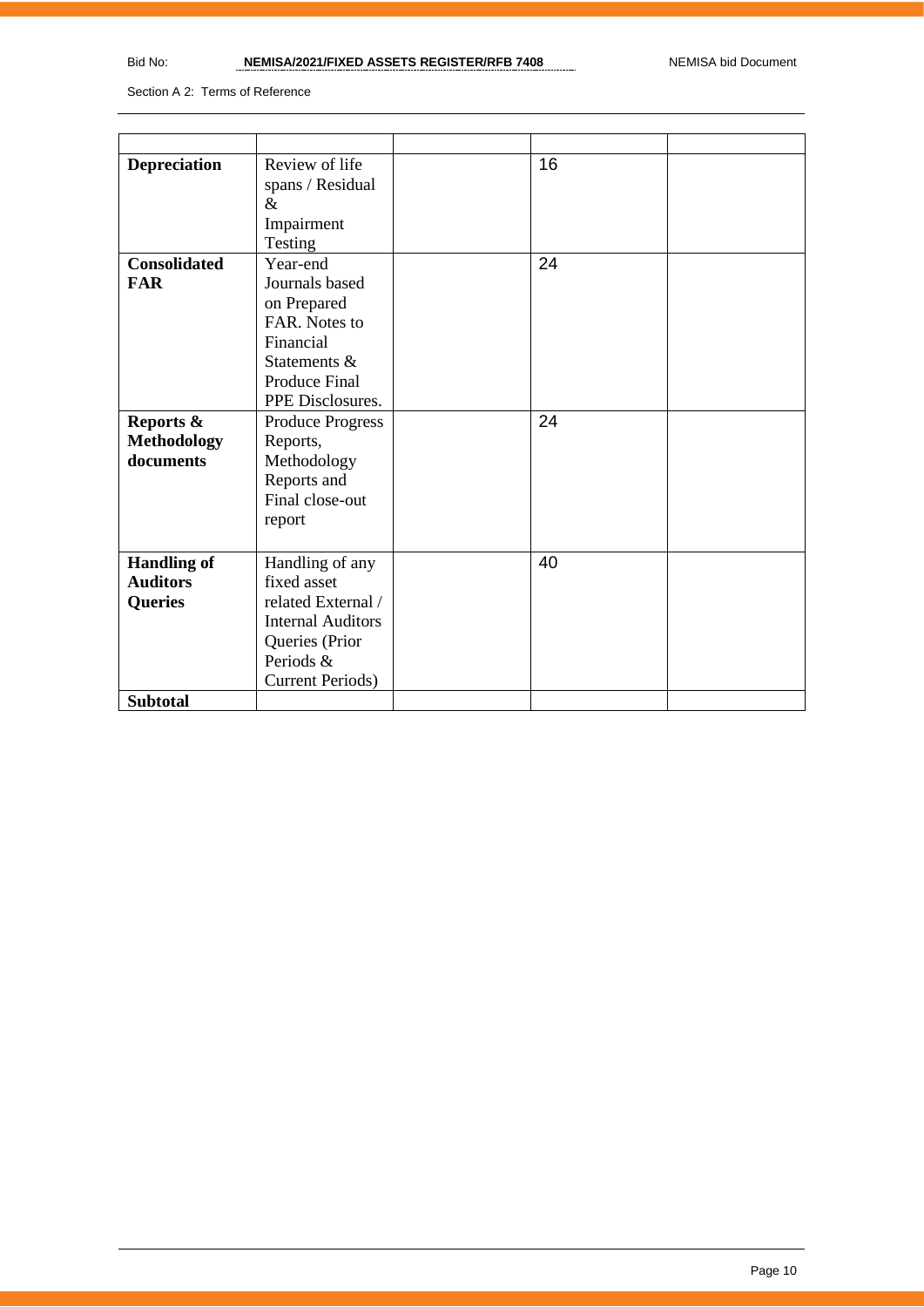Section A 3: Evaluation Process/ Criteria

**ALL BIDDERS MUST TAKE NOTE OF THE EVALUATION PROCESS THAT WILL BE FOLLOWED**

# **1 EVALUATION PROCESS**

# **1.1 COMPLIANCE WITH MINIMUM REQUIREMENTS**

1.1.1 All bids duly lodged as specified in the Request for Bid will be examined to determine compliance with bid requirements and conditions. Bids with obvious deviations from the requirements/conditions will be eliminated from further consideration.

> Failure to comply with or submit any one of the following items, will render a bid nonresponsive and will not be evaluated further.

|                  |                                                     |            | <b>Compliant?</b> |  |
|------------------|-----------------------------------------------------|------------|-------------------|--|
| <b>Reference</b> | <b>Description</b>                                  | <b>YES</b> | <b>NO</b>         |  |
| Part 1           | Signed Special Conditions of Bid and Contract       |            |                   |  |
| Part 2           | <b>Tax Compliance Requirements</b>                  |            |                   |  |
| Part 3           | Completed and signed Declaration of Interest        |            |                   |  |
| Part 4           | Completed and signed Declaration of Bidder's past   |            |                   |  |
|                  | Supply Chain Management practices                   |            |                   |  |
| Part 5           | Completed and signed Certificate of Independent Bid |            |                   |  |
|                  | Determination                                       |            |                   |  |
| Part 7           | Completed and signed Invitation to Bid              |            |                   |  |
| Part 8           | Completed Pricing Schedule in the prescribed format |            |                   |  |
| Part 12          | Proof of registration on the CSD                    |            |                   |  |

# **1.2 DETERMINATION OF SCORE FOR FUNCTIONALITY**

1.2.1 The evaluation criteria and weights for functionality as indicated in the table in below, will apply.

| <b>FUNCTIONAL CRITERIA</b>                                                                                                                         | MAXIMUM TO<br><b>BE AWARDED</b> |
|----------------------------------------------------------------------------------------------------------------------------------------------------|---------------------------------|
| <b>Required Qualifications (of resources to be assigned - CVs</b><br>0<br>detailing competency, Certified copies of the<br>qualifications and ID). |                                 |
| <b>Team/Accountants Qualifications</b>                                                                                                             |                                 |
| Honours/postgraduate in accounting, or in a related discipline.<br>٠                                                                               | 25                              |
| (15)                                                                                                                                               |                                 |
| Affiliation to professional body regulating the accounting<br>profession (10)                                                                      |                                 |
| Required Experience (of the accountants).<br>┓                                                                                                     |                                 |
| Specific experience demonstrated of the core team                                                                                                  |                                 |
| 6 and above years' experience (60)<br>٠                                                                                                            | 60                              |
| - Experience in Asset                                                                                                                              |                                 |
| Management, Financial Reporting & Fixed Asset Accounting. (20)                                                                                     |                                 |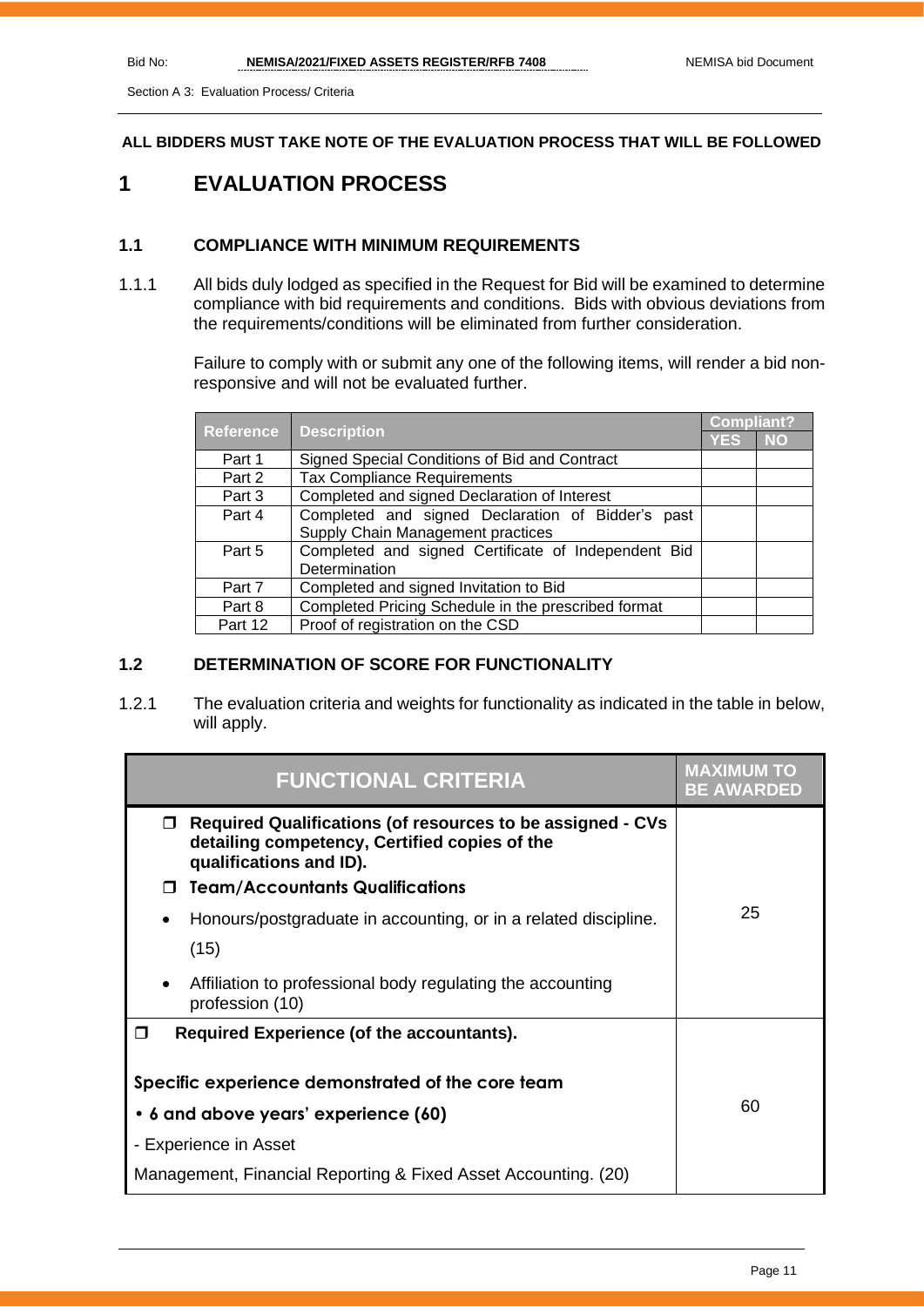Section A 3: Evaluation Process/ Criteria

| <b>FUNCTIONAL CRITERIA</b>                                                                                                                                                                                                                                                         | <b>MAXIMUM TO</b><br><b>BE AWARDED</b> |
|------------------------------------------------------------------------------------------------------------------------------------------------------------------------------------------------------------------------------------------------------------------------------------|----------------------------------------|
| - Audit experience in depreciation calculations, review of useful life                                                                                                                                                                                                             |                                        |
| and residual values and drafting of                                                                                                                                                                                                                                                |                                        |
| financial statements. (15)                                                                                                                                                                                                                                                         |                                        |
| - Review of additions, disposals, transfers and impairment of assets.                                                                                                                                                                                                              |                                        |
| (15)                                                                                                                                                                                                                                                                               |                                        |
| Experience in Public Sector SCM guidelines and prescripts, National<br>Treasury Regulations, PFMA, and GRAP. (10)                                                                                                                                                                  |                                        |
| <b>References (Provide references for Public Sector</b><br>$\Box$<br>Reconciliation Projects with contact details/reachable<br>references for Service Provider or Resources).<br>Reference (2)<br>2 References (3)<br>3 References (4)<br>4 References (5)                         | 5                                      |
| <b>Skills Transfer Plan (Service Provider to provide Skills</b><br>$\Box$<br>Transfer Plan demonstrating how to transfer skills to<br><b>Finance unit Staff).</b><br>Skills Transfer Plan (to be scored per the delivery approach<br>$\bullet$<br>and project methodology applied) | 10                                     |
| <b>Maximum total for functionality</b>                                                                                                                                                                                                                                             | 100                                    |

- 1.2.2 The score for functionality shall be calculated as follows:
	- Each panel member shall award values for each individual criterion on a score sheet. The value scored for each criterion shall be multiplied with the specified weighting for the relevant criterion to obtain the marks scored for the various criteria. These marks should be added to obtain the total score for functionality.
	- $\Box$  The score of each panel member shall be added together and divided by the number of panel members to establish the average score obtained by each individual bidder for functionality.

# **1.3 DETERMINATION OF SCORE FOR PRESENTATIONS**

1.3.1 NEMISA will not call for presentations.

OR

1.3.2 NEMISA has decided/may decide to have compulsory presentations made either by all bidders who have obtained at least **70%** of the marks for functionality, or by the bidders ranked first to a maximum of six, but not less than the three highest scoring bidders, once the price and preference marks have been combined.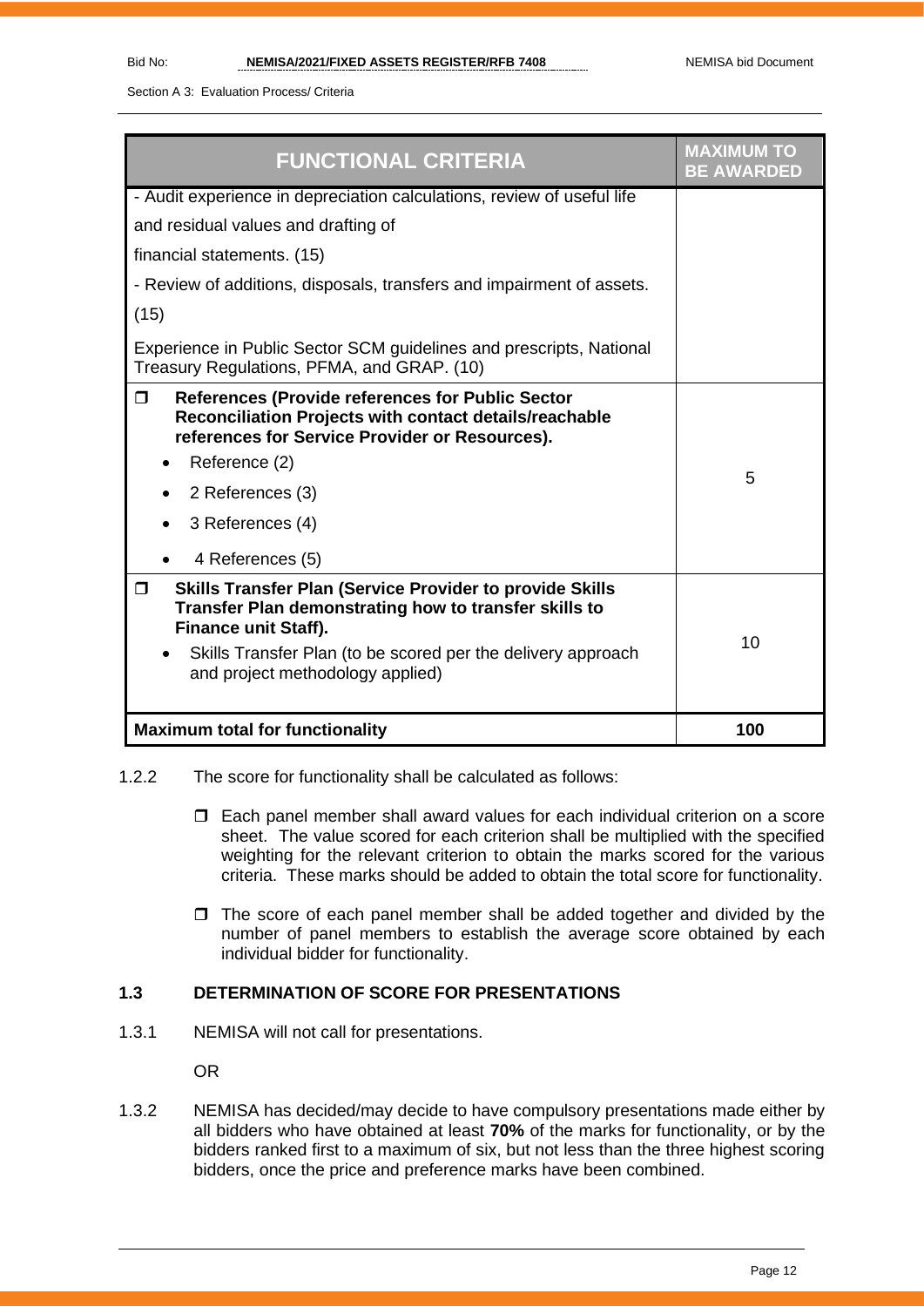- 1.3.3 Presentations shall only affect the marks awarded for functionality. If NEMISA wishes to use presentations to discriminate between bidders, the evaluation criteria to be affected shall be determined in advance and due allowance made in the mark scheme and indicated in paragraph 1.2.1.
- 1.3.4 Points determined by the presentation will be awarded to each bidder by each member of the Bid Evaluation Committee and then an average calculated. Such score will be added to the original score for functionality.
- 1.3.5 A bidder will be disqualified if the combined score for functionality fails to meet the minimum threshold for functionality as per paragraph 1.341.

# **1.4 ELIMINATION OF PROPOSALS ON GROUNDS OF FUNCTIONALITY**

1.4.1 Bids that score less than **70%** of the marks available for functionality will be eliminated from further consideration. Marks will therefore not be awarded for their cost proposals or for preference.

#### **1.5 PRICE AND B-BBEE STATUS LEVEL POINTS**

- 1.5.1 All remaining bids will be evaluated as follows:
- 1.5.2 The 80/20 preference point system will be applied. Points for price and B-BBEE status level certificate will be awarded in accordance with the stipulations in the Preference Point Claim Form in terms of the Preferential Procurement Regulations, 2017.
- 1.5.3 If appropriate, implied contract price adjustments will be made to the cost proposals of all remaining bids.
- 1.5.4 The point scored for the B-BBEE status level certificate for each acceptable bid will now be added to the price point.
- 1.5.5 The Evaluation Committee may recommend that the contract be awarded to the bidder obtaining the highest aggregate mark as determined by 1.5.4 or to a lower scoring bid on justifiable grounds.

#### **1.6 ADJUDICATION OF BID**

1.6.1 The relevant award structure will consider the recommendations and make the final award. The successful bidder will usually be the service provider scoring the highest number of points or it may be a lower scoring bid on justifiable grounds or no award at all.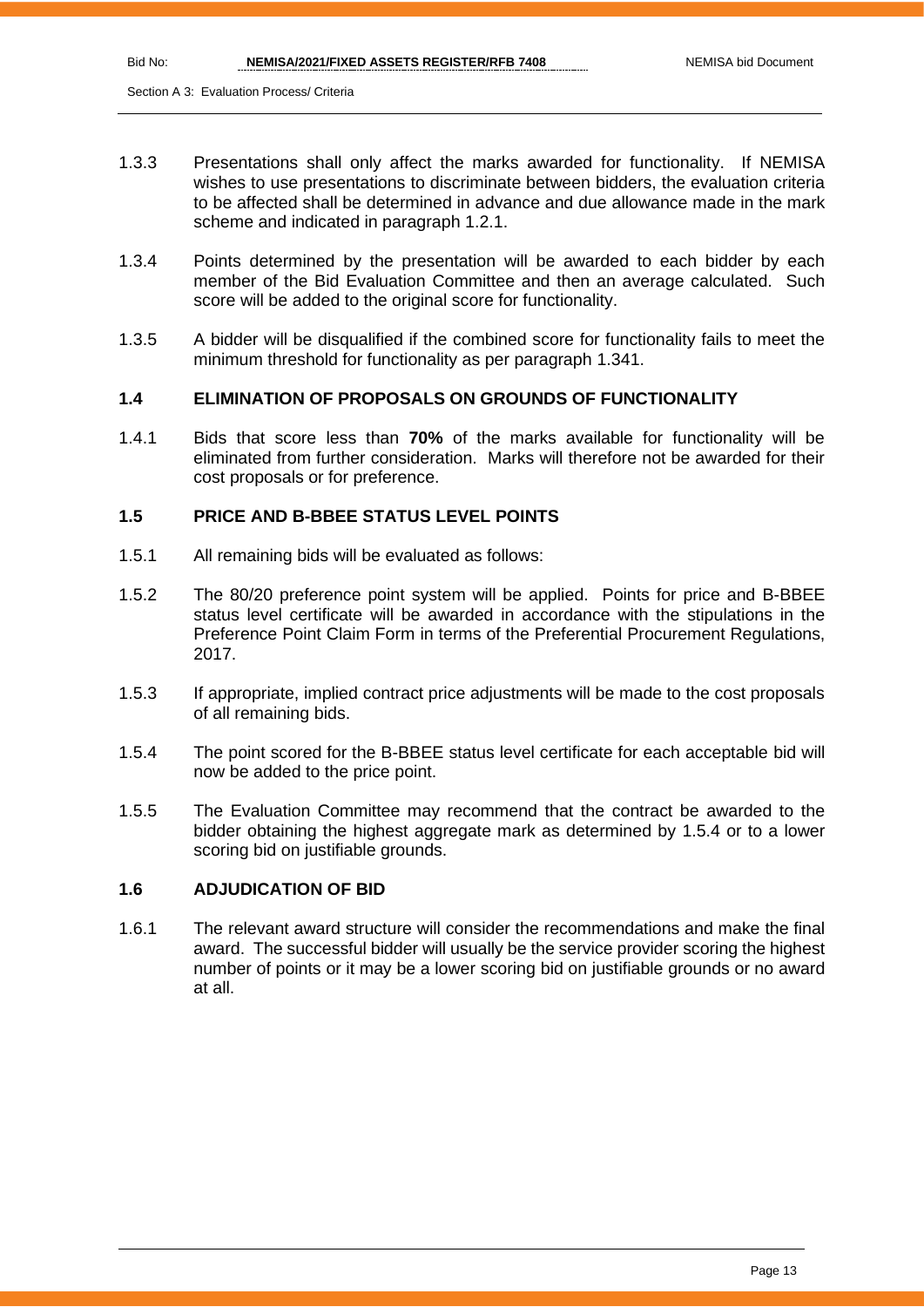Section A 4: Contract Form

# **CONTRACT FORM: RENDERING OF SERVICES**

THIS FORM MUST BE FILLED IN DUPLICATE BY BOTH THE SERVICE PROVIDER (PART 1) AND THE PURCHASER (PART 2). BOTH FORMS MUST BE SIGNED IN THE ORIGINAL SO THAT THE SERVICE PROVIDER AND THE PURCHASER WOULD BE IN POSSESSION OF ORIGINALLY SIGNED CONTRACTS FOR THEIR RESPECTIVE RECORDS.

# **PART 1 (TO BE FILLED IN BY THE SERVICE PROVIDER)**

- 1. I/we hereby undertake to render services described in the attached bidding documents to NEMISA in accordance with the requirements and task directives/proposals specifications stipulated in Bid Number NEMISA/2021/FIXED ASSETS REGISTER/RFB 7408 at the price/s quoted. My/our offer/s remain binding upon me/us and open for acceptance by the Purchaser during the validity period indicated and calculated from the closing date of the bid.
- 2. The following documents shall be deemed to form and be read and construed as part of this agreement:
- 2.1 Bidding documents, viz
	- $\Box$  Invitation to bid
	- $\Box$  Tax clearance certificate
	- $\Box$  Pricing schedule(s)
	- Filled in terms of reference/task directive/proposal
	- Preference claims for Broad Based Black Economic Empowerment Status Level of Contribution in terms of the Preferential Procurement Regulations 2017;
	- D Declaration of interest
	- D Declaration of bidder's past SCM practices
	- **Special Conditions of Contract**
- 2.2 General Conditions of Contract
- 2.3 Other (specify)
- 3. I/we confirm that I/we have satisfied myself as to the correctness and validity of my/our bid; that the price(s) and rate(s) quoted cover all the services specified in the bidding documents; that the price(s) and rate(s) cover all my obligations and I accept that any mistakes regarding price(s) and rate(s) and calculations will be at my own risk.
- 4. I/we accept full responsibility for the proper execution and fulfilment of all obligations and conditions devolving on me/us under this agreement as the principal liable for the due fulfilment of this contract.
- 5. I/we declare that I/we have no participation in any collusive practices with any bidder or any other person regarding this or any other bid.
- 6. I confirm that I am duly authorised to sign this contract.

| NAME (PRINT)        |        | <b>WITNESSES</b> |
|---------------------|--------|------------------|
| <b>CAPACITY</b>     |        |                  |
| <b>SIGNATURE</b>    |        | ာ                |
| <b>NAME OF FIRM</b> |        | DATE:            |
| <b>DATE</b>         | ------ |                  |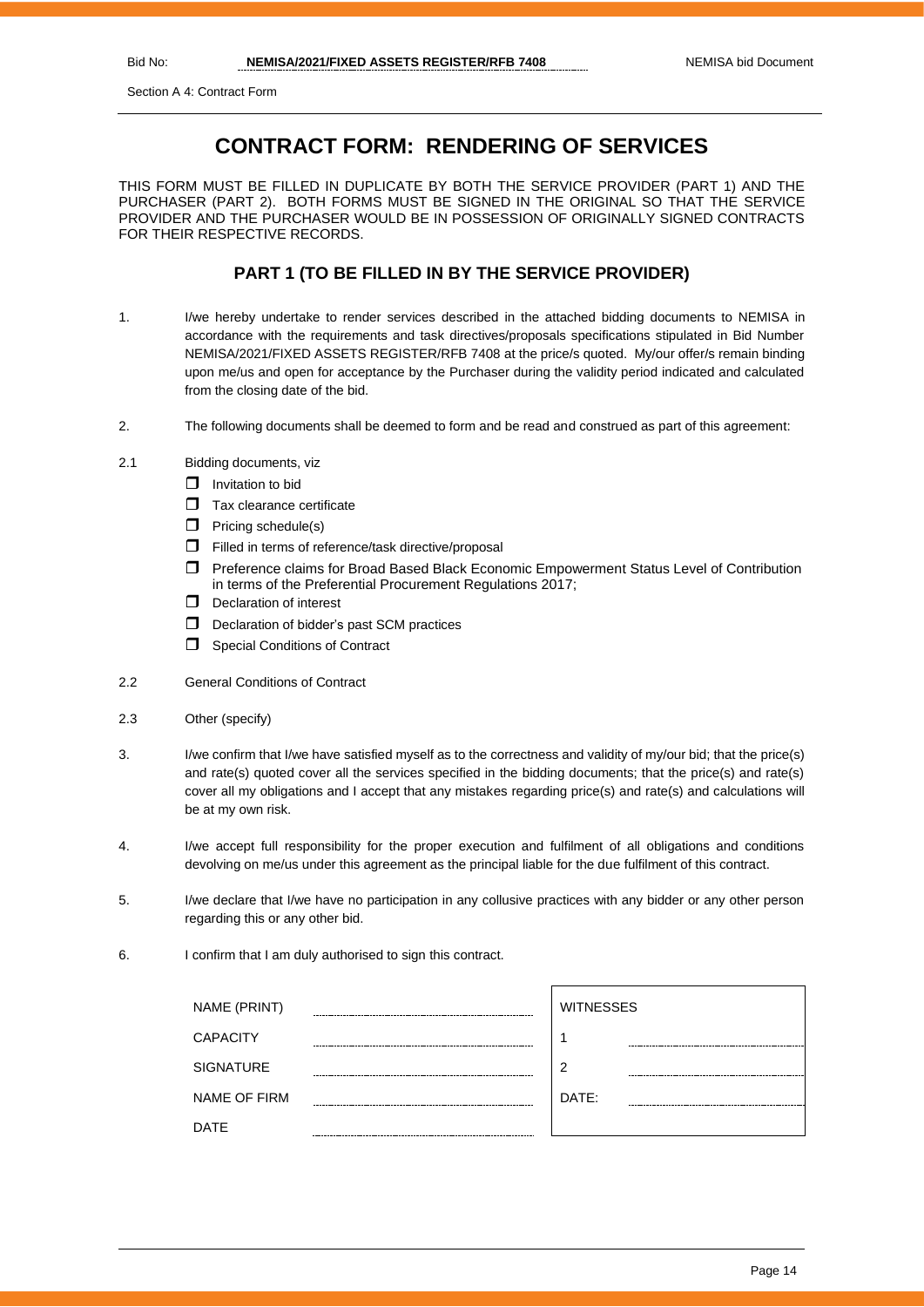Section A 4: Contract Form

# **CONTRACT FORM: RENDERING OF SERVICES**

# **PART 2 (TO BE FILLED IN BY THE PURCHASER)**

- 1. I ……………………………………………………..……………… in my capacity as …………………………………………….. accept your bid under reference number ……………………………………………. dated ……………………………………. for the rendering of services indicated hereunder and/or further specified in the annexures.
- 1. An official order indicating service delivery instructions is forthcoming.
- 2. I undertake to make payment for the services rendered in accordance with the terms and conditions of the contract within 30 (thirty) days after receipt of an invoice.

| <b>DESCRIPTION OF SERVICE</b> | PRICE (VAT INCL) | <b>COMPLETION</b><br><b>DATE</b> | <b>B-BBEE STATUS</b><br><b>LEVEL OF</b><br><b>CONTRIBUTION</b> |
|-------------------------------|------------------|----------------------------------|----------------------------------------------------------------|
|                               |                  |                                  |                                                                |
|                               |                  |                                  |                                                                |

3. I confirm that I am duly authorised to sign this contract.

| SIGNED AT        | ON                                               |
|------------------|--------------------------------------------------|
| NAME (PRINT)     |                                                  |
| <b>SIGNATURE</b> |                                                  |
| OFFICIAL STAMP   | <b>WITNESSES</b><br>٠<br>$\overline{2}$<br>DATE: |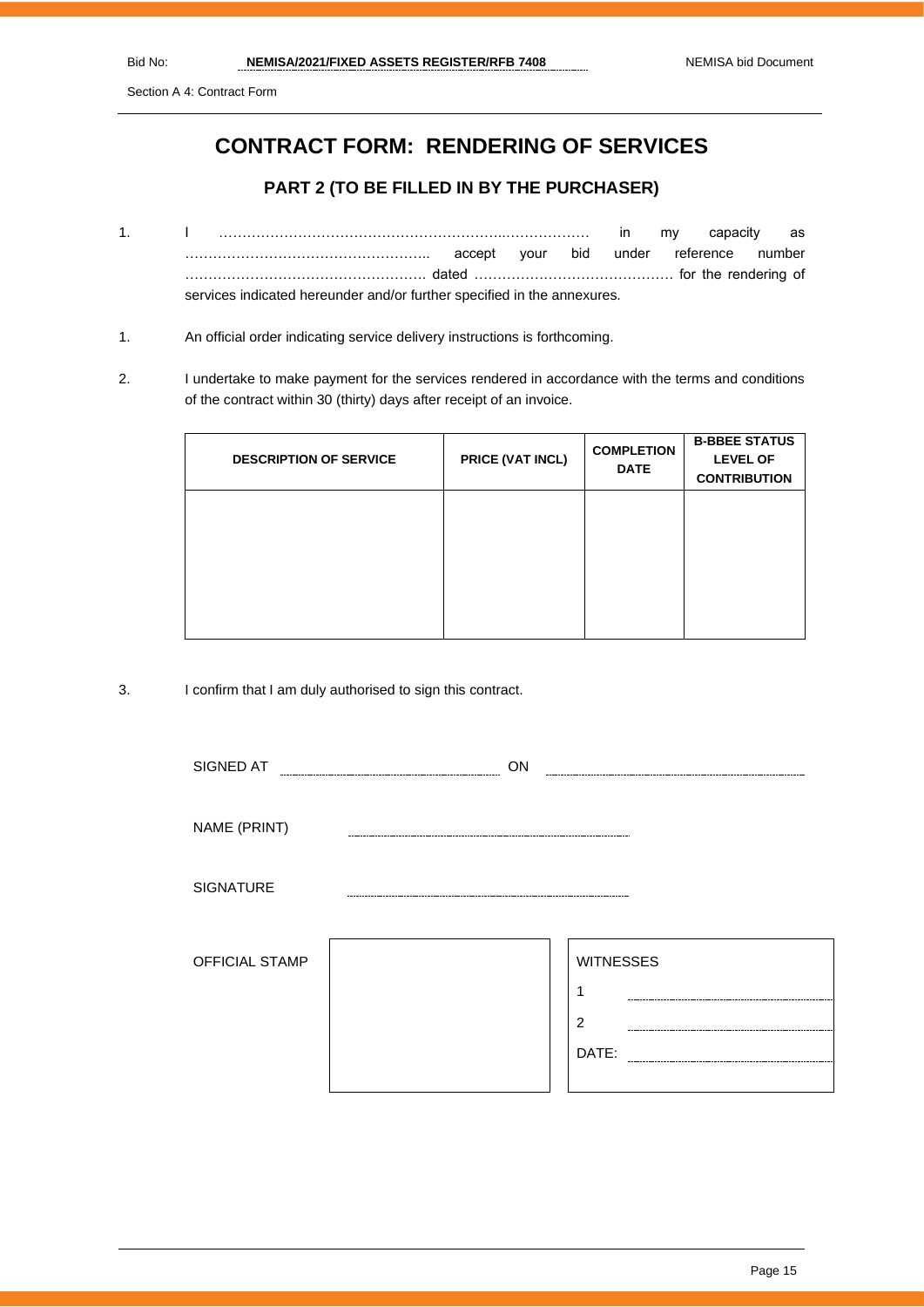Section B

# **SECTION B**

# **This section must be completed and returned or supplied with bids as prescribed.**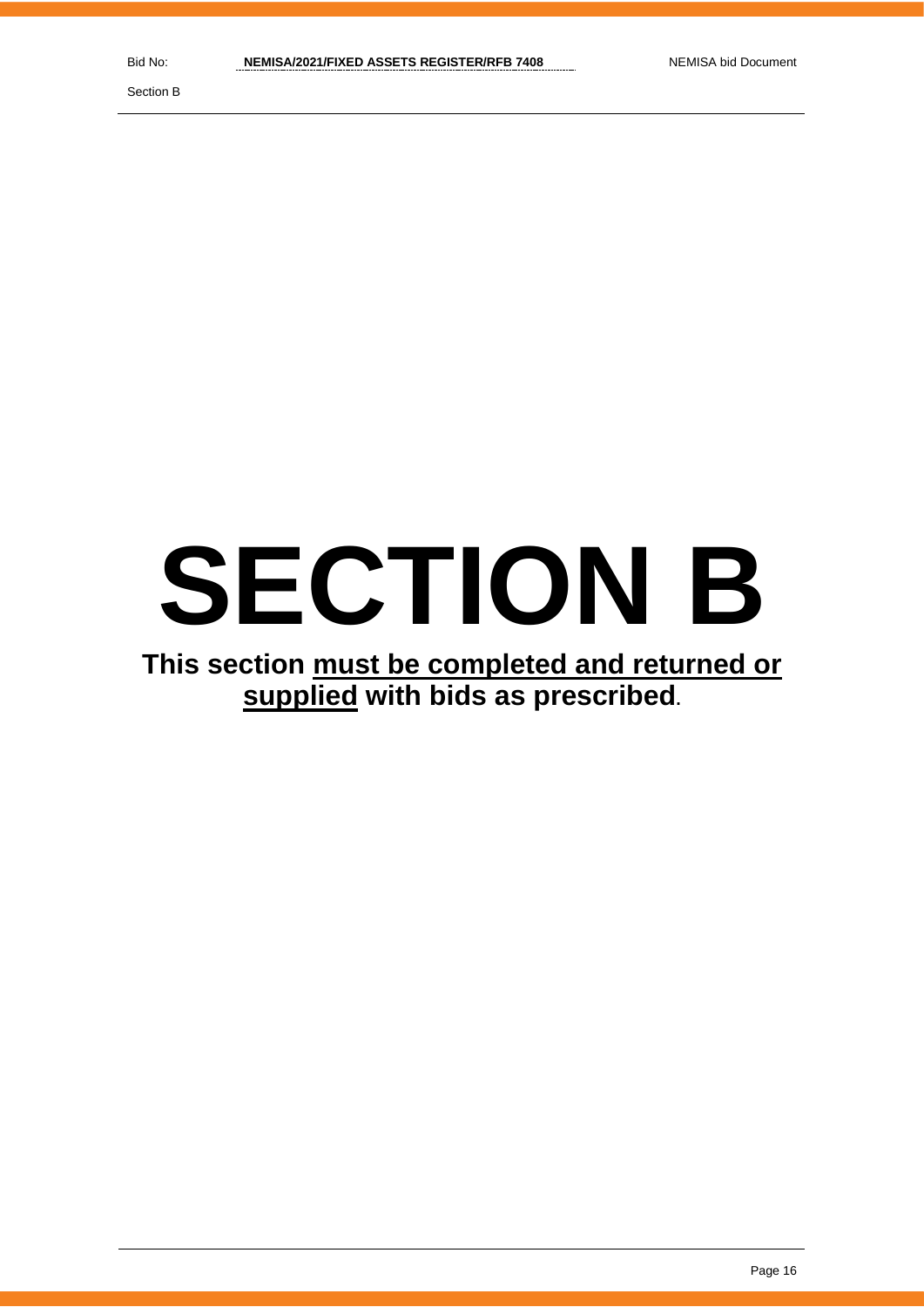# **SPECIAL CONDITIONS OF BID AND CONTRACT Return as Part 1**

|              | <b>SPECIAL CONDITIONS</b>                                                                                                                                                                                                                                           |
|--------------|---------------------------------------------------------------------------------------------------------------------------------------------------------------------------------------------------------------------------------------------------------------------|
|              |                                                                                                                                                                                                                                                                     |
| $\mathbf 1$  | <b>GENERAL</b>                                                                                                                                                                                                                                                      |
| 1.1          | The Bidder must clearly state if a deviation from these special conditions are offered and<br>the reason therefor. If an explanatory note is provided, the paragraph reference must be<br>indicated in a supporting appendix to the application submission.         |
| 1.2          | Should Bidders fail to indicate agreement/compliance or otherwise, the NEMISA will<br>assume that the Bidder is in compliance or agreement with the statement(s) as specified<br>in this bid.                                                                       |
| 1.3          | Bids not completed in this manner may be considered incomplete and rejected.                                                                                                                                                                                        |
| 1.4          | NEMISA shall not be liable for any expense incurred by the Bidder in the preparation and<br>submission of a bid.                                                                                                                                                    |
| $\mathbf{2}$ | <b>CANCELLATION OF PROCUREMENT PROCESS</b>                                                                                                                                                                                                                          |
|              |                                                                                                                                                                                                                                                                     |
| 2.1          | This procurement process can be postponed or cancelled at any stage at the sole<br>discretion of NEMISA provided that such cancellation or postponement takes place prior<br>to entering into a contract with a specific service provider to which the bid relates. |
| 3            | BID SUBMISSION CONDITIONS, INSTRUCTION AND EVALUATION<br><b>PROCESS/CRITERIA</b>                                                                                                                                                                                    |
| 3.1          | The Bid submission conditions and instructions as well as the evaluation process/criteria<br>have been noted.                                                                                                                                                       |
| 4            | <b>NEGOTIATION AND CONTRACTING</b>                                                                                                                                                                                                                                  |
|              |                                                                                                                                                                                                                                                                     |
| 4.1          | NEMISA have the right to enter into negotiation with one or more Bidders regarding any<br>terms and conditions, including price(s), of a proposed contract.                                                                                                         |
| 4.2          | Under no circumstances will negotiation with any Bidders, including preferred Bidders,<br>constitute an award <sup>1</sup> or promise/ undertaking to award the contract.                                                                                           |
| 4.3          | NEMISA shall not be obliged to accept the lowest or any bid, offer or proposal.                                                                                                                                                                                     |
|              |                                                                                                                                                                                                                                                                     |
| 4.4          | A contract will only be deemed to be concluded when reduced to writing in a formal contract<br>and Service Level Agreement (if applicable) signed by the designated responsible person<br>of both parties. The designated responsible person of NEMISA is the CEO.  |
| 4.5          | NEMISA also reserves the right to enter into one contract with a Bidder for all required<br>functions or into more than one contract with different Bidders for different functions.                                                                                |
|              |                                                                                                                                                                                                                                                                     |

<sup>1</sup> See GLOSSARY.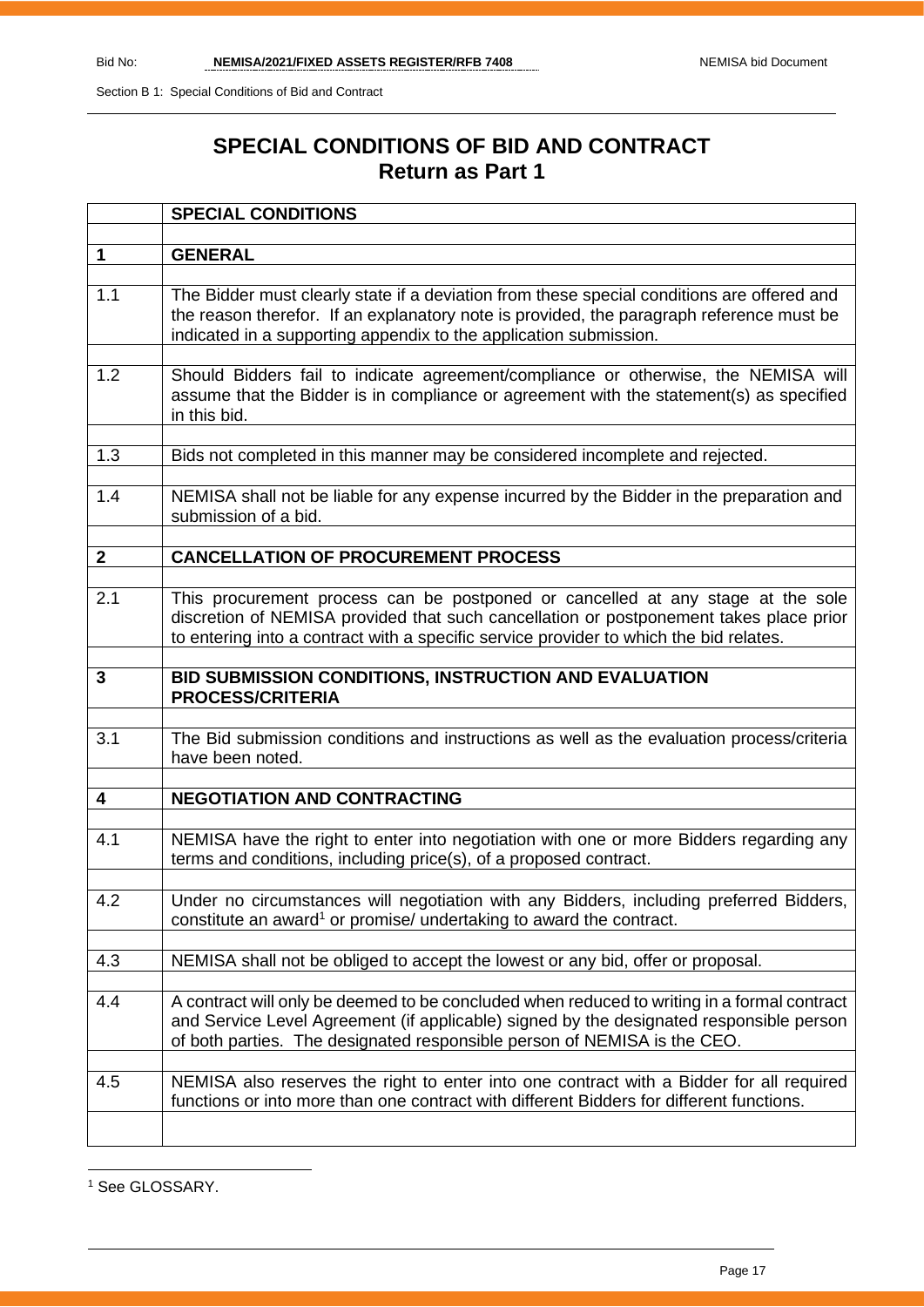| 5                | <b>ACCESS TO INFORMATION</b>                                                                                                                                                                                                                                                                                                                                                              |
|------------------|-------------------------------------------------------------------------------------------------------------------------------------------------------------------------------------------------------------------------------------------------------------------------------------------------------------------------------------------------------------------------------------------|
|                  |                                                                                                                                                                                                                                                                                                                                                                                           |
| 5.1              | All bidders will be informed of the status of their bid once the procurement process has<br>been completed.                                                                                                                                                                                                                                                                               |
| 5.2              | Requests for information regarding the bid process will be dealt with in line with the<br>NEMISA SCM Policy and relevant legislation.                                                                                                                                                                                                                                                     |
| 6                | <b>REASONS FOR REJECTION</b>                                                                                                                                                                                                                                                                                                                                                              |
|                  |                                                                                                                                                                                                                                                                                                                                                                                           |
| 6.1              | NEMISA shall reject a proposal for the award of a contract if the recommended Bidder has<br>committed a proven corrupt or fraudulent act in competing for the particular contract.                                                                                                                                                                                                        |
| 6.2              | The NEMISA may disregard the bid of any bidder if that bidder, or any of its directors:<br>□ Have abused the SCM system of the NEMISA.<br>$\Box$ Have committed proven fraud or any other improper conduct in relation to such<br>system.<br>$\Box$ Have failed to perform on any previous contract and the proof exists.<br>Such actions shall be communicated to the National Treasury. |
| $\overline{7}$   | <b>GENERAL CONDITIONS OF CONTRACT</b>                                                                                                                                                                                                                                                                                                                                                     |
|                  |                                                                                                                                                                                                                                                                                                                                                                                           |
| 7.1              | The General Conditions of Contract must be accepted.                                                                                                                                                                                                                                                                                                                                      |
|                  |                                                                                                                                                                                                                                                                                                                                                                                           |
| 8                | <b>ADDITIONAL INFORMATION REQUIREMENTS</b>                                                                                                                                                                                                                                                                                                                                                |
| 8.1              | During evaluation of the bids, additional information may be requested in writing from<br>Bidders. Replies to such request must be submitted, within <b>5 (five)</b> working days or as<br>otherwise indicated. Failure to comply, may lead to your bid being disregarded.                                                                                                                |
| 8.2              | No additional information will be accepted from any individual Bidder without such<br>information having been requested                                                                                                                                                                                                                                                                   |
|                  |                                                                                                                                                                                                                                                                                                                                                                                           |
| $\boldsymbol{9}$ | <b>CONFIDENTIALITY</b>                                                                                                                                                                                                                                                                                                                                                                    |
| 9.1              | The bid and all information in connection therewith shall be held in strict confidence by<br>Bidders and usage of such information shall be limited to the preparation of the bid. Bidders<br>shall undertake to limit the number of copies of this document.                                                                                                                             |
| 10               | <b>INTELLECTUAL PROPERTY, INVENTIONS AND COPYRIGHT</b>                                                                                                                                                                                                                                                                                                                                    |
|                  |                                                                                                                                                                                                                                                                                                                                                                                           |
| 10.1             | Copyright of all documentation relating to this contract belongs to the client. The successful<br>Bidder may not disclose any information, documentation or products to other clients without<br>the written approval of the accounting authority or the delegate.                                                                                                                        |
| 10.2             | This paragraph shall survive termination of this contract.                                                                                                                                                                                                                                                                                                                                |
|                  |                                                                                                                                                                                                                                                                                                                                                                                           |
| 11               | <b>NON-COMPLIANCE WITH DELIVERY TERMS</b>                                                                                                                                                                                                                                                                                                                                                 |
| 11.1             | As soon as it becomes known to the contractor that he/she will not be able to deliver the<br>services within the delivery period and/or against the quoted price and/or as specified,<br>NEMISA must be given immediate written notice to this effect. NEMISA reserves the right<br>to implement remedies as provided for in the GCC.                                                     |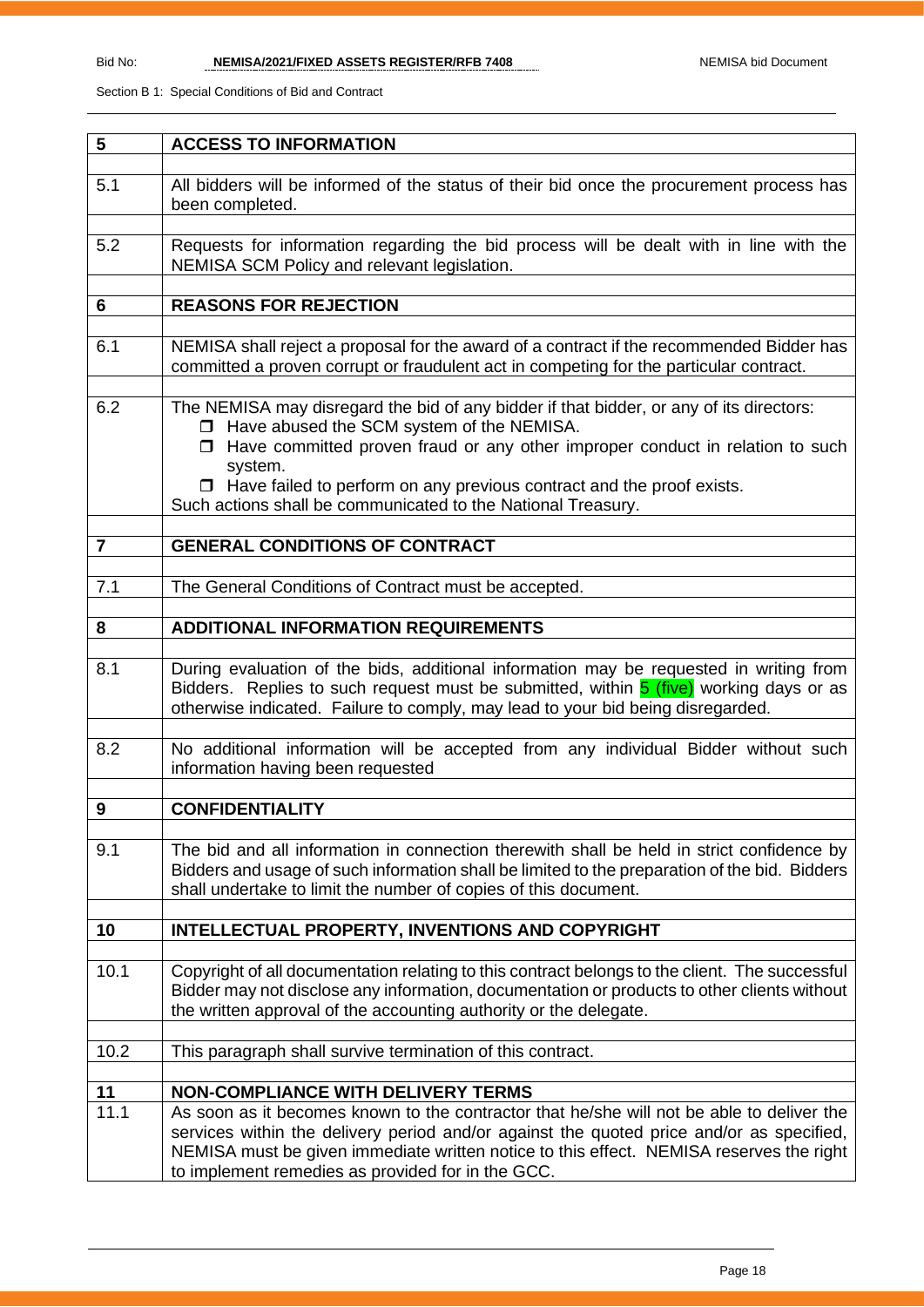| 12   | <b>WARRANTS</b>                                                                                                                                                                                                                                                                                                                                                                          |
|------|------------------------------------------------------------------------------------------------------------------------------------------------------------------------------------------------------------------------------------------------------------------------------------------------------------------------------------------------------------------------------------------|
| 12.1 | The Contractor warrants that it is able to conclude this Agreement to the satisfaction of<br>NEMISA.                                                                                                                                                                                                                                                                                     |
|      |                                                                                                                                                                                                                                                                                                                                                                                          |
| 13   | PARTIES NOT AFFECTED BY WAIVER OR BREACHES                                                                                                                                                                                                                                                                                                                                               |
|      |                                                                                                                                                                                                                                                                                                                                                                                          |
| 13.1 | The waiver (whether express or implied) by any Party of any breach of the terms or<br>conditions of this contract by the other Party shall not prejudice any remedy of the waiving<br>party in respect of any continuing or other breach of the terms and conditions hereof.                                                                                                             |
| 13.2 | No favour, delay, relaxation or indulgence on the part of any Party in exercising any power                                                                                                                                                                                                                                                                                              |
|      | or right conferred on such Party in terms of this contract shall operate as a waiver of such<br>power or right nor shall any single or partial exercise of any such power or right under this<br>agreement.                                                                                                                                                                              |
|      |                                                                                                                                                                                                                                                                                                                                                                                          |
| 14   | <b>RETENTION</b>                                                                                                                                                                                                                                                                                                                                                                         |
|      |                                                                                                                                                                                                                                                                                                                                                                                          |
| 14.1 | On termination of this agreement, the contractor shall, on demand hand over all<br>documentation provided as part of the project and all deliverables, etc., without the right of<br>retention, to NEMISA.                                                                                                                                                                               |
|      |                                                                                                                                                                                                                                                                                                                                                                                          |
| 14.2 | No agreement to amend or vary a contract or order or the conditions, stipulations or<br>provisions thereof shall be valid and of any force and effect unless such agreement to<br>amend or vary is entered into in writing and signed by the contracting parties. Any waiver<br>of the requirement that the agreement to amend or vary shall be in writing, shall also be in<br>writing. |
| 15   | <b>CENTRAL SUPPLIER DATABASE</b>                                                                                                                                                                                                                                                                                                                                                         |
|      |                                                                                                                                                                                                                                                                                                                                                                                          |
| 15.1 | It is a requirement that all suppliers/ services providers to NEMISA shall be registered on<br>the National Treasury Central Supplier Database (CSD).                                                                                                                                                                                                                                    |
|      |                                                                                                                                                                                                                                                                                                                                                                                          |
| 15.2 | Bidders are therefore required to register as a supplier on the CSD before submitting a bid.                                                                                                                                                                                                                                                                                             |
|      | The CSD website can be accessed on the following link:<br>http://ocpo.treasury.gov.za/Pages/default.aspx                                                                                                                                                                                                                                                                                 |
|      |                                                                                                                                                                                                                                                                                                                                                                                          |
| 15.3 | Bidders are therefore required to submit proof of their registration on the CSD, or if not yet<br>registered, provide proof of their application to be registered, with their bid.                                                                                                                                                                                                       |
| 15.4 | No bid will be awarded and a contract concluded with a bidder who is not registered on the<br>CSD.                                                                                                                                                                                                                                                                                       |
|      |                                                                                                                                                                                                                                                                                                                                                                                          |
| 16   | <b>FORMAT OF BIDS</b>                                                                                                                                                                                                                                                                                                                                                                    |
|      |                                                                                                                                                                                                                                                                                                                                                                                          |
| 16.1 | Bidders must complete all the necessary bid documents and undertakings required in this<br>bid document. Bidders are advised that their proposal should be concise, written in plain<br>English and simply presented.                                                                                                                                                                    |
|      |                                                                                                                                                                                                                                                                                                                                                                                          |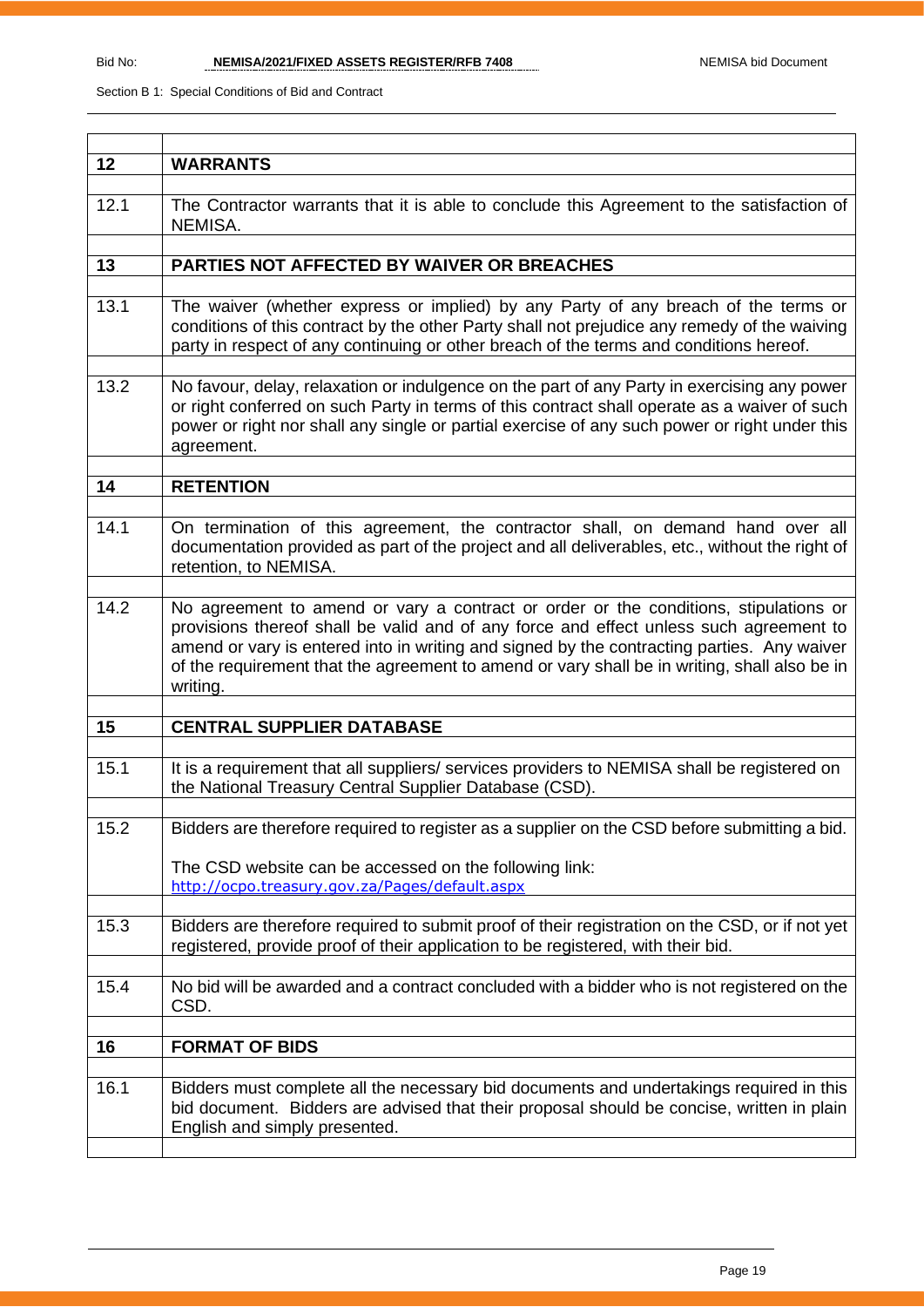| 16.2   | Bidders are to set out their proposal in the format prescribed hereunder. This means                                                                                                                               |
|--------|--------------------------------------------------------------------------------------------------------------------------------------------------------------------------------------------------------------------|
|        | that the proposal must be structured in the parts noted below. Information not submitted                                                                                                                           |
|        | in the relevant part, may not be considered for evaluation purposes.                                                                                                                                               |
| 16.3   | Part 1: Special Conditions of Bid and Contract                                                                                                                                                                     |
|        |                                                                                                                                                                                                                    |
| 16.3.1 | Bidders must initial each page and sign the last page and return the Special Conditions of<br>bid and Contract (Section B-1).                                                                                      |
|        | Bids submitted without a completed Special Conditions of Bid form will be deemed to be<br>non-responsive.                                                                                                          |
|        |                                                                                                                                                                                                                    |
| 16.4   | Part 2: SARS Tax Clearance Certificate(s)                                                                                                                                                                          |
| 16.4.1 | Bidders must ensure compliance with their tax obligations.                                                                                                                                                         |
|        | Bidders are required to submit their unique personal identification number (PIN) issued by<br>SARS to enable the organ of state to view the taxpayer's profile and tax status.                                     |
|        | Application for tax compliance status (TCS) or PIN may also be made via e-filing. In order<br>to use this provision, taxpayers will need to register with SARS as e-filers through the<br>website www.sars.gov.za. |
|        | Bidders may also submit a printed TCS together with the bid.                                                                                                                                                       |
|        | In bids where consortia/ joint ventures/ sub-contractors are involved, each party must<br>submit a separate proof of TCS/ PIN/ CSD number.                                                                         |
|        | Where no TCS is available, but the bidder is registered on the Central Supplier Database<br>(CSD), a CSD number must be provided.                                                                                  |
|        | Bids submitted without any one of the above particulars, will be deemed to be non-<br>responsive.                                                                                                                  |
| 16.5   | <b>Part 3: Declaration of Interest</b>                                                                                                                                                                             |
|        |                                                                                                                                                                                                                    |
| 16.5.1 | Each party to the bid must complete and return the "Declaration of Interest" (Section B-2).                                                                                                                        |
|        | Bids submitted without a complete and signed Declaration of Interest will be deemed to be<br>non-responsive.                                                                                                       |
| 16.6   | Part 4: Declaration of Bidder's past Supply Chain Management practices                                                                                                                                             |
|        |                                                                                                                                                                                                                    |
| 16.6.1 | <b>Each party</b> to the bid must complete and return the "Declaration of bidder's past Supply<br>Chain Management practices" (Section B-3).                                                                       |
|        | Bids submitted without a completed and signed Declaration of bidder's past Supply Chain<br>Management practices will be deemed non-responsive.                                                                     |
| 16.7   | Part 5: Certificate of Independent Bid Determination                                                                                                                                                               |
|        |                                                                                                                                                                                                                    |
| 16.7.1 | <b>Each party</b> to the bid must complete and sign the Certificate (Section B-4).                                                                                                                                 |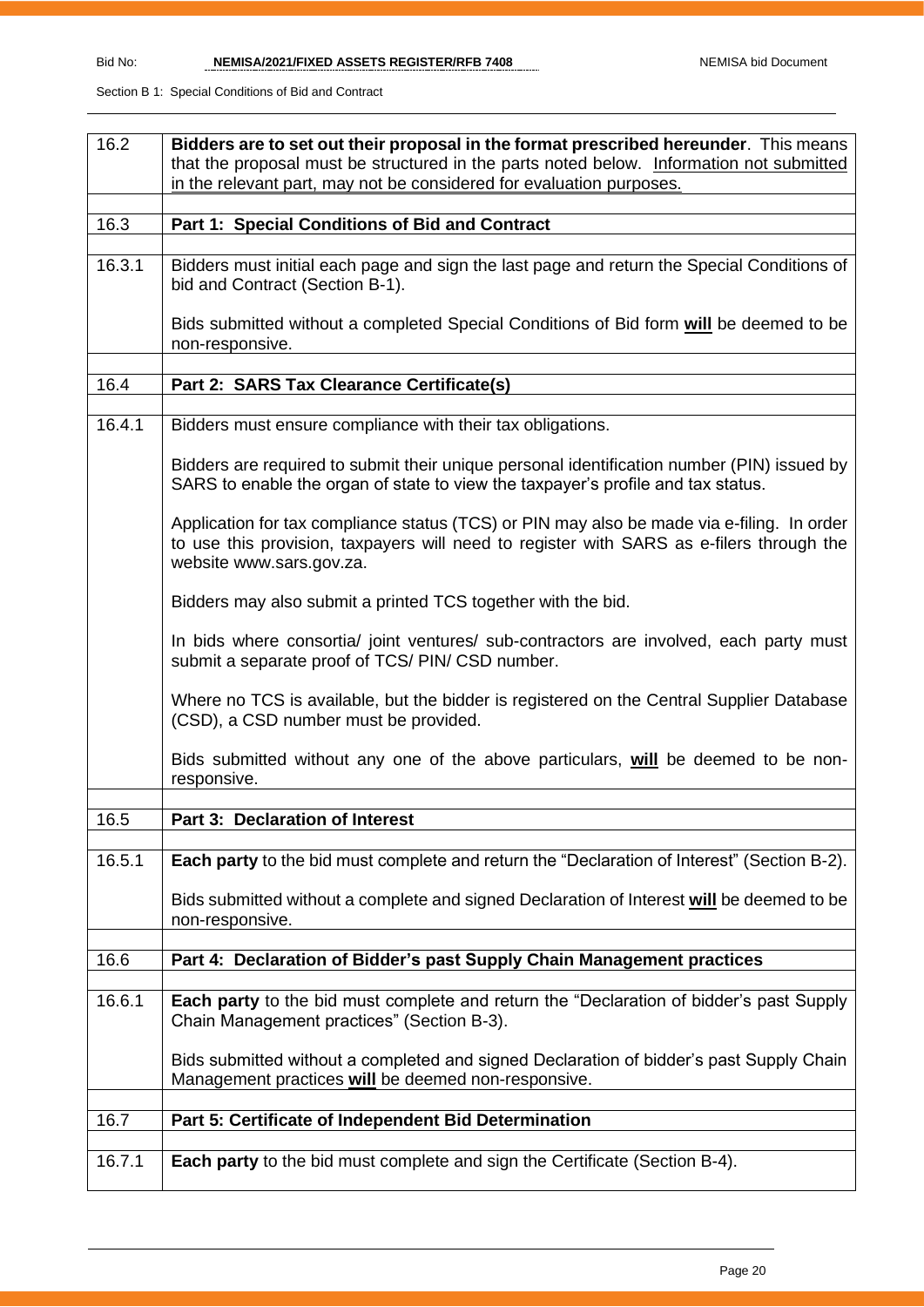| Part 6: Preference Points Claim Form in terms of the Preferential Procurement<br><b>Regulations 2017</b>                                                                                                                                                                                                                                                                     |  |  |  |  |  |  |
|------------------------------------------------------------------------------------------------------------------------------------------------------------------------------------------------------------------------------------------------------------------------------------------------------------------------------------------------------------------------------|--|--|--|--|--|--|
| Bidders must complete, sign and return the full "Preference Points Claim Form" (Section<br>B-5) document.                                                                                                                                                                                                                                                                    |  |  |  |  |  |  |
| In addition, a valid BEE certificate must be submitted.                                                                                                                                                                                                                                                                                                                      |  |  |  |  |  |  |
| Quotes submitted without a completed and signed Preference Points Claim Form and a<br>valid BEE certificate will be awarded zero points for preference.                                                                                                                                                                                                                      |  |  |  |  |  |  |
| Part 7: Invitation to Bid                                                                                                                                                                                                                                                                                                                                                    |  |  |  |  |  |  |
| Bidders must complete, sign and return the full "Invitation to Bid" (Section B-6) document.                                                                                                                                                                                                                                                                                  |  |  |  |  |  |  |
| Bids submitted without a completed and signed Invitation to Bid will be deemed to be<br>non-responsive.                                                                                                                                                                                                                                                                      |  |  |  |  |  |  |
| Part 8: Pricing Schedule                                                                                                                                                                                                                                                                                                                                                     |  |  |  |  |  |  |
| Any budget amount that may be indicated in this document shall be deemed to be a guide<br>only and Bidders are expected to submit a costing that is fair and reasonable.                                                                                                                                                                                                     |  |  |  |  |  |  |
| All costs related to this assignment are to be allowed for in the pricing schedule and in the<br>formats prescribed and must be returned as part of the submission (Section B-7).                                                                                                                                                                                            |  |  |  |  |  |  |
| Bids submitted without a price or with an incomplete price, will be deemed to be non-<br>responsive.                                                                                                                                                                                                                                                                         |  |  |  |  |  |  |
| Rates for the first year of the contract must be firm and must be indicated in the formats<br>prescribed. All normal operating costs and out of pocket expenses such as photocopies,<br>telephone calls, printing, travel, etc. must be covered in the rates quoted.                                                                                                         |  |  |  |  |  |  |
| A pricing schedule with one of the specified elements (fees and reimbursable costs)<br>omitted from the costing, may be considered non-responsive.                                                                                                                                                                                                                           |  |  |  |  |  |  |
| Fees:                                                                                                                                                                                                                                                                                                                                                                        |  |  |  |  |  |  |
| The budgeted days/ hours and applicable rates of all team members as per the pricing<br>$\Box$<br>schedule.                                                                                                                                                                                                                                                                  |  |  |  |  |  |  |
| Reimbursable costs                                                                                                                                                                                                                                                                                                                                                           |  |  |  |  |  |  |
| $\Box$ Travel                                                                                                                                                                                                                                                                                                                                                                |  |  |  |  |  |  |
| Only economy class flights are to be used.<br>٠<br>Preferably Group A hire cars are to be used. In circumstances where good<br>٠<br>motivation exist, Group B hire cars may be used. The difference in cost between<br>Group B and more expensive options, will be borne by the service provider.<br>A rate per kilometre for the use of a personal vehicles must be quoted. |  |  |  |  |  |  |
|                                                                                                                                                                                                                                                                                                                                                                              |  |  |  |  |  |  |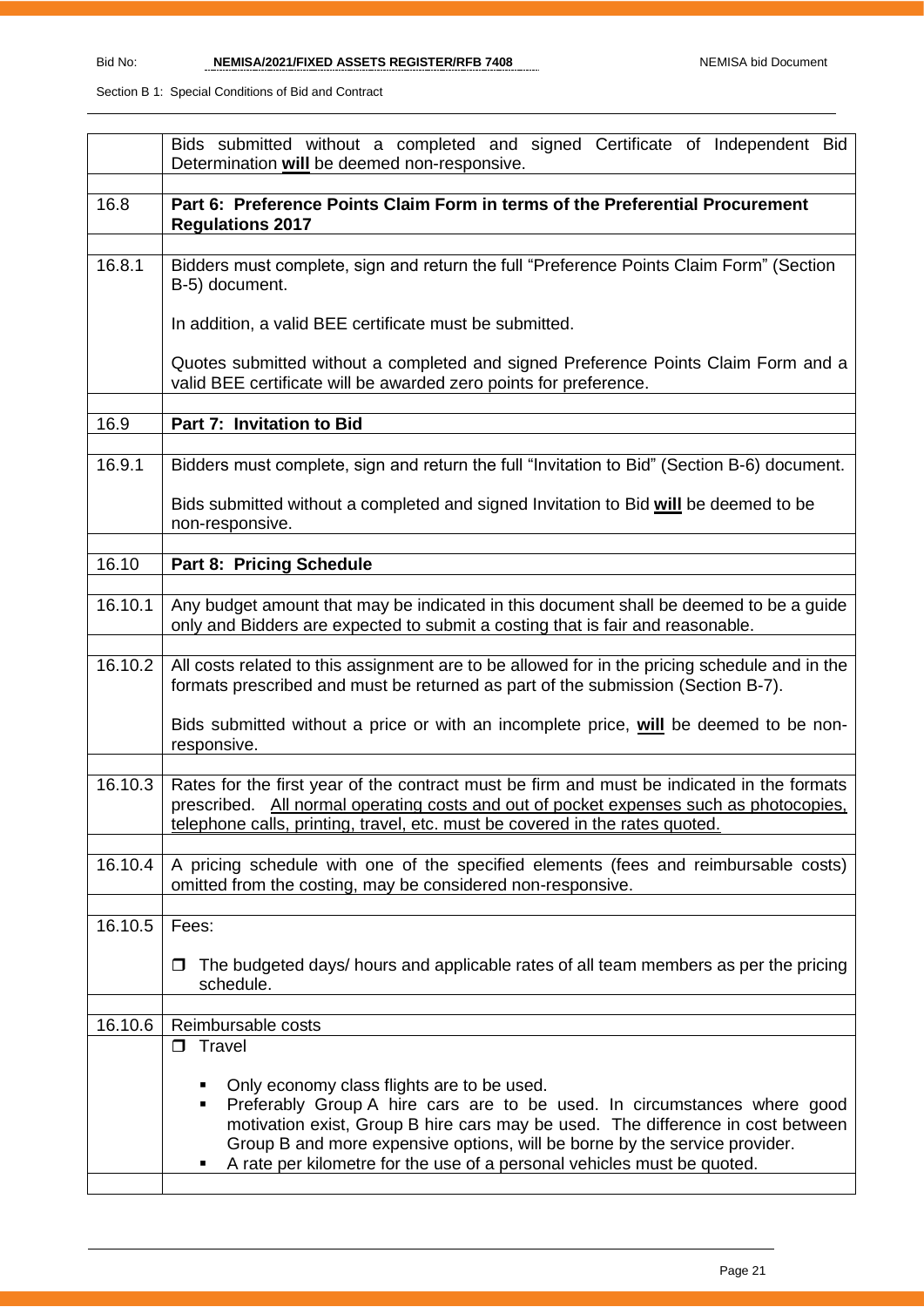|         | □ VAT: Value Added Tax must be included and shown separately.                                                                                                                                                                                                                                                                                                                                                                          |  |  |  |  |  |
|---------|----------------------------------------------------------------------------------------------------------------------------------------------------------------------------------------------------------------------------------------------------------------------------------------------------------------------------------------------------------------------------------------------------------------------------------------|--|--|--|--|--|
|         | Part 9: Technical approach                                                                                                                                                                                                                                                                                                                                                                                                             |  |  |  |  |  |
| 16.11   |                                                                                                                                                                                                                                                                                                                                                                                                                                        |  |  |  |  |  |
| 16.11.1 | Bidders must submit a description of the methodology and approach that will be used to<br>perform the work as set out in the Terms of Reference. This methodology and approach<br>must demonstrate the Bidder's understanding of the requirement and also of the<br>environment.                                                                                                                                                       |  |  |  |  |  |
| 16.11.2 | Bidders must, at least cover the under-mentioned in their technical approach and return<br>as part of their submission:                                                                                                                                                                                                                                                                                                                |  |  |  |  |  |
|         | Describe, in detail, exactly how they propose to carry out the activities to achieve the<br>$\Box$<br>outcomes identified in the terms of reference. They should identify any possible<br>problems that might hinder delivery and indicate how they will avoid, or overcome<br>such problems.                                                                                                                                          |  |  |  |  |  |
|         | Describe how the work will be managed. Provide an organisation chart clearly<br>$\Box$<br>indicating:                                                                                                                                                                                                                                                                                                                                  |  |  |  |  |  |
|         | The lines of reporting and supervision within the Bidder's team.<br>п                                                                                                                                                                                                                                                                                                                                                                  |  |  |  |  |  |
|         | The lines of reporting between the Bidder and the NEMISA and other<br>$\blacksquare$<br>stakeholders, if applicable.                                                                                                                                                                                                                                                                                                                   |  |  |  |  |  |
|         | Identify the position(s) involved in the direct delivery of the service to be provided and<br>$\Box$<br>in the overall management of the work and name the people who will fill these<br>positions.                                                                                                                                                                                                                                    |  |  |  |  |  |
| 16.11.3 | Provide a project plan of activities. In addition to providing details of the estimated number<br>of work days for each activity, Bidders are to supply a detailed timetable that identifies<br>when certain activities will be undertaken and over what period they will be spread. The<br>timing of activities, the time needed to complete them, and the order in which they will be<br>undertaken must be explained and justified. |  |  |  |  |  |
| 16.11.4 | Please note that Part 9 should be no longer than 20 single-sided A4 pages in Arial 11 (font<br>size).                                                                                                                                                                                                                                                                                                                                  |  |  |  |  |  |
| 16.12   | Part 10: Team details                                                                                                                                                                                                                                                                                                                                                                                                                  |  |  |  |  |  |
|         |                                                                                                                                                                                                                                                                                                                                                                                                                                        |  |  |  |  |  |
| 16.12.1 | In this part that must be returned as part of the submission, Bidders must provide details<br>of the team named in the previous part.                                                                                                                                                                                                                                                                                                  |  |  |  |  |  |
| 16.12.2 | For each team member there must be:                                                                                                                                                                                                                                                                                                                                                                                                    |  |  |  |  |  |
|         | $\Box$ A complete curriculum vitae confirming suitability for the position. A format is provided<br>as a guideline only for the compilation of the CVs.                                                                                                                                                                                                                                                                                |  |  |  |  |  |
| 16.13   | Part 11: Experience in this field                                                                                                                                                                                                                                                                                                                                                                                                      |  |  |  |  |  |
| 16.13.1 | Bidders should provide in this part, and return as part the submission, at least the following                                                                                                                                                                                                                                                                                                                                         |  |  |  |  |  |
|         | information.                                                                                                                                                                                                                                                                                                                                                                                                                           |  |  |  |  |  |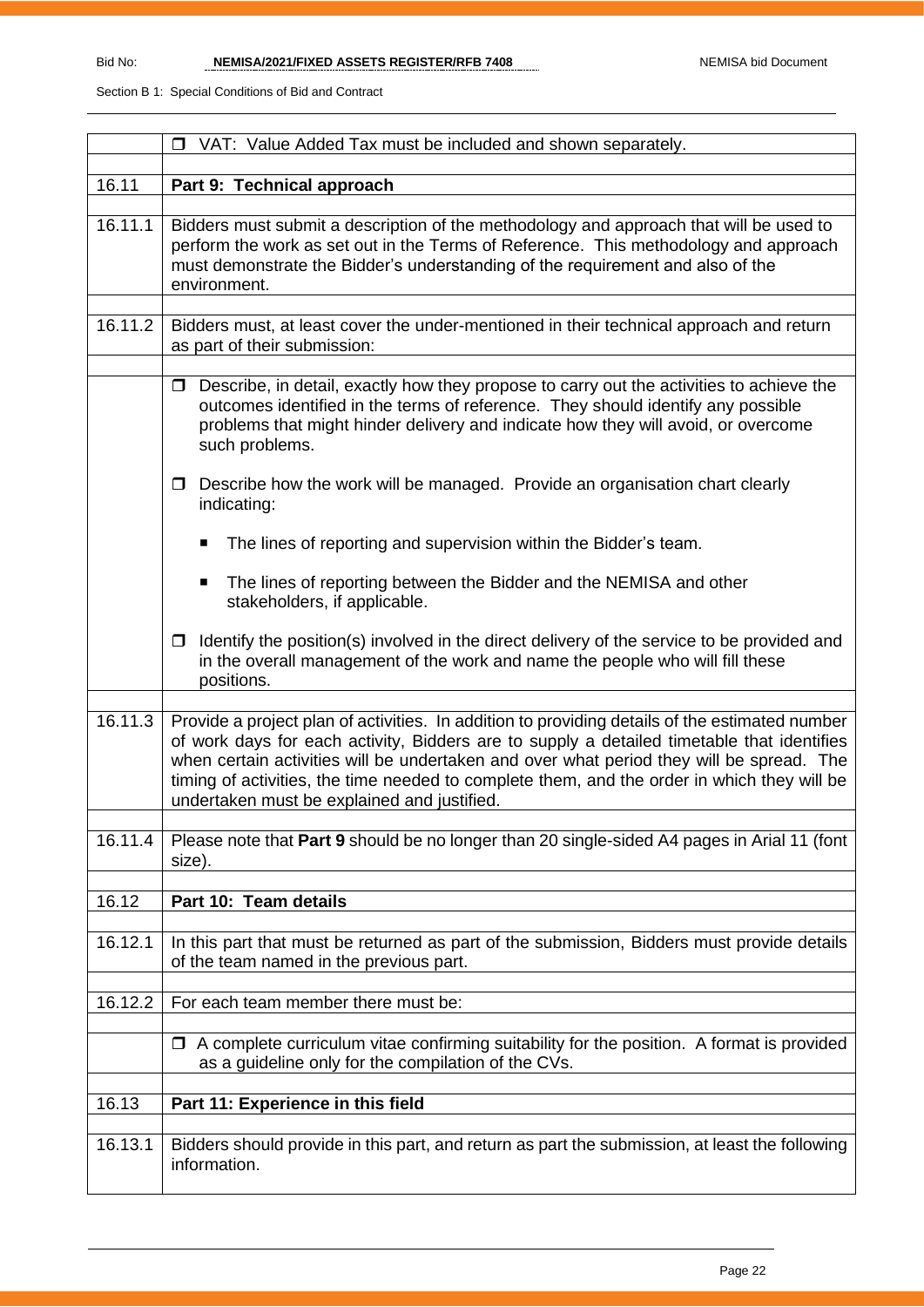|         | Details of contracts for similar work within the last 5 years.<br>$\Box$                       |
|---------|------------------------------------------------------------------------------------------------|
|         |                                                                                                |
|         | Contact details of a maximum of 3 organisations for which work was done.<br>П                  |
|         |                                                                                                |
|         |                                                                                                |
| 16.14   | Part 12: Registration on the CSD                                                               |
|         |                                                                                                |
| 16.14.1 | In this part, bidders must submit proof of their registration, or proof that they have applied |
|         | for registration on the Central Supplier Database.                                             |
|         |                                                                                                |
|         |                                                                                                |
|         | Bids submitted without the required proof, will be deemed to be non-responsive.                |
|         |                                                                                                |
| 16.15   | <b>Part 13: Registration Certificates</b>                                                      |
|         |                                                                                                |
| 16.15.1 | Insert any requirements for registration with professional bodies here                         |
|         |                                                                                                |
|         |                                                                                                |
|         |                                                                                                |
|         | Bids submitted without a completed and signed Invitation to Bid will be deemed to be           |
|         | non-responsive.                                                                                |
|         |                                                                                                |

I/we herewith accept all the above-mentioned special conditions of the bid. If I/we do consider a deviation therefrom, I have noted those as per the instruction in paragraph 1 (General) above.

Name of Bidder:

Signature of Bidder:

Date: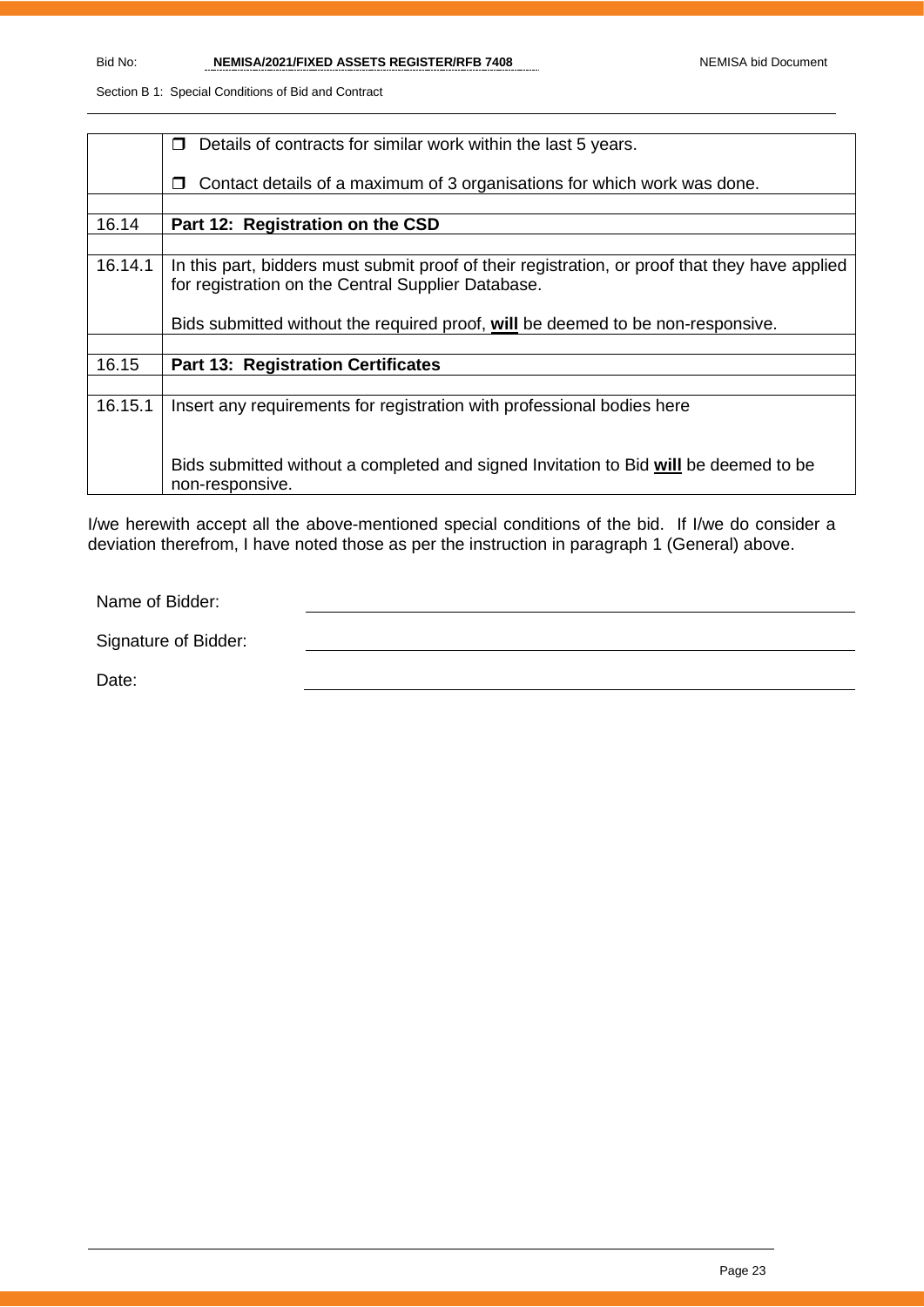Bid No:

Section B 2: Declaration of Interest

# **DECLARATION OF INTEREST Return as Part 3**

- 1. Any legal person, including persons employed by the State<sup>2</sup>, or persons having a kinship with persons employed by the State, including a blood relationship, may make an offer or offers in terms of this invitation to bid (includes a price bid, advertised competitive bid, limited bid or proposal). In view of possible allegations of favouritism, should the resulting bid, or part thereof, be awarded to persons employed by the State, or to persons connected with or related to them, it is required that the bidder or his/her authorised representative declare his/her position in relation to the evaluating/ adjudicating authority where –
- 1.1. The bidder is employed by the State; and/or
- 1.2. The bidder is a Management Board member of NEMISA and/or
- 1.3. The legal person on whose behalf the bidding document is signed, has a relationship with persons/a person who are/is involved in the evaluation and or adjudication of the bid(s), or where it is known that such a relationship exists between the person or persons for or on whose behalf the declarant acts and persons who are involved with the evaluation and or adjudication of the bid.
- 2. In order to give effect to the above, the following questionnaire must be completed and submitted with the bid.

| Identity Number:<br>Position occupied in the Company<br>(director, trustee, shareholder,<br>$etc3$ :<br>Company Registration Number:<br>Tax Reference Number:<br><b>VAT Registration Number:</b><br>The names of all directors/ trustees/ shareholders/ members, their individual identity numbers,<br>tax reference numbers and, if applicable, employee/ persal numbers must be indicated in<br>paragraph 3 below<br>Are you or any person connected with the bidder presently employed by the<br>YES / NO<br>State?<br>If so, furnish the following particulars<br>Name of person/ director/<br>σ<br>trustee/shareholder/member:<br>Name of State institution at<br>⊓<br>which you or the person | 2.1.   | Full Name of bidder or his or her<br>representative: |
|-----------------------------------------------------------------------------------------------------------------------------------------------------------------------------------------------------------------------------------------------------------------------------------------------------------------------------------------------------------------------------------------------------------------------------------------------------------------------------------------------------------------------------------------------------------------------------------------------------------------------------------------------------------------------------------------------------|--------|------------------------------------------------------|
|                                                                                                                                                                                                                                                                                                                                                                                                                                                                                                                                                                                                                                                                                                     | 2.2.   |                                                      |
|                                                                                                                                                                                                                                                                                                                                                                                                                                                                                                                                                                                                                                                                                                     | 2.3.   |                                                      |
|                                                                                                                                                                                                                                                                                                                                                                                                                                                                                                                                                                                                                                                                                                     | 2.4.   |                                                      |
|                                                                                                                                                                                                                                                                                                                                                                                                                                                                                                                                                                                                                                                                                                     | 2.5.   |                                                      |
|                                                                                                                                                                                                                                                                                                                                                                                                                                                                                                                                                                                                                                                                                                     | 2.6.   |                                                      |
|                                                                                                                                                                                                                                                                                                                                                                                                                                                                                                                                                                                                                                                                                                     | 2.6.1. |                                                      |
|                                                                                                                                                                                                                                                                                                                                                                                                                                                                                                                                                                                                                                                                                                     | 2.7.   |                                                      |
|                                                                                                                                                                                                                                                                                                                                                                                                                                                                                                                                                                                                                                                                                                     | 2.7.1. |                                                      |
|                                                                                                                                                                                                                                                                                                                                                                                                                                                                                                                                                                                                                                                                                                     |        |                                                      |
|                                                                                                                                                                                                                                                                                                                                                                                                                                                                                                                                                                                                                                                                                                     |        | connected to the bidder is                           |
| Position occupied in the State<br>$\Box$<br>institution:                                                                                                                                                                                                                                                                                                                                                                                                                                                                                                                                                                                                                                            |        |                                                      |
| employed:                                                                                                                                                                                                                                                                                                                                                                                                                                                                                                                                                                                                                                                                                           |        |                                                      |

- (c) Provincial legislature;
- (d) National Assembly or the National Council of Provinces;

<sup>2</sup> "State" means

<sup>(</sup>a) Any national or provincial department, national or provincial public entity or constitutional institution within the meaning of the Public Finance Management Act, 1999 (Act No 1 of 1999);

<sup>(</sup>b) Any municipality or municipal entity;

<sup>(</sup>e) Parliament.

 $^3$  "Shareholder" means a person who owns shares in the company and is actively involved in the management of the enterprise or business and exercises control over the enterprise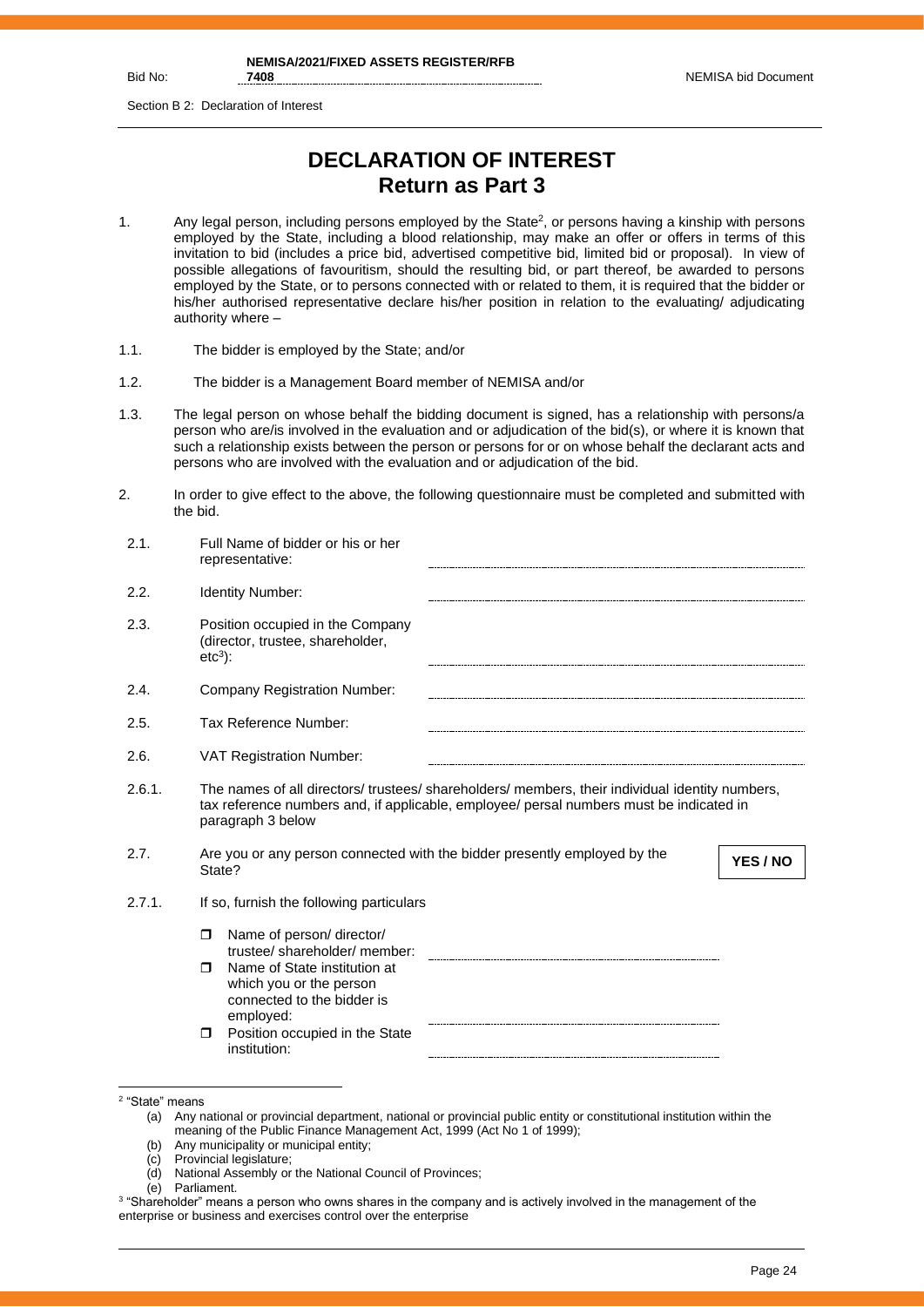| Bid No:  | <b>NEMISA/2021/FIXED ASSETS REGISTER/RFB</b><br>7408                                                                                                                                                                  | <b>NEMISA bid Document</b> |
|----------|-----------------------------------------------------------------------------------------------------------------------------------------------------------------------------------------------------------------------|----------------------------|
|          | Section B 2: Declaration of Interest                                                                                                                                                                                  |                            |
|          | Any other particulars:                                                                                                                                                                                                |                            |
| 2.7.2.   | If you are presently employed by the state, did you obtain the appropriate authority<br>to undertake remunerative work outside employment in the public sector?                                                       | YES / NO                   |
| 2.7.2.1. | If yes, did you attach proof of such authority to the bid document?                                                                                                                                                   | YES / NO                   |
|          | (Note: Failure to submit proof of such authority, where applicable, may result in<br>the disqualification of the bid.)                                                                                                |                            |
| 2.7.3.   | If no, furnish reasons for non-submission of such proof:                                                                                                                                                              |                            |
| 2.8.     | Did you or your spouse, or any of the company's directors/shareholders/members                                                                                                                                        |                            |
|          | or their spouses conduct business with the State in the previous twelve (12)<br>months?                                                                                                                               | YES / NO                   |
| 2.8.1.   | If so, furnish the following particulars.                                                                                                                                                                             |                            |
|          |                                                                                                                                                                                                                       |                            |
| 2.9.     | Do you, or any person connected with the bidder, have any relationship (family,<br>friend, other) with a person employed by the State and who may be involved with<br>the evaluation and or adjudication of this bid? | YES / NO                   |
| 2.9.1.   | If so, furnish the following particulars.                                                                                                                                                                             |                            |
| 2.10.    | Are you, or any person connected with the bidder, aware of any relationship                                                                                                                                           |                            |
|          | (family, friend, other) between the bidder and any person employed by the State<br>who may be involved with the evaluation and or adjudication of this bid?                                                           | YES / NO                   |
| 2.10.1.  | If so, furnish the following particulars.                                                                                                                                                                             |                            |
|          |                                                                                                                                                                                                                       |                            |
| 2.11.    | Do you or any of the directors/shareholders/members of the company have any<br>interest in any other related companies whether or not they are bidding for this<br>contract?                                          | YES / NO                   |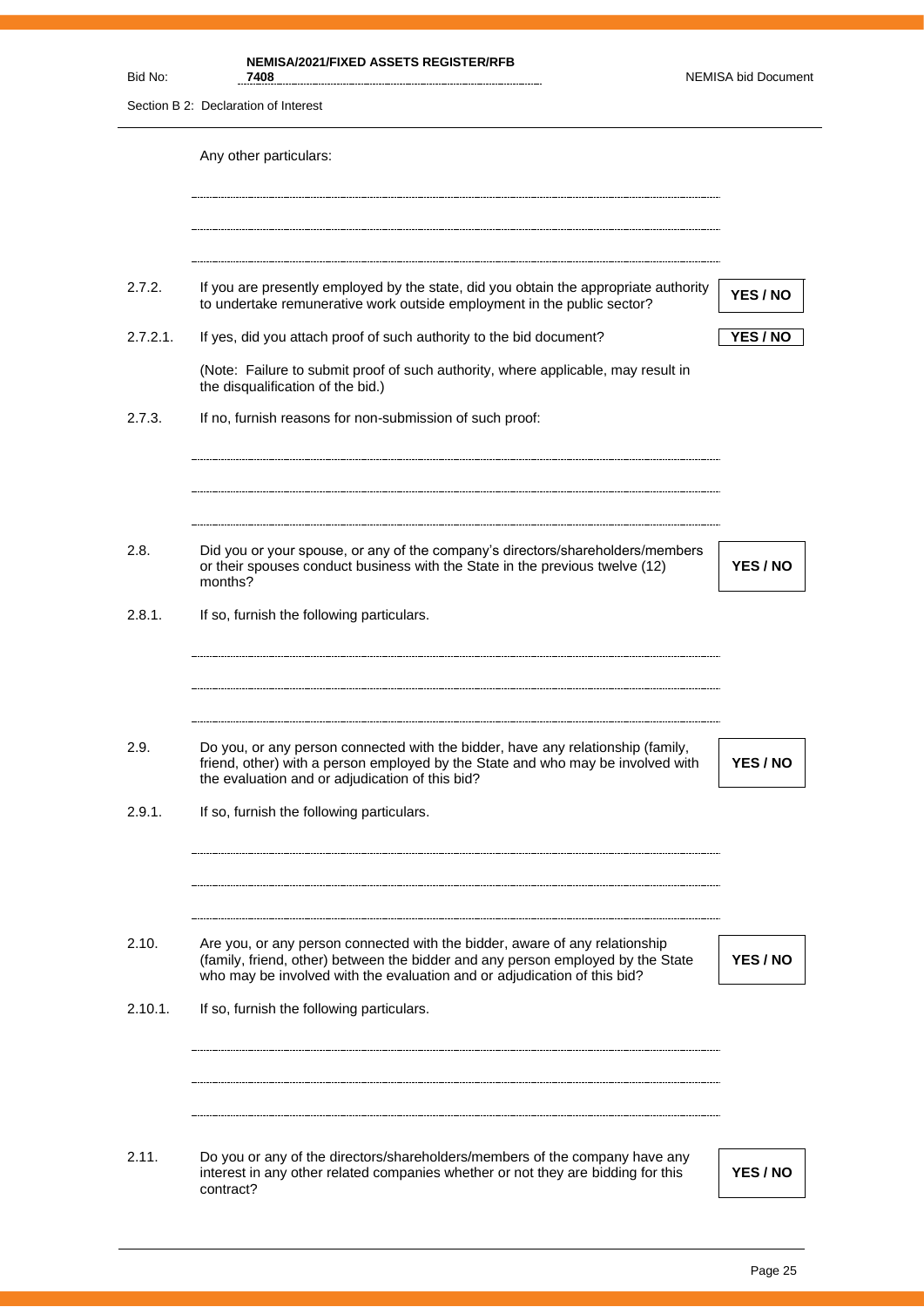#### **NEMISA/2021/FIXED ASSETS REGISTER/RFB**

Section B 2: Declaration of Interest

Bid No:

2.11.1. If so, furnish the following particulars.

3. Full details of directors/ trustees/ members/ shareholders.

| Full Name | <b>Identity Number</b> | Personal Tax<br>Reference No | State Employee<br>Number/ Persal<br>Number |
|-----------|------------------------|------------------------------|--------------------------------------------|
|           |                        |                              |                                            |
|           |                        |                              |                                            |
|           |                        |                              |                                            |
|           |                        |                              |                                            |
|           |                        |                              |                                            |
|           |                        |                              |                                            |
|           |                        |                              |                                            |
|           |                        |                              |                                            |
|           |                        |                              |                                            |
|           |                        |                              |                                            |

#### **DECLARATION**

------------------------

I, THE UNDERSIGNED (NAME)

CERTIFY THAT THE INFORMATION FURNISHED IN PARAGRAPHS 2 AND 3 ABOVE IS CORRECT. I ACCEPT THAT THE STATE MAY REJECT THE BID OR ACT AGAINST ME IN TERMS OF PARAGRAPH 23 OF THE GENERAL CONDITIONS OF CONTRACT SHOULD THIS DECLARATION PROVE TO BE FALSE.

<u>Signature</u> Date **Construction Construction** Date **Construction** Date **Construction** Date

Exames a material contract of bidder and the position of bidder  $\blacksquare$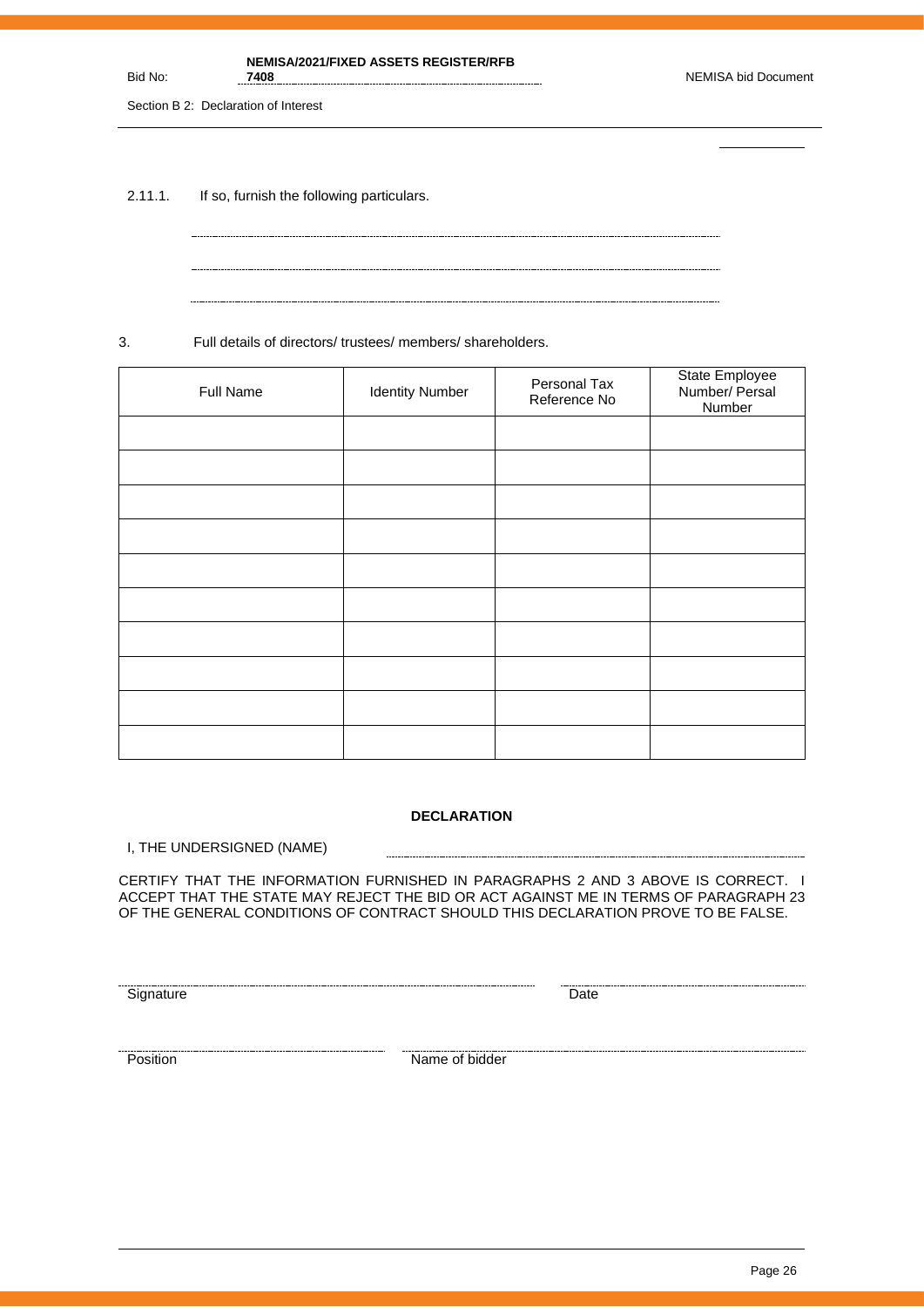Section B 3: Declaration of bidder's past SCM practices

# **DECLARATION OF BIDDER'S PAST SUPPLY CHAIN MANAGEMENT PRACTICES Return as Part 4**

1 This declaration will be used by institutions to ensure that when goods and services are being procured, all reasonable steps are taken to combat the abuse of the supply chain management system.

2 The bid of any bidder may be disregarded if that bidder, or any of its directors have:

- a. abused the NEMISA's supply chain management system;
- b. committed fraud or any other improper conduct in relation to such system; or
- c. failed to perform on any previous contract.
- 3 In order to give effect to the above, the following questionnaire must be completed and submitted with the bid.

| <b>Item</b> | Question                                                                                                                                                                                                                                       | <b>Yes</b>      | No.                      |
|-------------|------------------------------------------------------------------------------------------------------------------------------------------------------------------------------------------------------------------------------------------------|-----------------|--------------------------|
| 3.1         | Is the bidder or any of its directors listed on the National Treasury's database of<br>Restricted Suppliers as companies or persons prohibited from doing business with the<br>public sector?                                                  | <b>Yes</b><br>п | N <sub>0</sub><br>$\Box$ |
|             | (Companies or persons who are listed on this database were informed in writing<br>of this restriction by the Accounting Officer/ authority of the institution that<br>imposed the restriction after the audi alteram partem rule was applied). |                 |                          |
|             | The database of Restricted Suppliers now resides on the National Treasury's<br>website (www.reatury.gov.za) and can be accessed by clicking on its link at the<br>bottom of the homepage.                                                      |                 |                          |
| 3.1.1       | If so, furnish particulars:                                                                                                                                                                                                                    |                 |                          |
| 3.2         | Is the bidder or any of its directors listed on the Register for Tender Defaulters in terms<br>of section 29 of the Prevention and Combating of Corrupt Activities Act (No 12 of 2004)?                                                        | Yes<br>п        | No.<br>п                 |
|             | The Register for Tender Defaulters can be accessed on the National Treasury's<br>website, (www.treasury.gov.za) by clicking on its link at the bottom of the<br>homepage.                                                                      |                 |                          |
| 3.2.1       | If so, furnish particulars:                                                                                                                                                                                                                    |                 |                          |
| 3.3         | Was the bidder or any of its directors convicted by a court of law (including a court outside<br>of the Republic of South Africa) for fraud or corruption during the past five years?                                                          | Yes<br>П        | <b>No</b><br>П           |
| 3.3.1       | If so, furnish particulars:                                                                                                                                                                                                                    |                 |                          |
| 3.4         | Was any contract between the bidder and any organ of state terminated during the past<br>five years on account of failure to perform on or comply with the contract?                                                                           | Yes<br>□        | <b>No</b><br>П           |
| 3.4.1       | If so, furnish particulars:                                                                                                                                                                                                                    |                 |                          |

#### **CERTIFICATION**

I, THE UNDERSIGNED (FULL NAME) …………………………………………………………………………………………. CERTIFY THAT THE INFORMATION FURNISHED ON THIS DECLARATION FORM IS TRUE AND CORRECT.

I ACCEPT THAT, IN ADDITION TO CANCELLATION OF A CONTRACT, ACTION MAY BE TAKEN AGAINST ME SHOULD THIS DECLARATION PROVE TO BE FALSE.

<u>Signature</u> Date **Date** 

<u>Position</u> Name of Bidder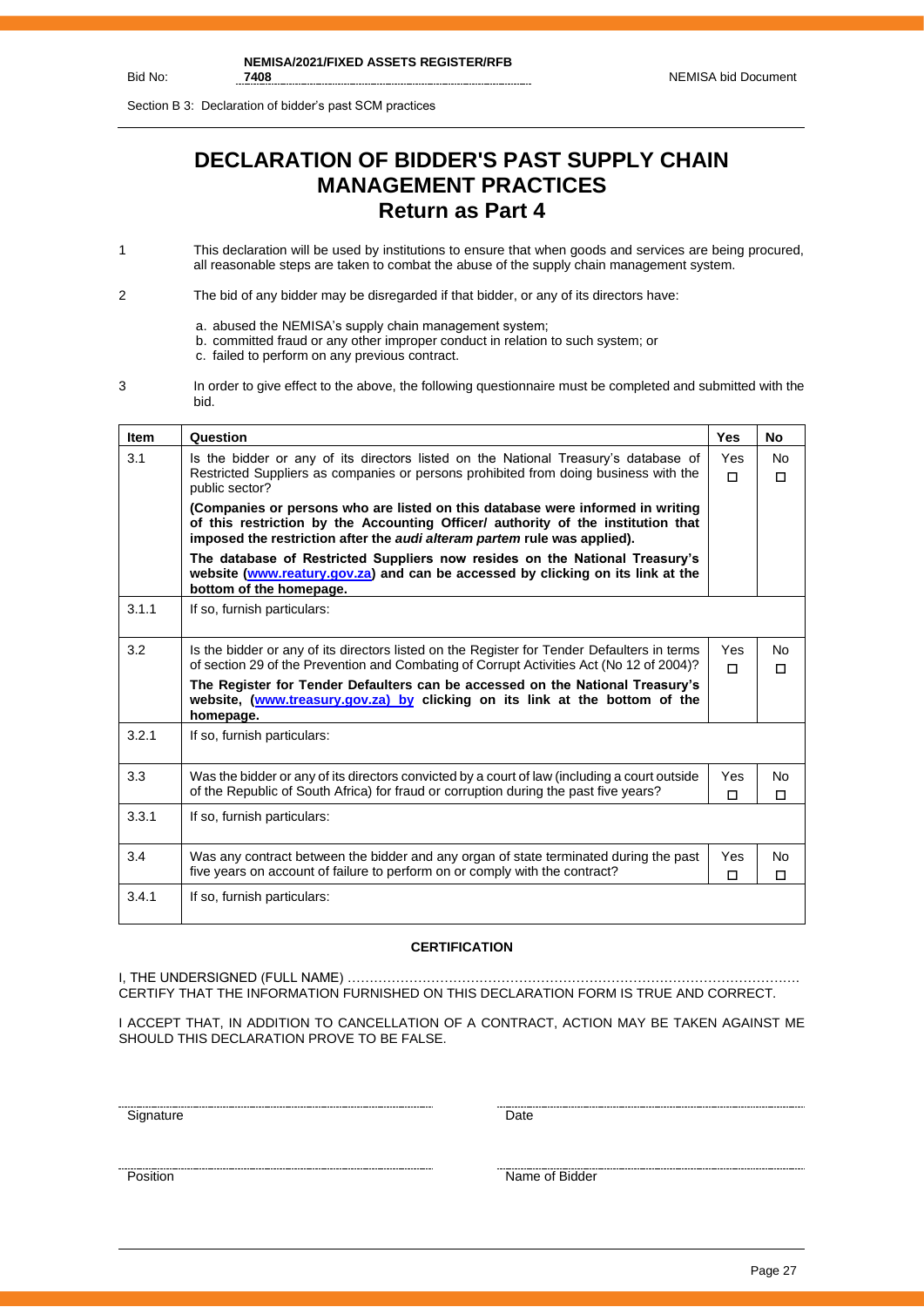Section B 4: Certificate of Independent Bid Determination

# **CERTIFICATE OF INDEPENDENT BID DETERMINATION Return as Part 5**

I, the undersigned, in submitting the accompanying bid:

NEMISA/2021/FIXED ASSETS REGISTER/RFB 7408 - REQUEST FOR QUOTATION FOR THE FOR THE APPOINTMENT OF A SERVICE PROVIDER TO REVIEW NATIONAL ELECTRONIC MEDIA INSTITUTE OF SOUTH AFRICA (NEMISA) FIXED ASSET REGISTER TO ENSURE COMPLIANCE TO GRAP

(Bid Number and Description)

in response to the invitation for the bid made by:

**NEMISA** 

(Name of Institution)

do hereby make the following statements that I certify to be true and complete in every respect:

I certify, on behalf of: the state of the state of the state of the state of the state of the state of the stat

(Name of Bidder)

- 1. I have read and I understand the contents of this Certificate;
- 2. I understand that the accompanying bid will be disqualified if this Certificate is found not to be true and complete in every respect;
- 3. I am authorized by the bidder to sign this Certificate, and to submit the accompanying bid, on behalf of the bidder;
- 4. Each person whose signature appears on the accompanying bid has been authorized by the bidder to determine the terms of, and to sign the bid, on behalf of the bidder;
- 5. For the purposes of this Certificate and the accompanying bid, I understand that the word "competitor" shall include any individual or organization, other than the bidder, whether or not affiliated with the bidder, who:
	- $\Box$  has been requested to submit a bid in response to this bid invitation;
	- $\Box$  could potentially submit a bid in response to this bid invitation, based on their qualifications, abilities or experience; and
	- $\Box$  provides the same goods and services as the bidder and/or is in the same line of business as the bidder
- 6. The bidder has arrived at the accompanying bid independently from, and without consultation, communication, agreement or arrangement with any competitor. However communication between partners in a joint venture or consortium<sup>4</sup> will not be construed as collusive bidding.

<sup>4</sup> Joint venture or Consortium means an association of persons for the purpose of combining their expertise, property, capital, efforts, skill and knowledge in an activity for the execution of a contract.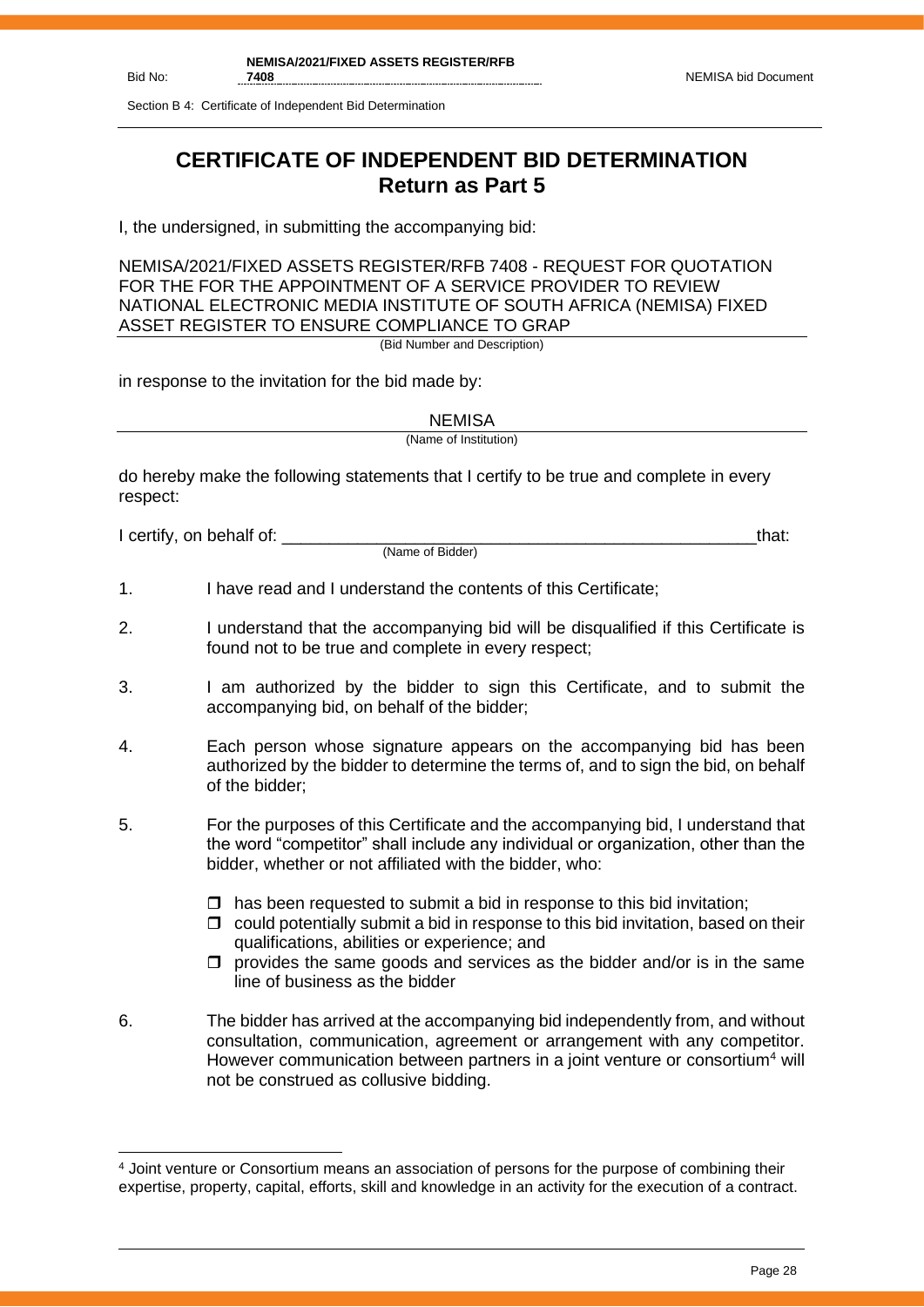Section B 4: Certificate of Independent Bid Determination

- 7. In particular, without limiting the generality of paragraphs 6 above, there has been no consultation, communication, agreement or arrangement with any competitor regarding:
	- $\Box$  prices;
	- $\square$  geographical area where product or service will be rendered (market allocation)
	- $\Box$  methods, factors or formulas used to calculate prices;
	- $\Box$  the intention or decision to submit or not to submit, a bid;
	- $\Box$  the submission of a bid which does not meet the specifications and conditions of the bid; or
	- $\Box$  bidding with the intention not to win the bid.
- 
- 8. In addition, there have been no consultations, communications, agreements or arrangements with any competitor regarding the quality, quantity, specifications and conditions or delivery particulars of the products or services to which this bid invitation relates.
- 9. The terms of the accompanying bid have not been, and will not be, disclosed by the bidder, directly or indirectly, to any competitor, prior to the date and time of the official bid opening or of the awarding of the contract.
- 10. I am aware that, in addition and without prejudice to any other remedy provided to combat any restrictive practices related to bids and contracts, bids that are suspicious will be reported to the Competition Commission for investigation and possible imposition of administrative penalties in terms of section 59 of the Competition Act No 89 of 1998 and or may be reported to the National Prosecuting Authority (NPA) for criminal investigation and or may be restricted from conducting business with the public sector for a period not exceeding ten (10) years in terms of the Prevention and Combating of Corrupt Activities Act No 12 of 2004 or any other applicable legislation.

| Signature | Date.          |
|-----------|----------------|
|           |                |
| Position  | Name of Bidder |

Page 29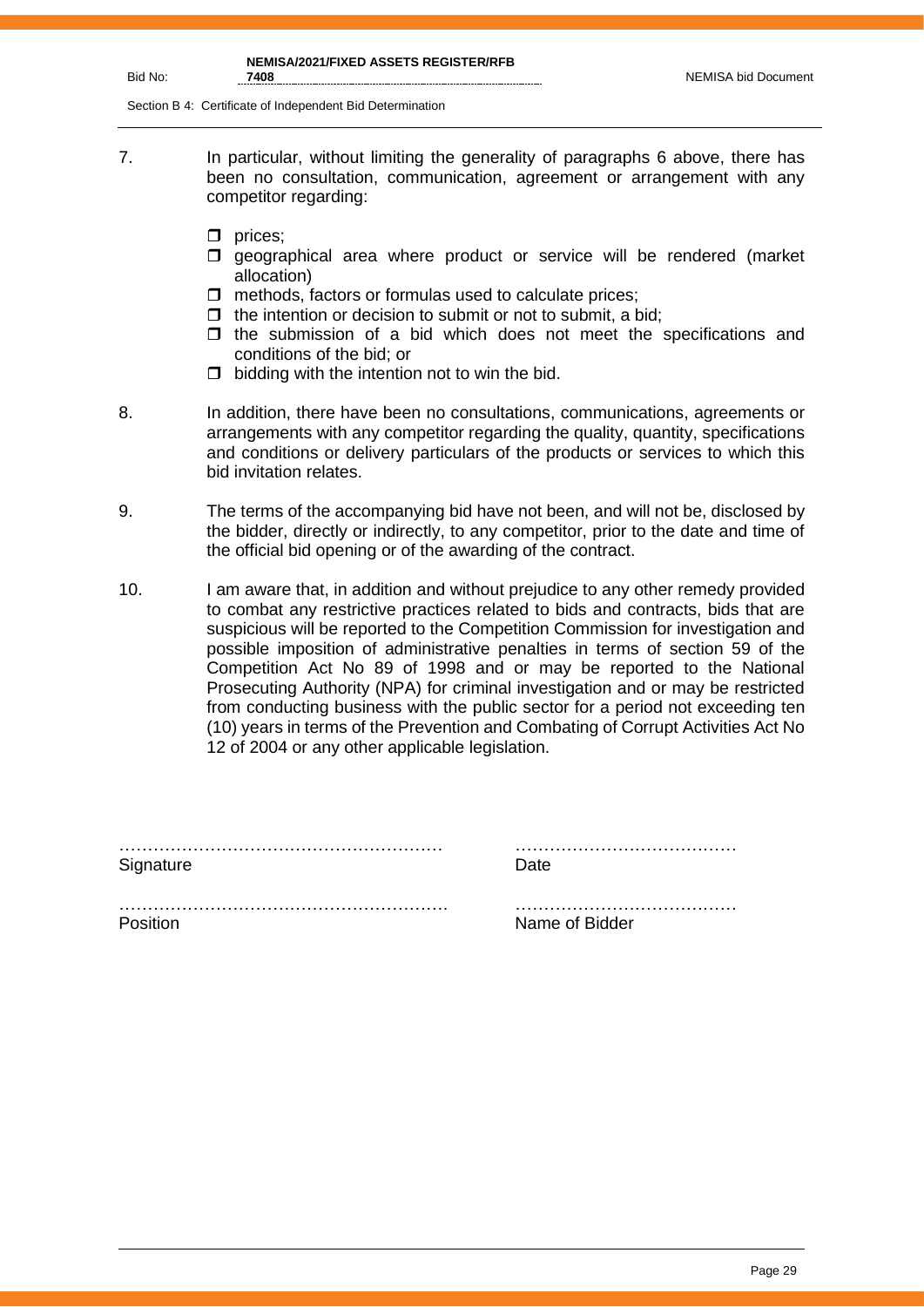# **PREFERENCE POINTS CLAIM FORM IN TERMS OF THE PREFERENTIAL PROCUREMENT REGULATIONS 2017**

# **Return as Part 6**

### **NB: BEFORE COMPLETING THIS FORM, BIDDERS MUST STUDY THE GENERAL CONDITIONS, DEFINITIONS AND DIRECTIVES APPLICABLE IN RESPECT OF B-BBEE, AS PRESCRIBED IN THE PREFERENTIAL PROCUREMENT REGULATIONS, 2017.**

# **1. GENERAL CONDITIONS**

- 1.1 The following preference point systems are applicable to all bids:
	- the 80/20 system for requirements with a Rand value of up to R50 000 000 (all applicable taxes included); and
	- the 90/10 system for requirements with a Rand value above R50 000 000 (all applicable taxes included).
- 1.2 The value of this bid is estimated to not exceed R50 000 000 (all applicable taxes included) and therefore the 80/20 preference point system shall be applicable;
- 1.3 Points for this bid shall be awarded for:
	- (a) Price; and
	- (b) B-BBEE Status Level of Contributor.
- 1.4 The maximum points for this bid are allocated as follows:

|                                                   | <b>POINTS</b> |
|---------------------------------------------------|---------------|
| <b>PRICE</b>                                      | 80            |
| <b>B-BBEE Status Level of Contributor</b>         | 20            |
| Total points for Price and B-BBEE must not exceed | 100           |

- 1.5 Failure on the part of a bidder to submit proof of B-BBEE Status level of contributor together with the bid, will be interpreted to mean that preference points for B-BBEE status level of contribution are not claimed.
- 1.6 The purchaser reserves the right to require of a bidder, either before a bid is adjudicated or at any time subsequently, to substantiate any claim in regard to preferences, in any manner required by the purchaser.

# **2. DEFINITIONS**

- (a) **"B-BBEE"** means broad-based black economic empowerment as defined in section 1 of the Broad-Based Black Economic Empowerment Act;
- (b) "**B-BBEE status level of contributor"** means the B-BBEE status of an entity in terms of a code of good practice on black economic empowerment, issued in terms of section 9(1) of the Broad-Based Black Economic Empowerment Act;
- (c) **"bid"** means a written offer in a prescribed or stipulated form in response to an invitation by an organ of state for the provision of goods or services, through price quotations, advertised competitive bidding processes or proposals;
- (d) **"Broad-Based Black Economic Empowerment Act"** means the Broad-Based Black Economic Empowerment Act, 2003 (Act No. 53 of 2003);
- (e) **"EME"** means an Exempted Micro Enterprise in terms of a code of good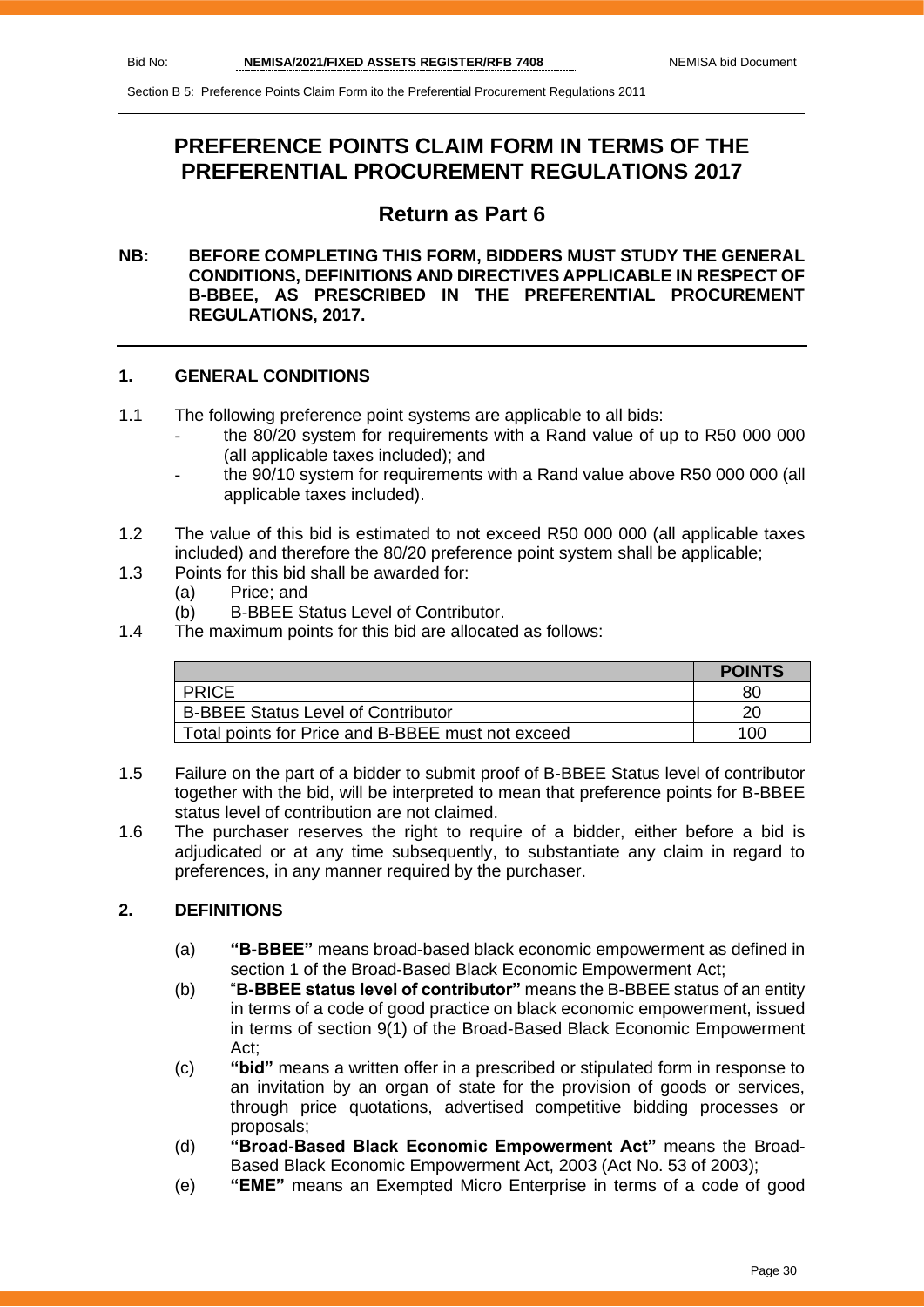practice on black economic empowerment issued in terms of section 9 (1) of the Broad-Based Black Economic Empowerment Act;

- (f) **"functionality"** means the ability of a tenderer to provide goods or services in accordance with specifications as set out in the tender documents.
- (g) **"prices"** includes all applicable taxes less all unconditional discounts;
- (h) **"proof of B-BBEE status level of contributor"** means:
	- 1) B-BBEE Status level certificate issued by an authorized body or person;
		- 2) A sworn affidavit as prescribed by the B-BBEE Codes of Good Practice;
	- 3) Any other requirement prescribed in terms of the B-BBEE Act;
- (i) **"QSE"** means a qualifying small business enterprise in terms of a code of good practice on black economic empowerment issued in terms of section 9 (1) of the Broad-Based Black Economic Empowerment Act;
- *(j)* **"rand value"** means the total estimated value of a contract in Rand, calculated at the time of bid invitation, and includes all applicable taxes;

# **3. POINTS AWARDED FOR PRICE**

# **3.1 THE 80/20 OR 90/10 PREFERENCE POINT SYSTEMS**

A maximum of 80 or 90 points is allocated for price on the following basis:

|       |              | 80/20                                                     | or | 90/10                                                     |
|-------|--------------|-----------------------------------------------------------|----|-----------------------------------------------------------|
|       |              | $P s = 80 \left( 1 - \frac{Pt - P \min P}{ \min} \right)$ | or | $P_s = 90 \left( 1 - \frac{Pt - P \min P}{ \min} \right)$ |
| Where |              |                                                           |    |                                                           |
| Ps    | $\alpha = 1$ | Points scored for price of bid under consideration        |    |                                                           |

Pt = Price of bid under consideration Pmin = Price of lowest acceptable bid

#### **4. POINTS AWARDED FOR B-BBEE STATUS LEVEL OF CONTRIBUTOR**

4.1 In terms of Regulation 6 (2) and 7 (2) of the Preferential Procurement Regulations, preference points must be awarded to a bidder for attaining the B-BBEE status level of contribution in accordance with the table below:

| <b>B-BBEE Status Level of</b><br><b>Contributor</b> | <b>Number of points</b><br>(90/10 system) | <b>Number of points</b><br>(80/20 system) |
|-----------------------------------------------------|-------------------------------------------|-------------------------------------------|
|                                                     | 10                                        | 20                                        |
|                                                     | 9                                         | 18                                        |
|                                                     | 6                                         | 14                                        |
|                                                     | 5                                         | 12                                        |
| 5                                                   |                                           | 8                                         |
| ค                                                   |                                           |                                           |
|                                                     | っ                                         |                                           |
|                                                     |                                           | າ                                         |
| Non-compliant contributor                           |                                           |                                           |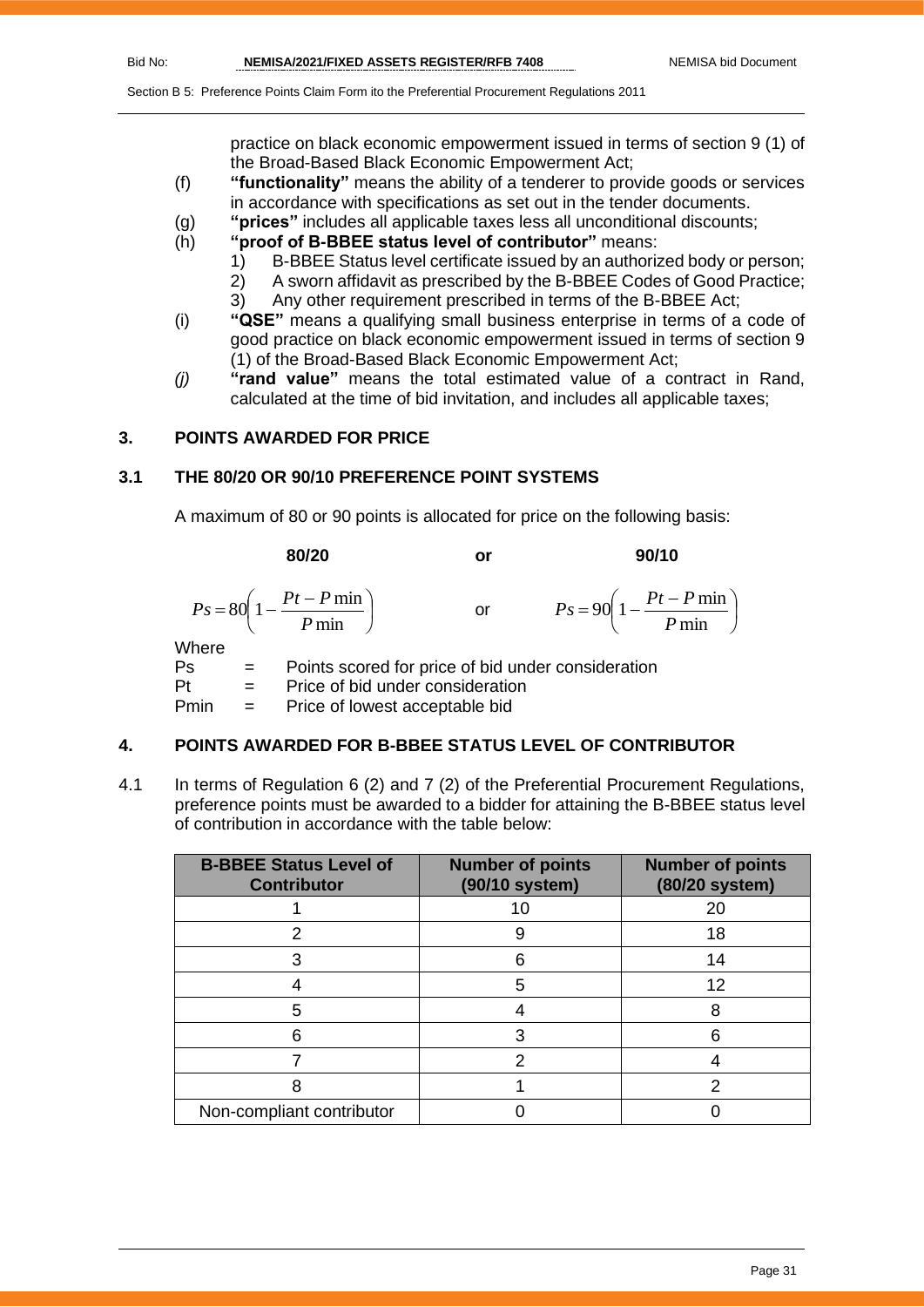#### **5. BID DECLARATION**

5.1 Bidders who claim points in respect of B-BBEE Status Level of Contribution must complete the following:

# **6. B-BBEE STATUS LEVEL OF CONTRIBUTOR CLAIMED IN TERMS OF PARAGRAPHS 1.4 AND 4.1**

6.1 B-BBEE Status Level of Contributor:= ………….…… (maximum of 10 or 20 points) (Points claimed in respect of paragraph 6.1 must be in accordance with the table reflected in paragraph 4.1 and must be substantiated by relevant proof of B-BBEE status level of contributor.

# **7. SUB-CONTRACTING**

7.1 Will any portion of the contract be sub-contracted?

| (Tick applicable box) |      |  |     |  |  |
|-----------------------|------|--|-----|--|--|
|                       | YFS. |  | NO. |  |  |

- 7.1.1 If yes, indicate:
	- i) What percentage of the contract will be subcontracted? ..........................%
	- ii) The name of the sub-contractor …………………..………….…………………….
	- iii) The B-BBEE status level of the sub-contractor .................................…………..
	- iv) Whether the sub-contractor is an EME or QSE

| (Tick applicable box) |  |  |
|-----------------------|--|--|
|-----------------------|--|--|

| VF<br>ES. | חוח |  |
|-----------|-----|--|

v) Specify, by ticking the appropriate box, if subcontracting with an enterprise in terms of the Preferential Procurement Regulations,2017:

| Designated Group: An EME or QSE which is at last 51%    | EME | <b>QSE</b> |
|---------------------------------------------------------|-----|------------|
| owned by:                                               |     |            |
| <b>Black people</b>                                     |     |            |
| Black people who are youth                              |     |            |
| Black people who are women                              |     |            |
| Black people with disabilities                          |     |            |
| Black people living in rural or underdeveloped areas or |     |            |
| townships                                               |     |            |
| Cooperative owned by black people                       |     |            |
| Black people who are military veterans                  |     |            |
| OR                                                      |     |            |
| Any EME                                                 |     |            |
| QSE                                                     |     |            |

# 8. **DECLARATION WITH REGARD TO COMPANY/ FIRM**

8.1 Name of company/firm: ….……………………………………………………………….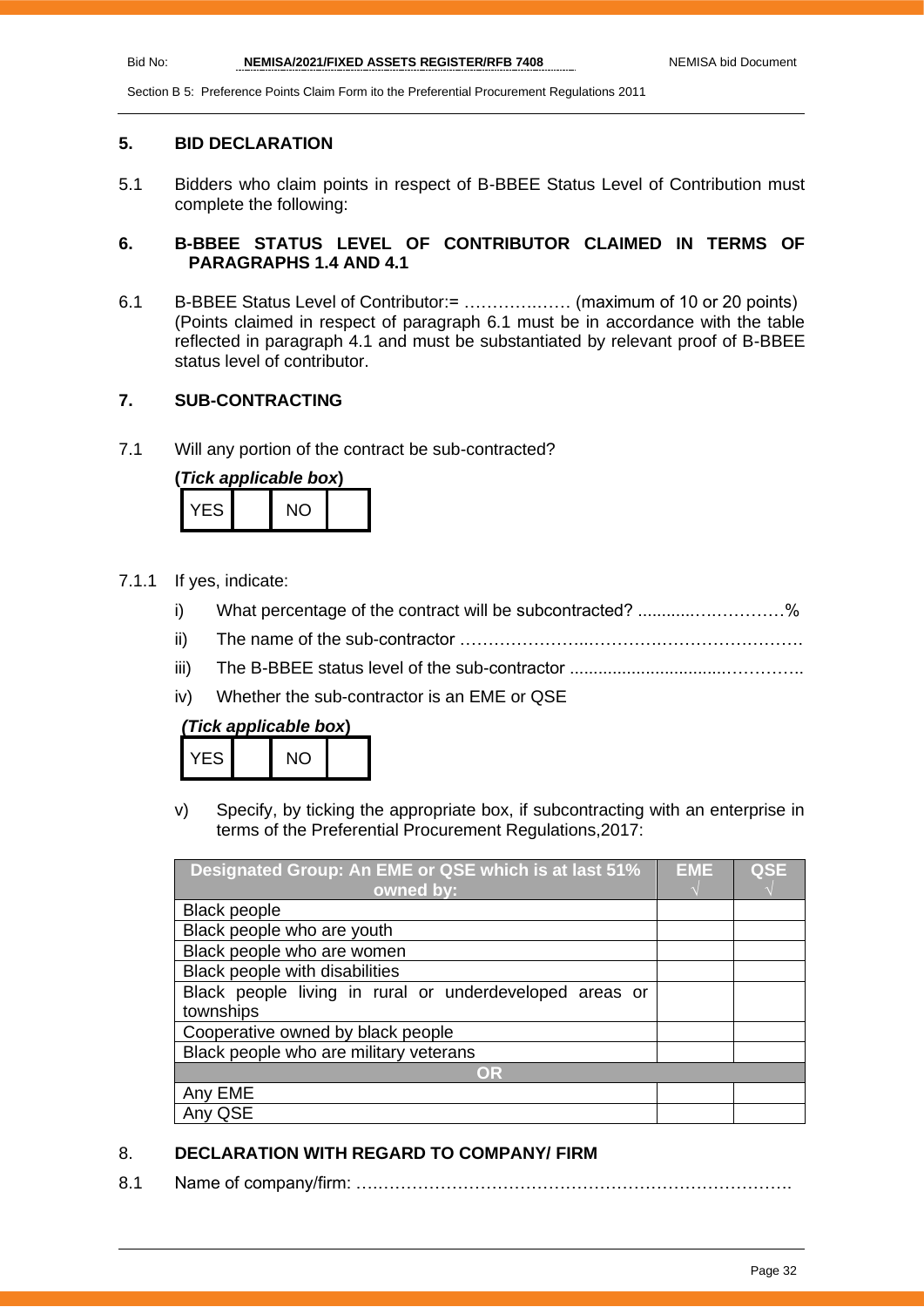- 8.2 VAT registration number: …..……………………………….……………………………
- 8.3 Company registration number: ……….……..…………….…………………………….
- 8.4 TYPE OF COMPANY/ FIRM

# **(***Tick applicable box***)**

- Partnership/ Joint Venture/ Consortium
- One person business/ sole propriety
- Close corporation
- **Company**
- $\Box$  (Pty) Limited

# 8.5 DESCRIBE PRINCIPAL BUSINESS ACTIVITIES

……………………………………………………………………………………………… ……………………………………………………………………………………………… ……………………………………………………………………………………………… ………………………………………………………………………………………….…..

# 8.6 COMPANY CLASSIFICATION

# **(***Tick applicable box***)**

- **Manufacturer**
- **Supplier**
- Professional service provider
- $\Box$  Other service providers, e.g. transporter, etc.
- 8.7 Total number of years the company/firm has been in business: …………………………
- 8.8 I/ we, the undersigned, who is/ are duly authorised to do so on behalf of the company/firm, certify that the points claimed, based on the B-BBE status level of contributor indicated in paragraphs 1.4 and 6.1 of the foregoing certificate, qualifies the company/ firm for the preference(s) shown and I/ we acknowledge that:
	- i) The information furnished is true and correct;
	- ii) The preference points claimed are in accordance with the General Conditions as indicated in paragraph 1 of this form;
	- iii) In the event of a contract being awarded as a result of points claimed as shown in paragraphs 1.4 and 6.1, the contractor may be required to furnish documentary proof to the satisfaction of the purchaser that the claims are correct;
	- iv) If the B-BBEE status level of contributor has been claimed or obtained on a fraudulent basis or any of the conditions of contract have not been fulfilled, the purchaser may, in addition to any other remedy it may have –
		- (a) disqualify the person from the bidding process;
		- (b) recover costs, losses or damages it has incurred or suffered as a result of that person's conduct;
		- (c) cancel the contract and claim any damages which it has suffered as a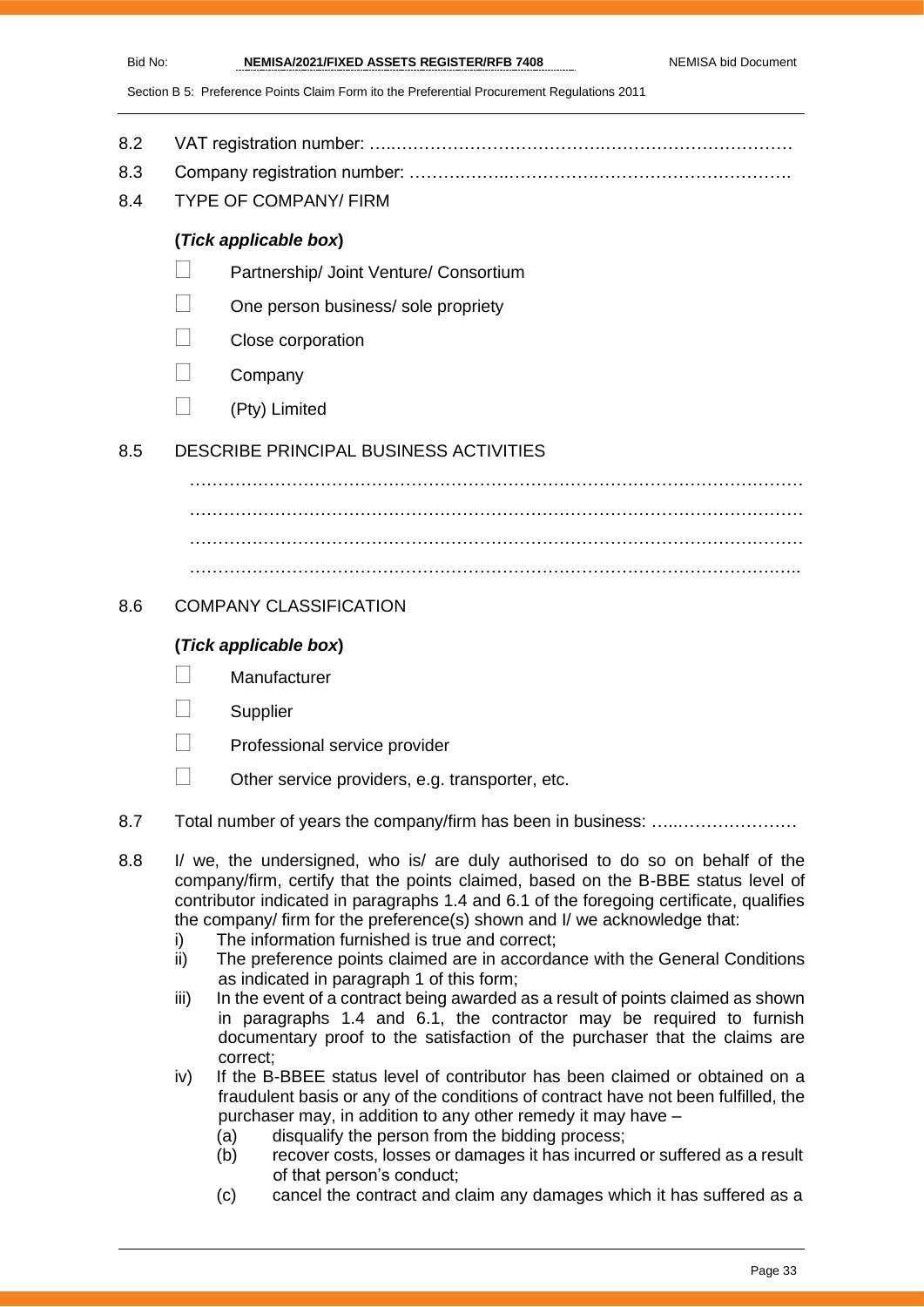result of having to make less favourable arrangements due to such cancellation;

- (d) recommend that the bidder or contractor, its shareholders and directors, or only the shareholders and directors who acted on a fraudulent basis, be restricted by the National Treasury from obtaining business from any organ of state for a period not exceeding 10 years, after the *audi alteram partem* (hear the other side) rule has been applied; and
- (e) forward the matter for criminal prosecution.

| <b>WITNESSES</b><br>٠ | .<br>SIGNATURE(S) OF BIDDERS(S)<br>DATE:<br>. |
|-----------------------|-----------------------------------------------|
|                       | ADDRESS:                                      |
| ົ                     | .                                             |
|                       | .                                             |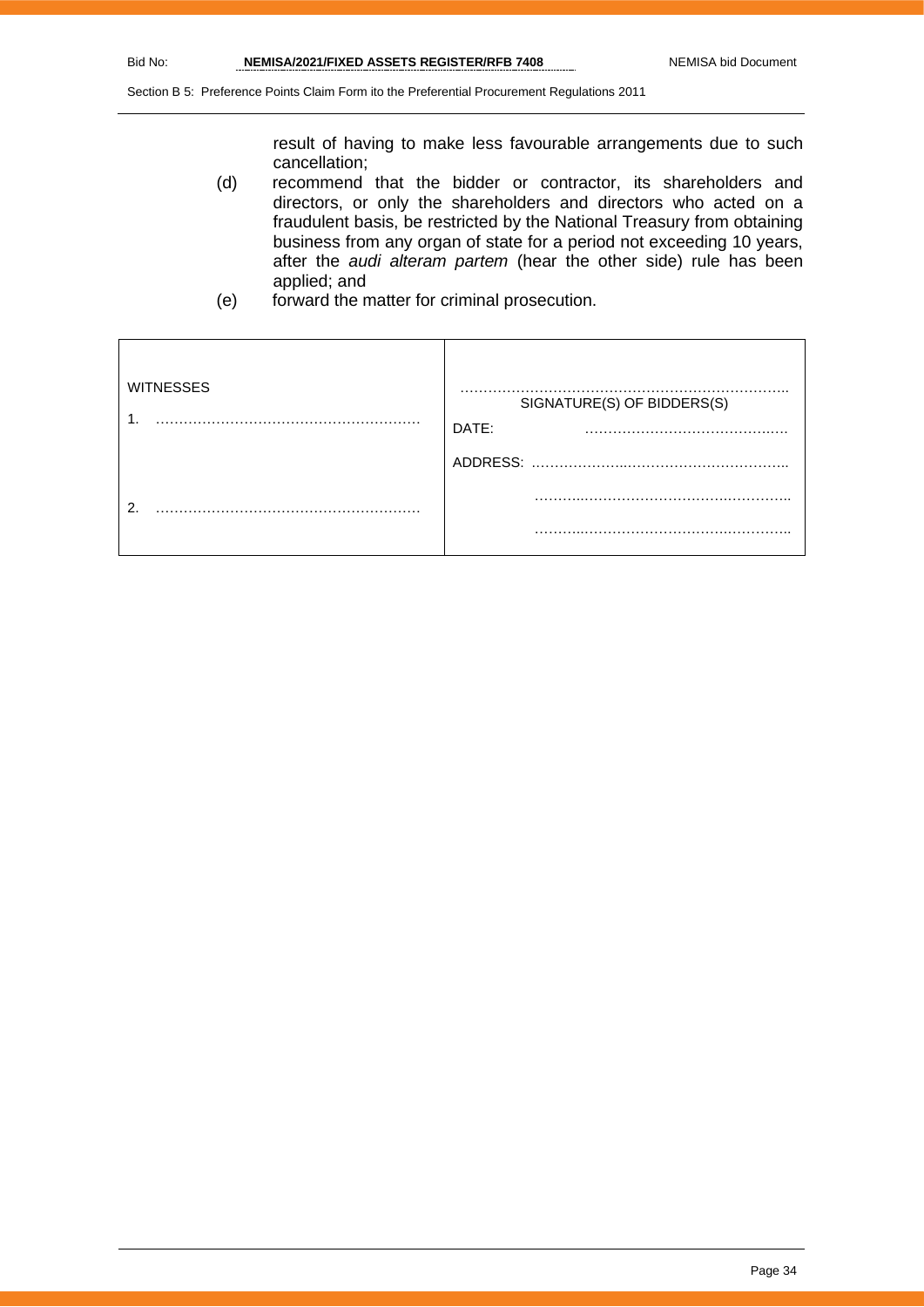Section B 6: Invitation to Bid

Cellular number:

Facsimile number: Code Number

----------------

# **INVITATION TO BID Return as Part 7**

# **YOU ARE HEREBY INVITED TO BID FOR REQUIREMENT OF NEMISA**

| <b>BID NO</b>                                                                                                                                                                                                 | NEMISA/2021/FIXED ASSETS<br>REGISTER/RFB 7408 | <b>CLOSING</b><br><b>DATE</b> | TUESDAY, 22<br>FEBRUARY 2022 | <b>CLOSING</b><br>TIME | 11:00 |
|---------------------------------------------------------------------------------------------------------------------------------------------------------------------------------------------------------------|-----------------------------------------------|-------------------------------|------------------------------|------------------------|-------|
| REQUEST FOR QUOTATION FOR THE FOR THE APPOINTMENT OF A SERVICE PROVIDER TO REVIEW<br>NATIONAL ELECTRONIC MEDIA INSTITUTE OF SOUTH AFRICA (NEMISA) FIXED ASSET REGISTER TO ENSURE<br><b>COMPLIANCE TO GRAP</b> |                                               |                               |                              |                        |       |

**All Bidders must furnish the following particulars and include it in their submission (Failure to do so may result in your bid being disqualified)**

| Name of Bidder:                                                                                                                                       |                                                          |                                                                                              |                                            |                   |  |
|-------------------------------------------------------------------------------------------------------------------------------------------------------|----------------------------------------------------------|----------------------------------------------------------------------------------------------|--------------------------------------------|-------------------|--|
| Postal address:                                                                                                                                       |                                                          |                                                                                              |                                            |                   |  |
| Street address:                                                                                                                                       |                                                          |                                                                                              |                                            |                   |  |
|                                                                                                                                                       |                                                          |                                                                                              |                                            |                   |  |
| Telephone number:                                                                                                                                     | Code                                                     | Number                                                                                       |                                            |                   |  |
| Cellular number:                                                                                                                                      |                                                          |                                                                                              |                                            |                   |  |
| Facsimile number:                                                                                                                                     | Code                                                     |                                                                                              |                                            |                   |  |
| e-Mail address:                                                                                                                                       |                                                          |                                                                                              |                                            |                   |  |
| VAT Registration No:                                                                                                                                  |                                                          |                                                                                              |                                            |                   |  |
|                                                                                                                                                       | TAX COMPLIANCE REQUIREMENTS (Tick applicable box)        |                                                                                              |                                            |                   |  |
| <b>Printed TCS</b>                                                                                                                                    |                                                          | <b>SARS PIN</b>                                                                              |                                            | CSD <sub>No</sub> |  |
| <b>YES</b><br><b>PROOF OF B-BBEE STATUS LEVEL SUBMITTED?</b><br><b>NO</b>                                                                             |                                                          |                                                                                              |                                            |                   |  |
| (Tick applicable box)                                                                                                                                 |                                                          |                                                                                              |                                            |                   |  |
|                                                                                                                                                       | <b>B-BBEE Status Level Verification Certificate</b>      |                                                                                              | <b>B-BBEE Status Level Sworn Affidavit</b> |                   |  |
|                                                                                                                                                       | WHO WAS THE CERTIFICATE ISSUED BY? (Tick applicable box) |                                                                                              |                                            |                   |  |
|                                                                                                                                                       |                                                          | An Accounting Officer as contemplated in the Close Corporation Act (CCA)?                    |                                            |                   |  |
|                                                                                                                                                       |                                                          | A verification Agency accredited by the South African National Accreditation System (SANAS)? |                                            |                   |  |
| A registered Auditor?                                                                                                                                 |                                                          |                                                                                              |                                            |                   |  |
| NOTE: A B-BBEE Status Level Certificate/ Sworn Affidavit (For EMEs or QSEs) must be submitted in order to<br>qualify for preference points for B-BBEE |                                                          |                                                                                              |                                            |                   |  |
|                                                                                                                                                       | <b>Contact details of Bidder's representative:</b>       |                                                                                              |                                            |                   |  |
| Name and Surname                                                                                                                                      |                                                          |                                                                                              |                                            |                   |  |
| Telephone number:                                                                                                                                     | Code                                                     | Number                                                                                       |                                            |                   |  |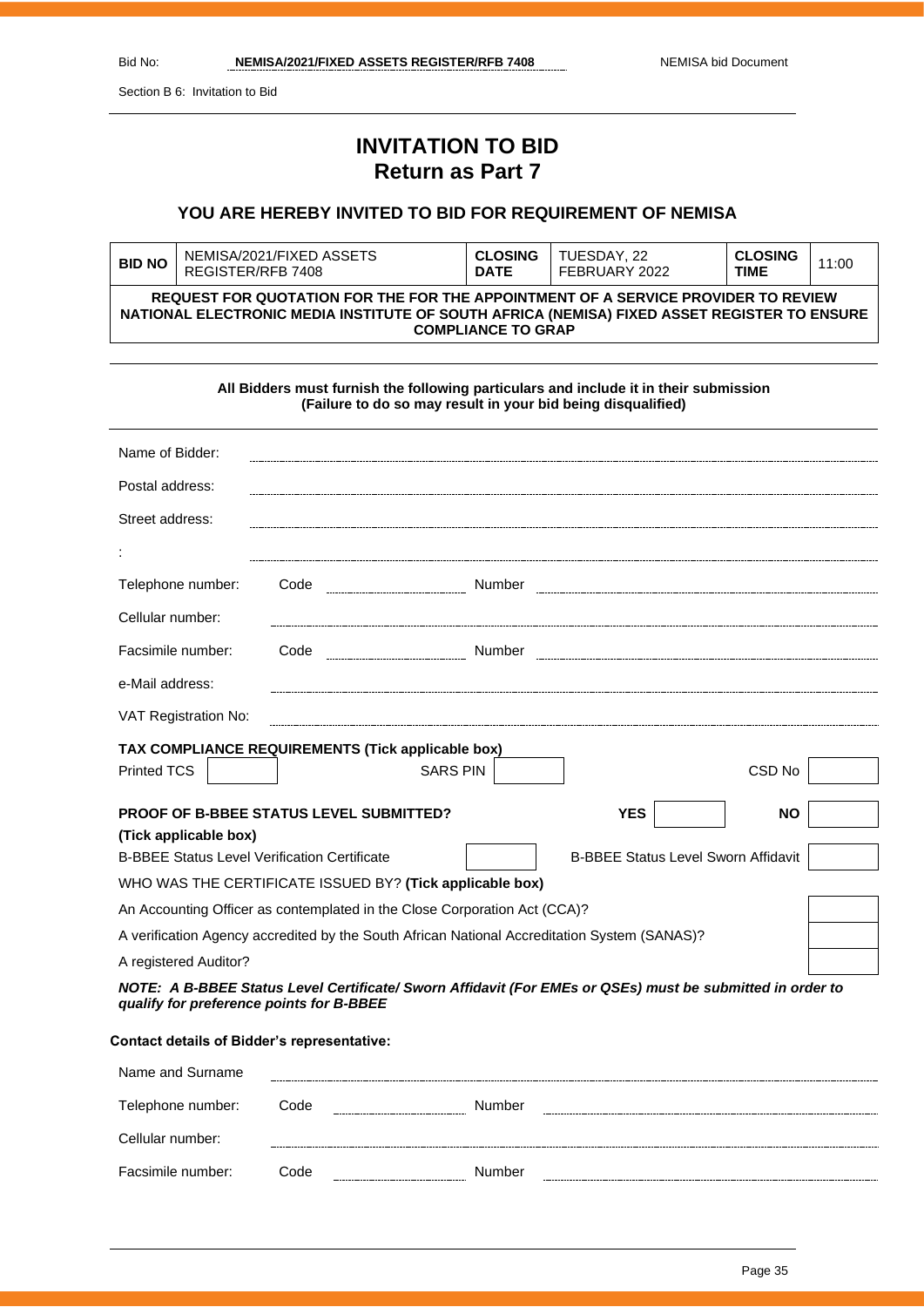Bid No: **NEMISA/2021/FIXED ASSETS REGISTER/RFB 7408** NEMISA bid Document

Section B 6: Invitation to Bid

e-Mail address:

#### **Confirmation**

Are you the accredited representative in South Africa for the services offered by you? **YES / NO**

#### **Declaration**

I/ We have examined the information provided in your bid documents and offer to undertake the work prescribed in accordance with the requirements as set out in the bid document. The prices quoted in this bid are valid for the stipulated period. I/ We confirm the availability of the proposed team members. I/ We confirm that this bid will remain binding upon us and may be accepted by you at any time before the expiry date.

| <b>Signature of Bidder:</b>                   |   |                 |
|-----------------------------------------------|---|-----------------|
| Date:                                         |   |                 |
| Are you duly authorised to commit the Bidder? |   | <b>YES / NO</b> |
| Capacity under which this bid is signed       |   |                 |
|                                               |   |                 |
| TOTAL BID PRICE (INCLUSIVE OF VAT)            | R |                 |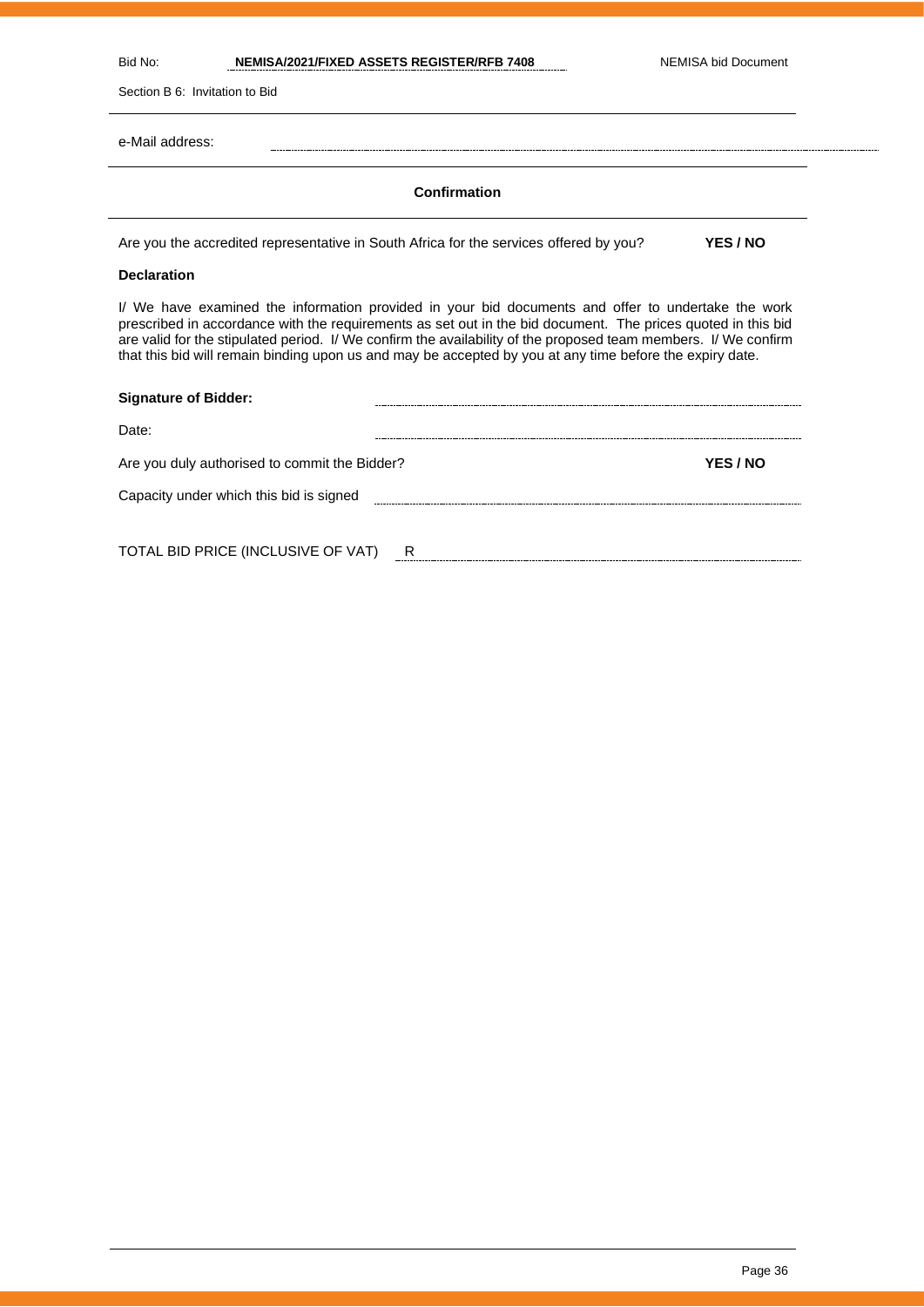Section B 6: Invitation to Bid

# **6. Pricing (Reconciliation – Asset Register Review)**

| <b>Task</b>                                                          | <b>Description</b>                                                                                                                                                                                                                                                               | <b>Cost</b><br>Per | <b>NEMISA</b><br><b>Proposed</b> | <b>Total</b> |
|----------------------------------------------------------------------|----------------------------------------------------------------------------------------------------------------------------------------------------------------------------------------------------------------------------------------------------------------------------------|--------------------|----------------------------------|--------------|
|                                                                      |                                                                                                                                                                                                                                                                                  | <b>Hour</b>        | <b>Hours</b>                     |              |
| <b>Balancing of Yearly</b><br><b>Additions to GL Accounts</b>        | Obtaining all invoices for<br>current year additions,<br>capturing and unbundling them<br>into a proper electronic format<br>in order to add them to latest<br>fixed asset register                                                                                              |                    | 40                               |              |
|                                                                      | Reconciliation of specific GL<br>control accounts to determine<br>whether transactions for fixed<br>assets have taken place in<br>these accounts. If necessary,<br>Journal entries will have to be<br>made to transfer these assets<br>to the correct asset control<br>accounts. |                    | 24                               |              |
| <b>Fair Market Valuations &amp;</b><br><b>Review of R1.00 assets</b> | Fair market valuation of<br>irreconcilable assets to the<br>Fixed asset register based on<br>condition assessment. Assume<br>10% of the number of assets.                                                                                                                        |                    | 40                               |              |
| <b>Depreciation</b>                                                  |                                                                                                                                                                                                                                                                                  |                    |                                  |              |
|                                                                      | Depreciation calculations                                                                                                                                                                                                                                                        |                    | 16                               |              |
|                                                                      | Review of life spans / Residual<br>&<br><b>Impairment Testing</b>                                                                                                                                                                                                                |                    | 16                               |              |
| <b>Consolidation of FAR</b>                                          | Year-end Journals based on<br>Prepared FAR. Notes to<br><b>Financial Statements &amp;</b><br><b>Produce Final PPE</b><br>Disclosures.                                                                                                                                            |                    | 24                               |              |
| <b>Reports &amp; Methodology</b><br>documents                        | Produce Progress Reports,<br>Methodology Reports and Final<br>close-out report                                                                                                                                                                                                   |                    | 24                               |              |
| <b>Handling of Auditors</b><br>Queries                               | Handling of any fixed asset<br>related External / Internal<br><b>Auditors Queries (Prior Periods</b><br>& Current Periods)                                                                                                                                                       |                    | 40                               |              |
| <b>Sub Total (Excluding</b><br>VAT)                                  |                                                                                                                                                                                                                                                                                  |                    |                                  |              |
| <b>VAT 15%</b>                                                       |                                                                                                                                                                                                                                                                                  |                    |                                  |              |
| <b>Grand Total (Including</b><br>VAT)                                |                                                                                                                                                                                                                                                                                  |                    |                                  |              |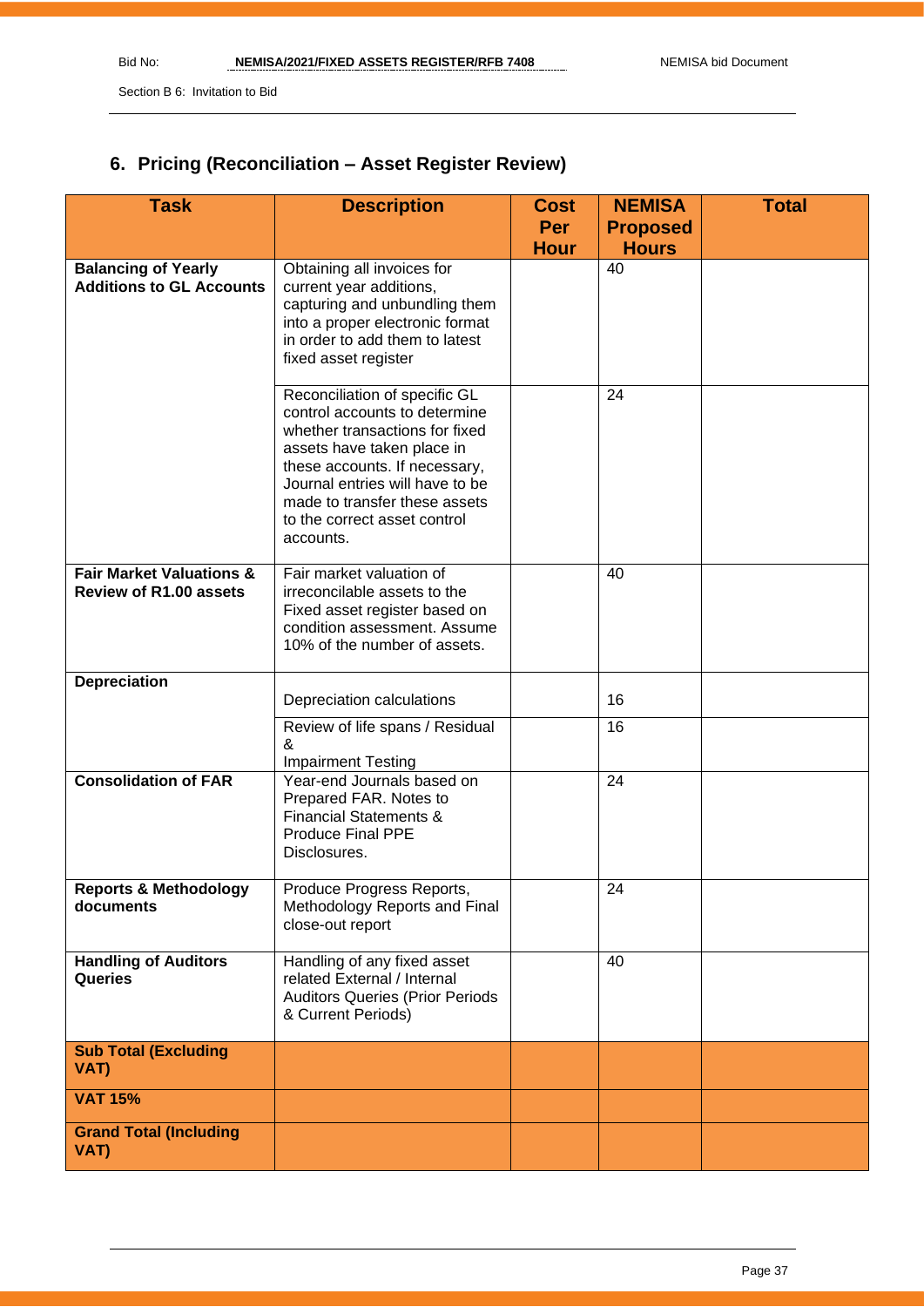Section B 7: Pricing Schedule

# **PRICING SCHEDULE** Services **Return as Part 8**

| NAME OF<br><b>RESPONDENT:</b> |                                                                                                                                                                      |                      |                                        |
|-------------------------------|----------------------------------------------------------------------------------------------------------------------------------------------------------------------|----------------------|----------------------------------------|
|                               | OFFER TO BE VALID FOR 60 DAYS FROM THE CLOSING DATE OF QUOTATION                                                                                                     |                      |                                        |
| <b>PAR NO</b>                 | <b>DESCRIPTION</b>                                                                                                                                                   |                      | <b>QUOTATION PRICE IN RSA CURRENCY</b> |
|                               | The accompanying information must be used for the formulation of proposals.                                                                                          |                      |                                        |
| $\overline{2}$                | Respondents are required to indicate a ceiling price based on the total estimated time/fees for completion of all phases and including all expenses for the project. | Amount excluding VAT | R                                      |
|                               |                                                                                                                                                                      | VAT @ $15%$          | R                                      |
|                               |                                                                                                                                                                      | Total including VAT  | R                                      |
| 3                             | Period required for commencement with project after acceptance of quotation.                                                                                         |                      |                                        |
| 4                             | Estimated person-days for completion of the project.                                                                                                                 |                      |                                        |
| 5                             | Are the rates quoted firm for the full period of the contract?                                                                                                       |                      |                                        |
| 6                             | If not firm for the full period, provide details of the basis on which adjustments will be applied for, for example consumer price index.                            |                      |                                        |